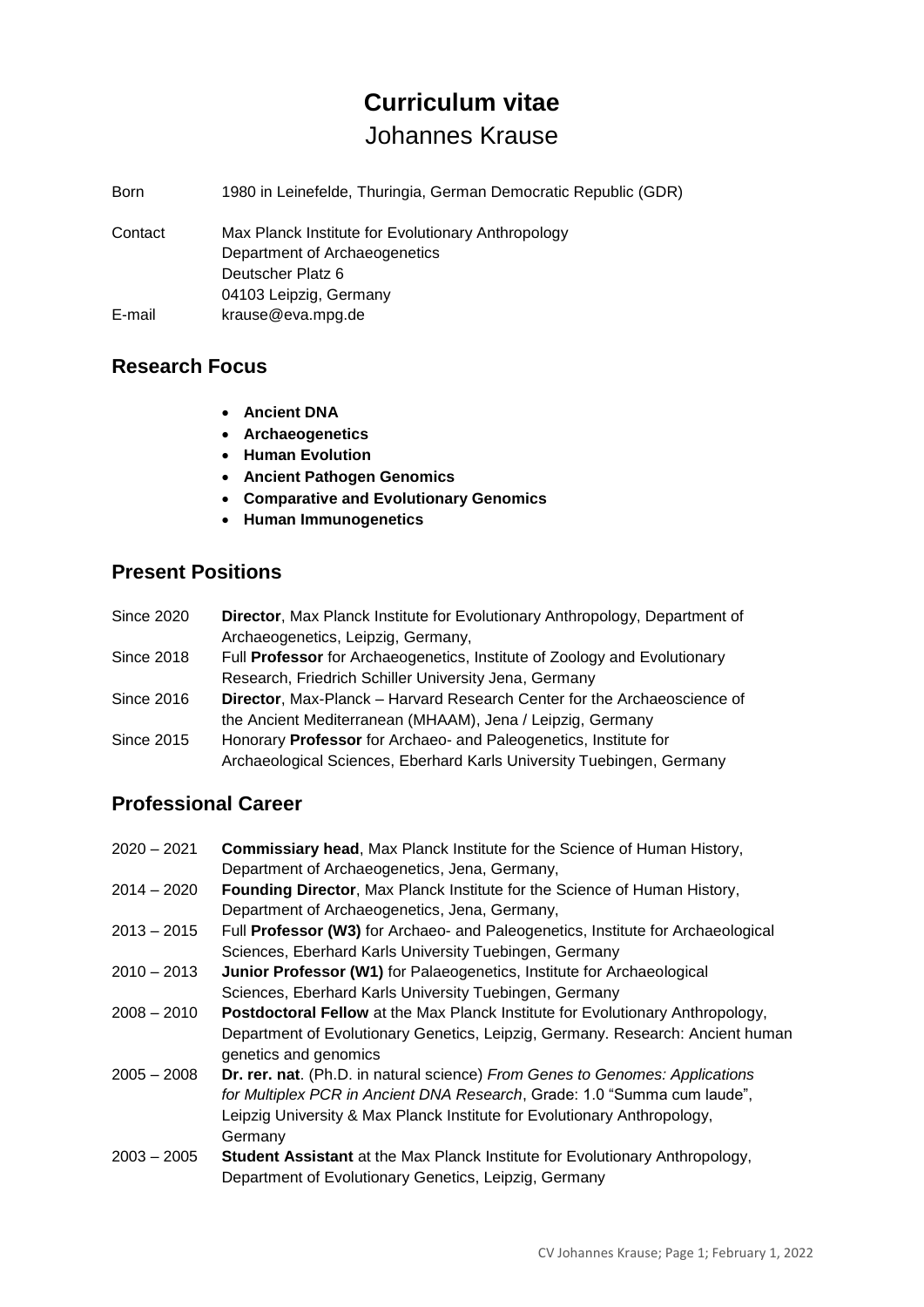## **University Education**

| $2000 - 2005$ | <b>Biochemistry, University Leipzig, Germany</b>      |
|---------------|-------------------------------------------------------|
| $2002 - 2003$ | <b>Biochemistry, University College Cork, Ireland</b> |

### **Selected Research Grants**

| $2021 - 2026$ | Max Planck - Harvard Research Center for the Archaeoscience in the                         |  |
|---------------|--------------------------------------------------------------------------------------------|--|
|               | Ancient Mediterranean (MHAAM). 2 <sup>nd</sup> round of funding. Total financial           |  |
|               | volume: 5,000,000 Euro                                                                     |  |
| $2020 - 2026$ | <b>ERC Synergy Grant: "HistoGenes - Integrating genetic, archaeological and historical</b> |  |
|               | perspectives on Eastern Central Europe, 400-900 AD." Total grant: 10,000,000 Euro          |  |
| $2017 - 2019$ | <b>GENESEZS: "Genetic exploration of epidemics in central Asia"</b> – BMBF                 |  |
|               | supported project with Kazakh Scientific Center of Quarantine and Zoonotic                 |  |
|               | Diseases (KSCQZD) and Institute of General Genetics and Cytology (IGGC) in                 |  |
|               | Almaty Kazakhstan. Financial volume: 170,000 Euro                                          |  |
| $2016 - 2021$ | Max Planck – Harvard Research Center for the Archaeoscience in the                         |  |
|               | Ancient Mediterranean (MHAAM). 2 <sup>nd</sup> round of funding. Total financial           |  |
|               | volume: 5,000,000 Euro                                                                     |  |
| 2015 - 2018   | D-A-Ch Project: "The Oberbipp Dolmen in the context of the Neolithic                       |  |
|               | Reolution." Financial volume: 200,000 Euro                                                 |  |
| $2013 - 2018$ | <b>ERC Starting Grant: "Ancient Pathogen Genomics of Re-emerging Infectious</b>            |  |
|               | Disease." Total financial grant: 1,500,000 Euro                                            |  |
| $2013 - 2016$ | WIN-Kolleg Heidelberg Academy project: "New ways to integrate natural sciences             |  |
|               | and humanities." Total financial grant for Palaeogenetics research group: 130,000          |  |
|               | Euro                                                                                       |  |
| $2013 - 2016$ | Landesstiftung Baden-Württemberg: "Genetic investigation of the prehistorical              |  |
|               | settlement of the Ach and Lone Valleys." Total financial grant: 150,000 Euro               |  |
| $2012 - 2015$ | <b>DFG Research Grant: "The settlement of Europe: Population genetic history of</b>        |  |
|               | Pleistocene modern humans in Europe." Total financial grant: 252,000 Euro                  |  |
| $2010 - 2014$ | Carl Zeiss Foundation (structural innovation program) Environmental Archaeology            |  |
|               | (Umweltarchäologie): "The impact of climate change on early societies." Total              |  |
|               | financial grant for the Palaeogenetics research group: 400,000 Euro                        |  |

## **Fellowships, Honors and Academic Service**

| since 2021<br>2020 | Scientific Advisory Board member of "Kiel Life Science", Kiel University<br>Fabio Frassetto International Prize for Paleoanthropology |
|--------------------|---------------------------------------------------------------------------------------------------------------------------------------|
| $2018 - 2020$      | Speaker for the Max Planck Research School for the Science of Human History<br>(IMPRS)                                                |
| since 2018         | <b>Distinguished Scientific Advisor for BGI 10k Ancient Genomes Project</b>                                                           |
| 2017               | Annual Thuringian Research Prize in the area of fundamental research                                                                  |
| since 2016         | Corresponding Member, CARTA (Center for Academic Research & Training in                                                               |
|                    | Anthropogeny)                                                                                                                         |
| since 2016         | Corresponding Member, German Archaeological Institute                                                                                 |
| since 2016         | Advisory board, Luschan collection Berlin                                                                                             |
| $2016 - 2019$      | <b>Invited Adjunct Professor at Xi'an Jiaotong University, China</b>                                                                  |
| 2015               | <b>Excellent Speaker Award, Boerhaave Nascholing</b>                                                                                  |
| since 2014         | Reviewing editor of eLife                                                                                                             |
| since 2013         | <b>WIN-Kolleg Fellow</b> (Heidelberg Academy of Sciences and Humanities)                                                              |
| $2013 - 2015$      | Speaker at EVEREST - Evolution and Ecology Research School Tuebingen                                                                  |
| since 2012         | <b>Executive Board Member of EVE - Evolution and Ecology Forum Tuebingen</b>                                                          |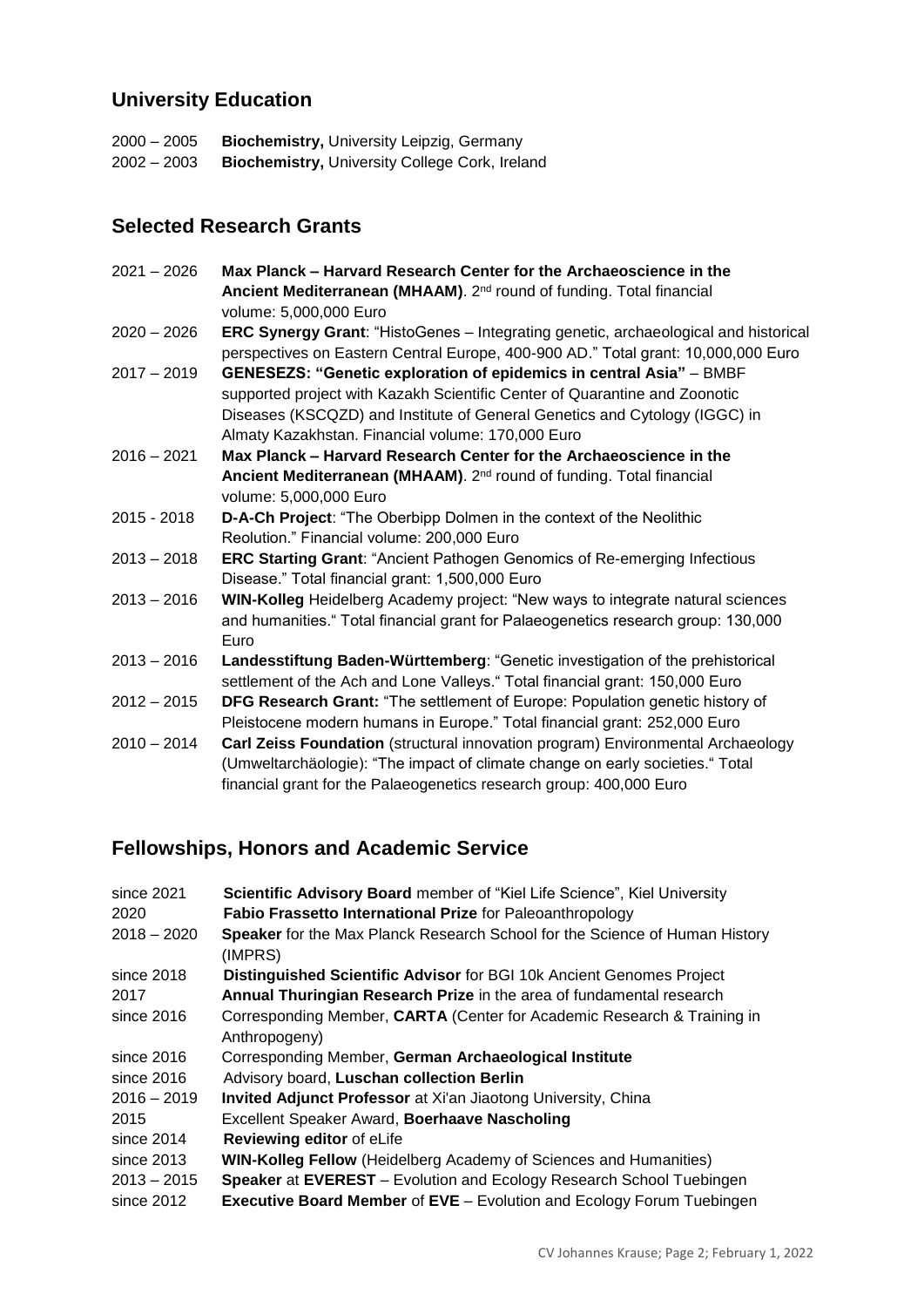| since 2011 | <b>Executive Board Member of TZA - Tuebinger Inter-faculty Centre for Archaeology</b>                                                                                                                                                                                            |
|------------|----------------------------------------------------------------------------------------------------------------------------------------------------------------------------------------------------------------------------------------------------------------------------------|
| since 2010 | <b>Associate Editor for BMC Genomics</b>                                                                                                                                                                                                                                         |
| 2010       | Tübinger Förderpreis of the Society of Early Prehistory and Quaternary Ecology for<br>doctoral thesis                                                                                                                                                                            |
| 2010       | AAAS Newcomb Cleveland Prize for the most outstanding paper published in<br>Science                                                                                                                                                                                              |
| since 2005 | Reviewer (ad hoc) for Science, Nature, Nature Reviews Genetics, PLoS Biology,<br>PLoS ONE, Molecular Biology and Evolution, Am. J. Phys. Anthropol., BMC<br>Evolutionary Biology, Mitochondria, BMC Bioinformatics, Biotechniques, Genome<br>research, MBE, Biolinguistics, PNAS |

### **Teaching**

| since 2019    | Ringvorlesung in Human History, Institute of Zoology and Evolutionary Research,             |
|---------------|---------------------------------------------------------------------------------------------|
|               | Friedrich Schiller University Jena                                                          |
| since 2018    | Ringvorlesung in Evolutionary Biology, Institute of Zoology and Evolutionary                |
|               | Research, Friedrich Schiller University Jena                                                |
| since 2015    | Ringvorlesung Molekulare Zellbiologie und Biomedizin, Friedrich Schiller<br>University Jena |
| $2013 - 2015$ | Seminar and lecture in Introduction to Evolutionary Genetics, Palaeoanthropology            |
|               | Bachelor, University of Tuebingen                                                           |
| $2011 - 2015$ | Seminar, lecture and practical session in Paleogenetics, Palaeoanthropology                 |
|               | Bachelor, University of Tuebingen                                                           |
| since $2010$  | Seminar, lecture and practical session in Human Genetics, Palaeoanthropology                |
|               | Bachelor, University of Tuebingen                                                           |
| 2009/2010     | Seminar and practical session in <b>Biochemistry</b> , Polyvalenter Bachelor, University of |
|               | Leipzig                                                                                     |
| 2009          | Practical session: Evolutionary Ecology, master module for biologists, University of        |
|               | Leipzig                                                                                     |

### **Student training**

### **Ph.D. Students**

### **Currently supervising 13 Ph.D. students:**

**Rodriguez, J.** (since 2020); **Saari, N.** (since 2018); **Musralina, L.** (since 2018); **Neumann, G.** (since 2018); **Clayton, S.** (since 2019); **Carlhoff, S.** (since 2018); **Michel, M.** (MHAAM since 2017); **Barquera, R.** (since 2016); **Neukamm, J.** (since 2016); **Parker, C.** (since 2016); **Skourtanioti, E.** (since 2016); **Pfrengle, S** (since 2015); **Fellow Yates, J.** (since 2015)

### **16 Ph.D. students supervised with theses completed and defended:**

**Majander, K.**, Universität Tübingen (2014-2021); **Naegele, K.**, Universität Tübingen (2016-2020); **Valtuena, A.**, Friedrich-Schiller-Universität Jena (2015-2020); **van de Loodsrecht, M.** (2015-2020); **Furtwängler, A.**, Universität Tübingen (2015-2020); **Nelson, E.**, Universität Tübingen (2016-2020); **Feldman, M.**, Friedrich-Schiller-Universität Jena, (2013-2020); **Immel, A.**, Friedrich-Schiller-Universität Jena (2013-2020); **Keller, M.**, Friedrich-Schiller-Universität Jena (2015-2020); **Sabin, S.,** Friedrich-Schiller-Universität Jena (2016-2019); **Spyrou, M.**, Universität Tübingen (2013-2018) [**winner** of MPG **Otto Hahn Medal**]; **Vagene, A.**, Universität Tübingen (2013-2018); **Posth, C.**, Universität Tübingen (2011-2017); **Peltzer, A.**, Universität Tübingen (since 2014-2018); **Mittnik, A.**, Universität Tübingen (2011-2016); **Schuenemann, V.**, Universität Tübingen (2010-2014)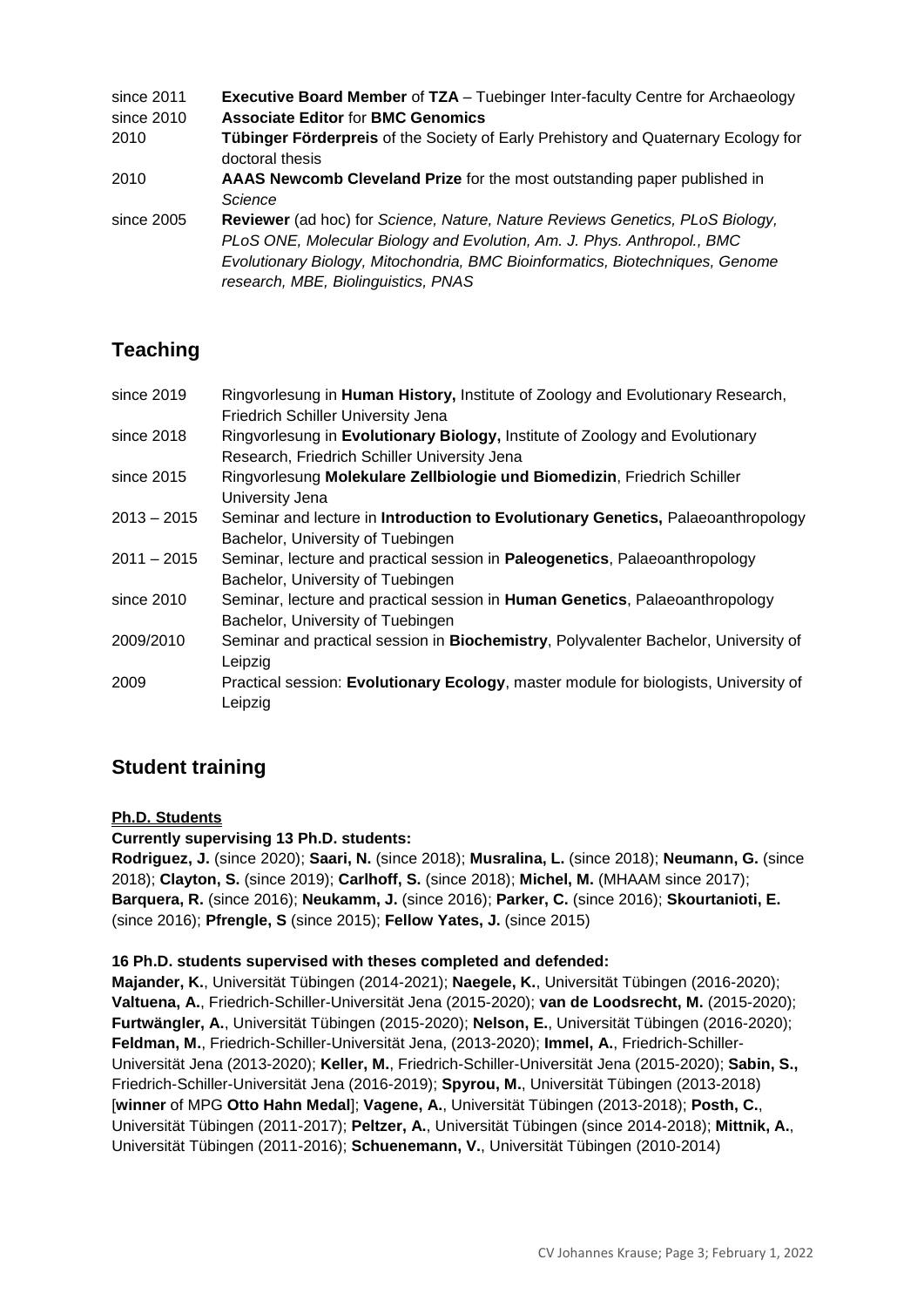### **23 MA theses completed:**

**Neumann, G.**, Universität Tübingen (2017-2018); **Gretzinger, J.**, Universität Tübingen (2017-2018); **Bianco R. A.**, Universität Tübingen (2017-2018); **Lacher, L.**, Universität Tübingen (2016-2017); **Jodoin, S.**, Universität Tübingen (2016-2017); **Venkatakrishnan, S.**, Universität Tübingen (2016- 2017); **Feuerborn, T.**, Universität Tübingen (2015-2016); **Sabin, S.**, Universität Tübingen (2015); **Furtwängler, A.**, Universität Tübingen (2014-2015); **Begg, T.**, Universität Tübingen (2014-2015); **Fellows Yates, J.**, Universität Tübingen (2014-2015); **Neukamm, J.**, Universität Tübingen (2014- 2015); **Kuccukalipci, I.**, Universität Tübingen (2014-2015); **Pfrengle, S.**, Universität Tübingen (2014- 2015); **Valtuena, A.**, Universität Tübingen (2014-2015); **Peltzer, A.**, Universität Tübingen (2013- 2014); **Bonazzi, M.**, Universität Strassbourg (2012-2013); **Posth, C.**, Universität Florenz (2012-2013); **Langbein, F.**, Universität Tübingen (2011-2012); **Mittnik, A.**, Universität Tübingen (2010-2011); **Rankin, S.**, Universität Upsalla (2009-2010); **Northoff, B.**, Universität Leipzig (2008-2009); **Unger, T.**, Universität Leipzig (2007-2008)

### **Public Outreach and Media Coverage**

### **Selected television coverage:**

Radio Bremen TV: "3nach9" (2021); ZDF: "Terra X" (Nov. 2021, Mar. 2020, Oct. 2018, Nov. 2017); NDR: "Das!" (2021, 2019); ZDF: "Mittagsmagazin" (2019); MDR: "Riverboat" (2019); Arte TV, ZDF: "Die Reise der Menschheit" (awarded with Deutscher Fernsehpreis (*German Televison Award*) in 2018); MDR aktuell: Thüringen Journal (2015, 2016, 2017, 2018); BBC: "The Mystery of Rome's X Tombs" (2013); 3Sat: Scobel: "Viren" (2013); Planetopia: "Der Schwarze Tod" (2012); Bundesverband Deutscher Film-Autoren (BDFA): "Neandertaler – sind wir wirklich verwandt" (2011); ARTE: "Der Neandertaler in uns" (2010); WDR: Quarks & Co: "Wieviel Neandertaler steckt in uns?" (2010); ZDF-History: "Der Neandertaler-Code" (2010); National Geographic Documentary: "Neanderthal Code" (2008); The History Channel Documentary: "Clash of the Cavemen" (2008); Exploratorium Virtual Museum´s Evidence: "How we know what we know" (2008); ZDF: "Der Neandertaler" (2006)

### **Selected radio contributions:**

Deutschlandradio, Radio Eins, Deutschlandfunk, Deutsche Welle, Radioeins, SRF, NPR, CBC Radio, BBC Radio, Radio Scotland, RBB Kulturradio, MDR Figaro, Mephisto, Radio Schweden, Radio NZ, BBC World, BBC Africa, ORF Radiokolleg, Irish Radio, Radio Sachsen, SBS Sydney

### **Selected print media:**

Science, Nature, The New York Times, National Geographic, Discovery News, GEO Magazine, Times (London), The Guardian, The Independent, Der Spiegel, Der Fokus, FAZ, Die Zeit, Die Welt, Sueddeutsche Zeitung, Channel Four News, USA Today, CNN Online, Washington Post, Frankfurter Rundschau, Science Daily, Neue Zürcher Zeitung, Der Standard, Spektrum der Wissenschaft, International Business Times, Times of India, Science Daily, La Vanguardia, El Pais, Le Figaro

### **Invited Presentations**

(total: over 400, >30 keynote lectures; selected are listed since 2015)

### **2021**

Workshop and Annual Meeting of the Swiss Society for Anthropology (SSA), Chur, CH 28th International Virtual Complement Workshop (ICW) ARCHAIA, Yale University, US (digital) Universitätsklinikum Leipzig, DE DAI Heidleberg, DE Virtual Symposium for the Iceman's 30th anniversary, Eurac Research, Bozen, IT Roemer- und Pelizaeus-Museum Hildesheim (RPM), DE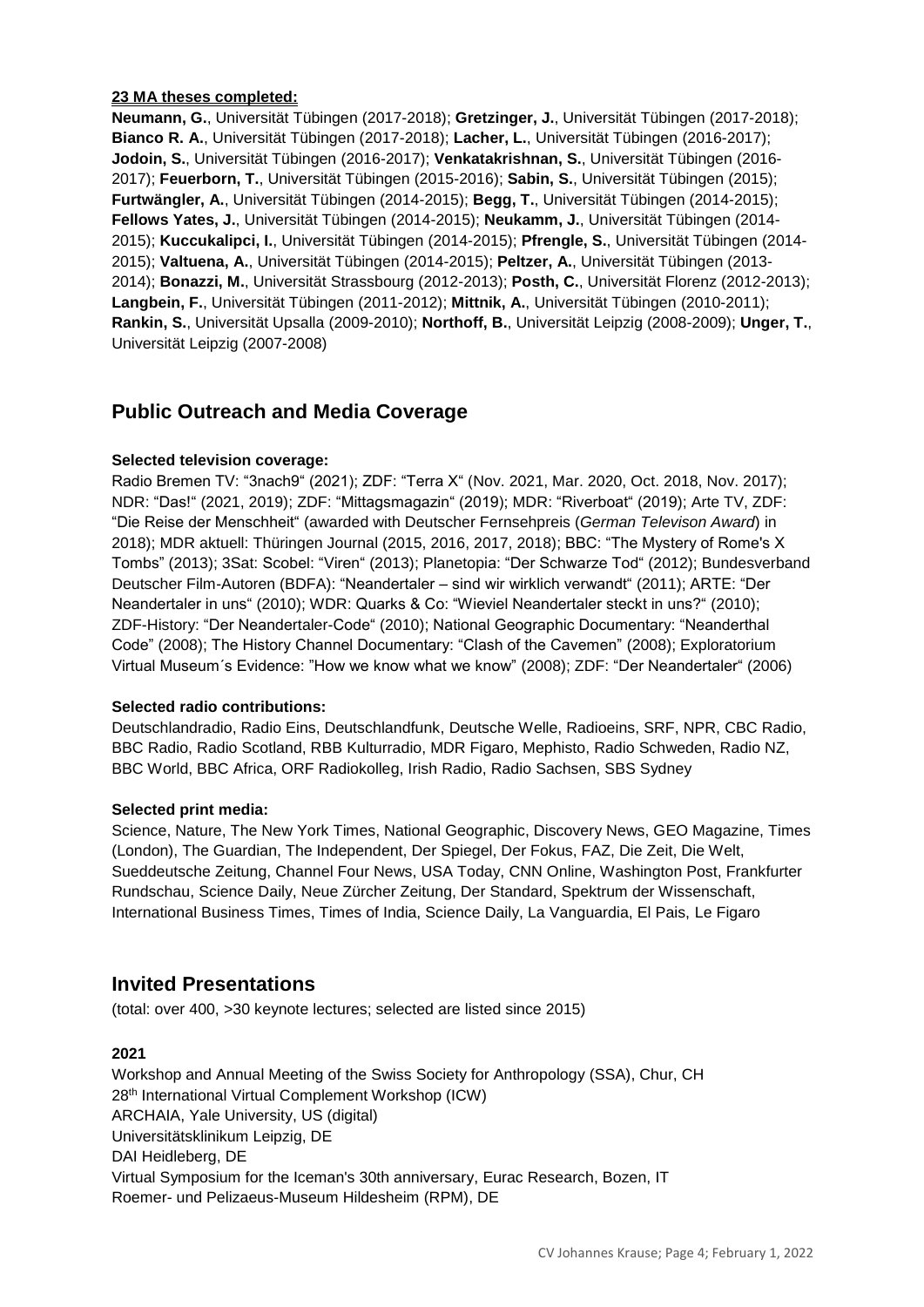Bern Historical Museum, CH Tagung "Eine Archäologie der Forschungsgeschichte", Berlin-Brandenburgische Akademie der Wissenschaften, DE (digital) Skeletal Biology Research Centre (SBRC) Annual Lecture, University of Kent (digital), UK Museum für Naturkunde, Berlin, DE Brown Beer Biological Anthropology Colloquium, Yale University, US (digital) Center for the Dynamics of Social Complexity (DySoC), University of Tennessee, US (digital) Conference: 50,000 years of human history in our DNA, Institut de France – Académie des Sciences, FR (digital)

### **2020**

European Association for Archaeology (EAA) Annual Meeting (digital), Budapest, HU Conventus Foundation, Frankfurt, DE Asklepios Medical School, Hamburg, DE Tagung Migration und Brücken, Deutsches Studienzentrum, Venedig, IT Blom Virtual Archaeology Seminar, Cambridge, UK Alte Synagoge Wuppertal, DE Museum und Park Kalkriese, DE History and Culture of the Great Steppe, International Conference, Almaty, KZ Eichsfeldforum, Erwachsenenbildung, Heiligenstadt, DE Volkshochschule München, DE (digital) University of Osnabrueck & Center of Cellular Nanoanalytics, DE (digital) Berliner Gesellschaft für Anthropologie, Ethnologie und Urgeschichte, DE KORTIZES Institut für populärwissenschaftlichen Diskurs, DE

### **2019**

Technical University of Munich, DE Molecular Diagnostics Symposium, University of Zurich, CH American School of Classical Studies, Athens, GR SAA Annual Meeting, Albuquerque, US Themenkonzert, Philharmonisches Staatsorchester, Hamburg, DE Steinzeitliche Grenzerfahrungen, Landesmuseum Hannover, DE Peopling History of Africa, University of Genf, CH ISABS, Split, HR EMBC, 50<sup>th</sup> anniversary, Heidelberg, DE Les maladies infectuezses dans l'Antiquité, École française de Rome, IT ESEB, Turku, FI

### **2018**

Warwick Medical School, UK Alfred Krupp Wissenschaftskolleg, Greifswald, DE Harvard University, Cambridge, US BGI, Shenzen, CN DKFZ-ZMBH Allianz, Heidelberg, DE Westfälisches Landesmuseum, Herne, DE University of York, UK Archäologisches Museum, Hamburg, DE Deutsches Hygiene-Museum, Dresden, DE SMBE, Yokohama, JP Gordon Research Conference, Barcelona, ES The Age of Humans in Europe, Stockholm, SE Science Festival, Moscow, RU Infectious Diseases in the 21st Century Conference, Jena, DE 16th Medical Biodefense Conference, Munich, DE DSMZ, Braunschweig, DE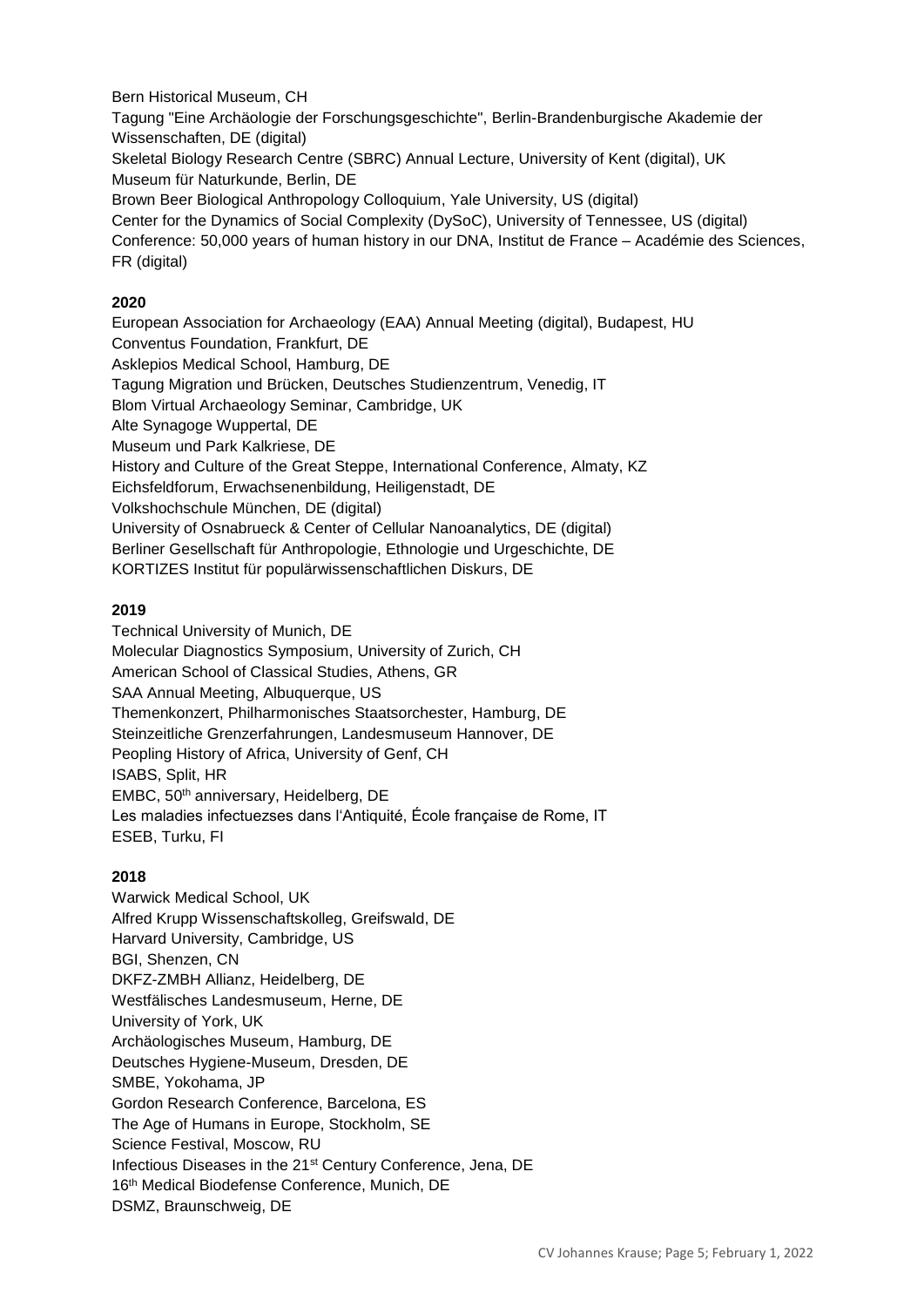Katholische Akademie Bayern, Munich, DE Musée de L'Homme, Paris, FR DGfA Tagung, Jena, DE DAI, Heidelberg, DE The Lapedo Child Discovery – 20 Years Afterwards Conference, Leiria, PT

### **2017**

National University of Galway, IE SAA, Vancouver, CA Junior-GBM, Jena, DE Planetarium, Jena, DE SMBE, Austin, US Big Data in Biology and Health Conference, Hinxton, UK Harvard University, Cambridge, US World Health Summit, Berlin, DE Museum für Archäologie, Herne, DE 18. Heidenheimer Archäologie-Colloquium, DE International Science Festival, Heidelberg, DE Stiftung Neanderthal Museum, Mettmann, DE KinderUni, Gotha, DE Human Evolution: Fossils, Ancient and Modern Genomes, Hinxton, UK Max Planck Institute for Social Anthropology, Halle, DE DKFZ-ZMBH Colloquium Series, Heidelberg, DE ESHG, Copenhagen, DK Friedrich-Löffler-Institut, Riems, DE EHBEA, Paris, FR HGM 2017 Conference, Barcelone, ES

### **2016**

Kirche und Wissenschaft, München, DE CARTA Symposium, San Diego, US KinderUni, Weil, DE Banbury Center, New York, US Leopoldina, Berlin, DE Heidelberger Akademie der Wissenschaften, DE Technische Universität, Ilmenau, DE Freie Universität, Berlin, DE 16<sup>th</sup> international Gene Forum 2016, Tartu, EE Schule mit Wissenschaft, Erfurt, DE SMBE Conference, Gold Coast, AU Medical Genetics Summer School, Universität Tübingen, DE URPP Evolution in Action, Rheinfelden, DE ISBA7, Oxford, UK Schloss Ringbach, Tegernsee, DE Blumenbach Lecture, Georg-August-Universität Göttingen, DE Wissenschaftsfestival an der MGU, Moscow, RU Zoonosensymposium, Berlin Goethe-Universität, Frankfurt, DE Helmholtz-Vorlesung, Humboldt-Universität zu Berlin, DE Zoonose-Workshop, Gießen, DE

### **2015**

Annual Conference of the Association for General and Applied Microbiology, Marburg, DE 12. Naturwissenschaftliches Forum der Academia Engiadina, Zurich, CH Leiden University, NL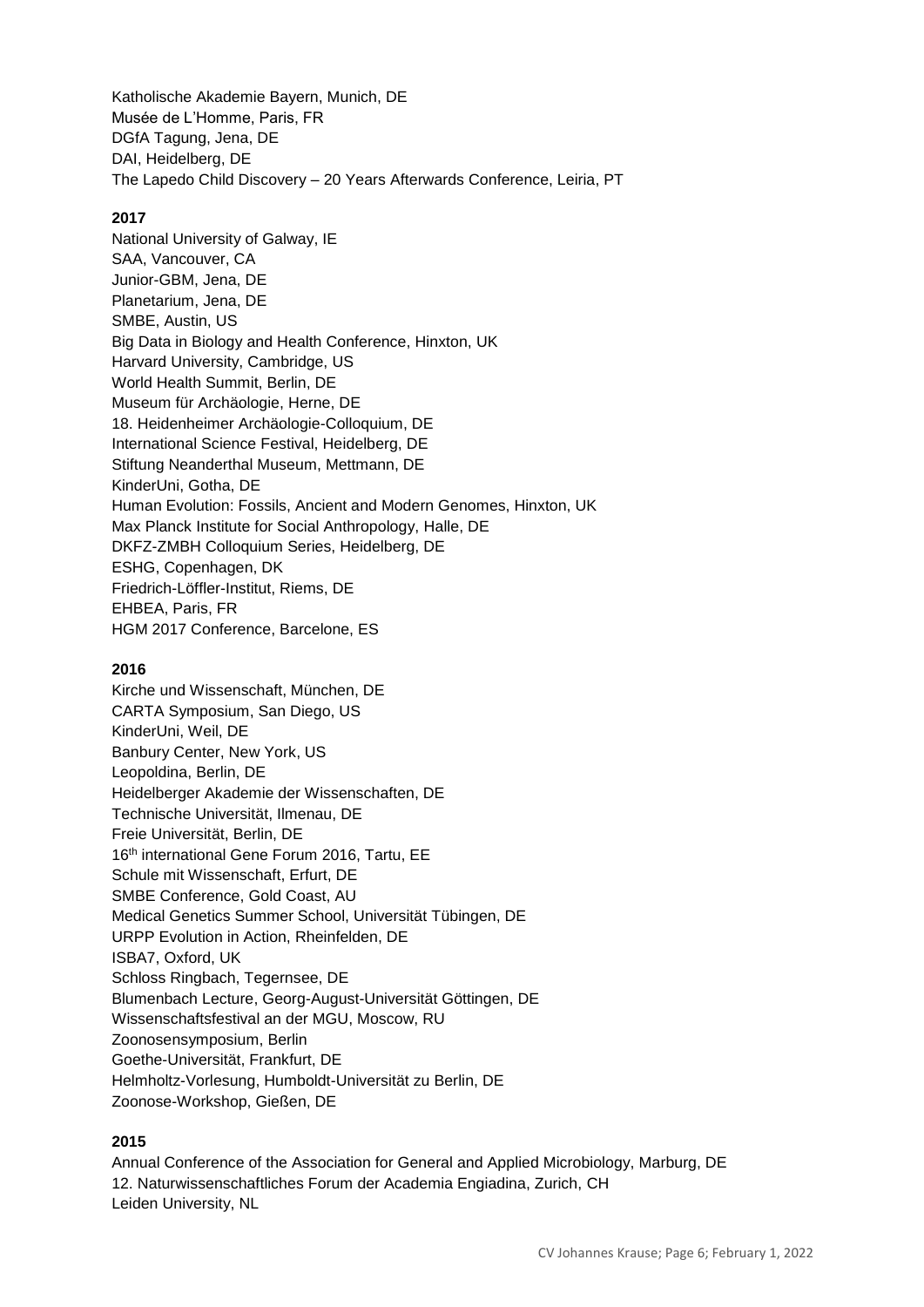Society for General Microbiology Conference, Birmingham, UK SMBE, Vienna, AT Systems Biology of Infection symposium, Monte Verità, CH Studium Generale, Groningen, NL Genetic History: A Challenge to Historical and Archaeological Studies Conference, Berlin, DE Albert-Ludwigs-Universität Freiburg, DE

### **List of publications**

(Current as of January 2022. A continuously updated list of publications can be found at: https://www.eva.mpg.de/archaeogenetics/staff/johannes-krause/)

| <b>Total number</b>  | 194                 |
|----------------------|---------------------|
| <b>Books</b>         | 3                   |
| <b>Book chapters</b> | 6                   |
| H-index              | 65 (Scopus)         |
|                      | 81 (Google Scholar) |

### **Articles**

- 185. Alpaslan-Roodenberg, S., Anthony, D., Babiker, H., Bánffy, E., Booth, T., Capone, P., Deshpande-Mukherjee, A., Eisenmann, S., Fehren-Schmitz, L., Frachetti, M., Fujita, R., Frieman, C. J., Fu, Q., Gibbon, V., Haak, W., Hajdinjak, M., Hofmann, K. P., Holguin, B., Inomata, T., Kanzawa-Kiriyama, H., Keegan, W., Kelso, J., **Krause, J.**, Kumaresan, G., Kusimba, C., Kusimba, S., Lalueza-Fox, C., Llamas, B., MacEachern, S., Mallick, S., Matsumura, H., Morales-Arce, A. Y., Matuzeviciute, G. M., Mushrif-Tripathy, V., Nakatsuka, N., Nores, R., Ogola, C., Okumura, M., Patterson, N., Pinhasi, R., Prasad, S. P. R., Prendergast, M. E., Punzo, J. L., Reich, D., Sawafuji, R., Sawchuk, E., Schiffels, S., Sedig, J., Shnaider, S., Sirak, K., Skoglund, P., Slon, V., Snow, M., Soressi, M., Spriggs, M., Stockhammer, P. W., Szécsényi-Nagy, A., Thangaraj, K., Tiesler, V., Tobler, R., Wang, C.-C., Warinner, C., Yasawardene, S., & Zahir, M. (2021). Ethics of DNA research on human remains: Five globally applicable guidelines. *Nature, 599*, 41-46. doi:10.1038/s41586-021-04008-x.
- 184. Parker, C. E., Bos, K. I., Haak, W., & **Krause, J.** (2021). Optimized bone sampling protocols for the retrieval of ancient DNA from archaeological remains. *Journal of Visualized Experiments, 177*: e63250. doi:10.3791/63250.
- 183. Villalba-Mouco, V., Oliart, C., Rihuete-Herrada, C., Childebayeva, A., Rohrlach, A. B., Fregeiro, M. I., Beltrán, E. C., Velasco-Felipe, C., Aron, F., Himmel, M., Freund, C., Alt, K. W., Salazar-García, D. C., Atiénzar, G. G., de Ibáñez, M. P. M., Pérez, M. S. H., Barciela, V., Romero, A., Ponce, J., Martínez, A., Lomba, J., Soler, J., Martínez, A. P., Fernández, A. A., Haber-Uriarte, M., de Muñoz, C. R. T., Olalde, I., Lalueza-Fox, C., Reich, D., **Krause, J.**, Sanjuán, L. G., Lull, V., Micó, R., Risch, R., & Haak, W. (2021). Genomic transformation and social organization during the Copper Age - Bronze age transition in Southern Iberia. *Science Advances, 7*(47): eabi7038. doi:10.1126/sciadv.abi7038.
- 182. Zhang, F., Ning, C., Scott, A., Fu, Q., Bjorn, R., Li, W., Wei, D., Wang, W., Fan, L., Abuduresule, I., Hu, X., Ruan, Q., Niyazi, A., Dong, G., Cao, P., Liu, F., Dai, Q., Feng, X., Yang, R., Tang, Z., Ma, P., Li, C., Gao, S., Xu, Y., Wu, S., Wen, S., Zhu, H., Zhou, H., Robbeets, M., Kumar, V., **Krause, J.**, Warinner, C. G., Jeong, C., & Cui, Y. (2021). The genomic origins of the Bronze Age Tarim Basin mummies. *Nature, 599*(7884), 256-261. doi:10.1038/s41586-021-04052-7.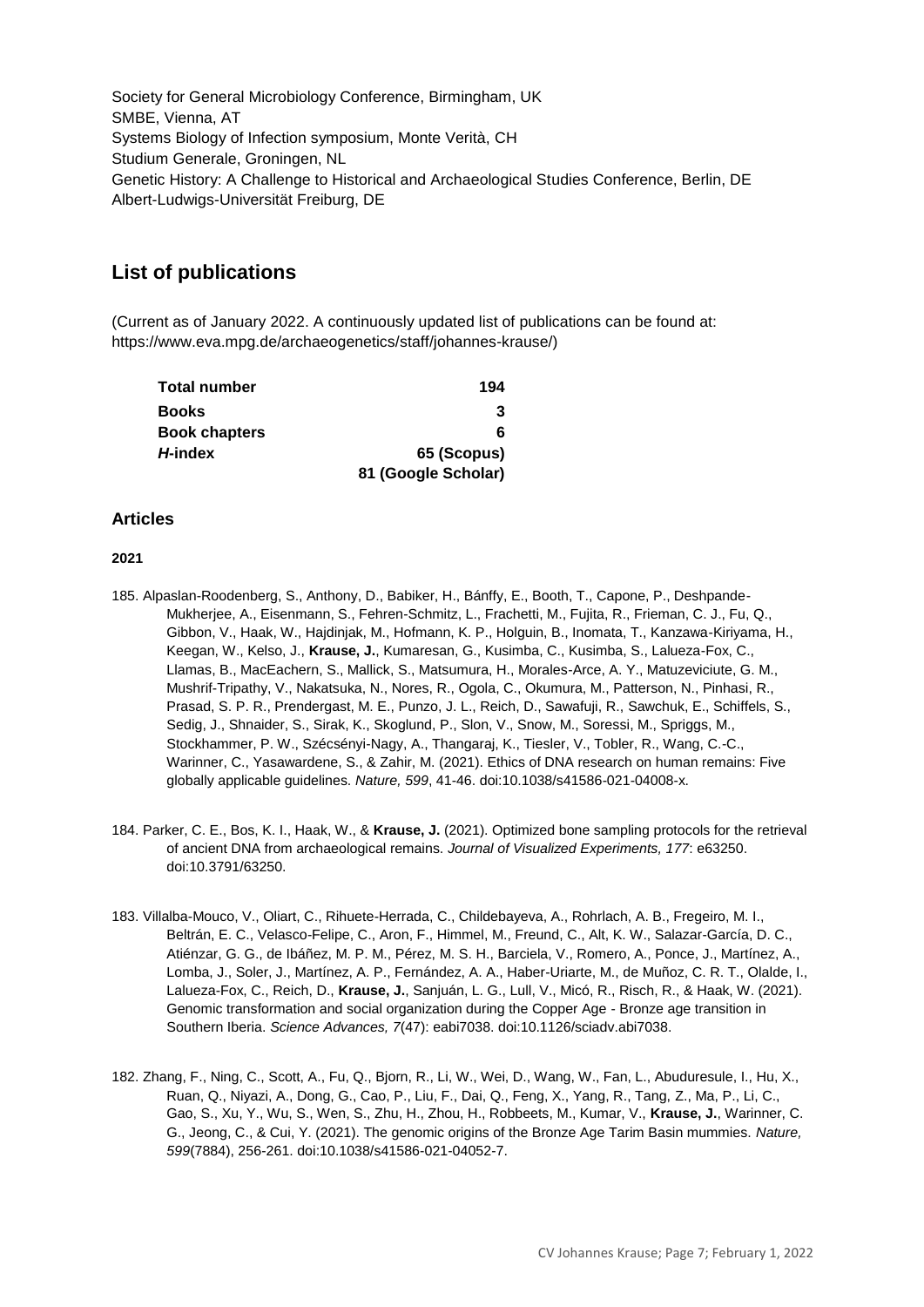- 181. Librado, P., Khan, N., Fages, A., Kusliy, M. A., Suchan, T., Tonasso-Calvière, L., Schiavinato, S., Alioglu, D., Fromentier, A., Perdereau, A., Aury, J.-M., Gaunitz, C., Chauvey, L., Seguin-Orlando, A., Der Sarkissian, C., Southon, J., Shapiro, B., Tishkin, A. A., Kovalev, A. A., Alquraishi, S., Alfarhan, A. H., Al-Rasheid, K. A. S., Seregély, T., Klassen, L., Iversen, R., Bignon-Lau, O., Bodu, P., Olive, M., Castel, J.-C., Boudadi-Maligne, M., Alvarez, N., Germonpré, M., Moskal-del Hoyo, M., Wilczyński, J., Pospuła, S., Lasota-Kuś, A., Tunia, K., Nowak, M., Rannamäe, E., Saarma, U., Boeskorov, G., Lōugas, L., Kyselý, R., Peške, L., Bălășescu, A., Dumitrașcu, V., Dobrescu, R., Gerber, D., Kiss, V., Szécsényi-Nagy, A., Mende, B. G., Gallina, Z., Somogyi, K., Kulcsár, G., Gál, E., Bendrey, R., Allentoft, M. E., Sirbu, G., Dergachev, V., Shephard, H., Tomadini, N., Grouard, S., Kasparov, A., Basilyan, A. E., Anisimov, M. A., Nikolskiy, P. A., Pavlova, E. Y., Pitulko, V., Brem, G., Wallner, B., Schwall, C., Keller, M., Kitagawa, K., Bessudnov, A. N., Bessudnov, A., Taylor, W., Magail, J., Gantulga, J.-O., Bayarsaikhan, J., Erdenebaatar, D., Tabaldiev, K., Mijiddorj, E., Boldgiv, B., Tsagaan, T., Pruvost, M., Olsen, S., Makarewicz, C. A., Valenzuela Lamas, S., Albizuri Canadell, S., Nieto Espinet, A., Iborra, M. P., Lira Garrido, J., Rodríguez González, E., Celestino, S., Olària, C., Arsuaga, J. L., Kotova, N., Pryor, A., Crabtree, P., Zhumatayev, R., Toleubaev, A., Morgunova, N. L., Kuznetsova, T., Lordkipanize, D., Marzullo, M., Prato, O., Bagnasco Gianni, G., Tecchiati, U., Clavel, B., Lepetz, S., Davoudi, H., Mashkour, M., Berezina, N. Y., Stockhammer, P. W., **Krause, J.**, Haak, W., Morales-Muñiz, A., Benecke, N., Hofreiter, M., Ludwig, A., Graphodatsky, A. S., Peters, J., Kiryushin, K. Y., Iderkhangai, T.-O., Bokovenko, N. A., Vasiliev, S. K., Seregin, N. N., Chugunov, K. V., Plasteeva, N. A., Baryshnikov, G. F., Petrova, E., Sablin, M., Ananyevskaya, E., Logvin, A., Shevnina, I., Logvin, V., Kalieva, S., Loman, V., Kukushkin, I., Merz, I., Merz, V., Sakenov, S., Varfolomeyev, V., Usmanova, E., Zaibert, V., Arbuckle, B., Belinskiy, A. B., Kalmykov, A., Reinhold, S., Hansen, S., Yudin, A. I., Vybornov, A. A., Epimakhov, A., Berezina, N. S., Roslyakova, N., Kosintsev, P. A., Kuznetsov, P. F., Anthony, D., Kroonen, G. J., Kristiansen, K., Wincker, P., Outram, A., & Orlando, L. (2021). The origins and spread of domestic horses from the Western Eurasian steppes. *Nature, 598*, 634-640. doi:10.1038/s41586-021-04018-9.
- 180. Kocher, A., Papac, L., Barquera, R., Key, F. M., Spyrou, M. A., Hübler, R., Rohrlach, A. B., Aron, F., Stahl, R., Wissgott, A., van Bömmel, F., Pfefferkorn, M., Mittnik, A., Villalba-Mouco, V., Neumann, G. U., Rivollat, M., van de Loosdrecht, M. S., Majander, K., Tukhbatova, R. I., Musralina, L., Ghalichi, A., Penske, S., Sabin, S., Michel, M., Gretzinger, J., Nelson, E. A., Ferraz, T., Nägele, K., Parker, C., Keller, M., Guevara, E. K., Feldman, M., Eisenmann, S., Skourtanioti, E., Giffin, K., Gnecchi-Ruscone, G. A., Friederich, S., Schimmenti, V., Khartanovich, V., Karapetian, M. K., Chaplygin, M. S., Kufterin, V. V., Khokhlov, A. A., Chizhevsky, A. A., Stashenkov, D. A., Kochkina, A. F., Tejedor-Rodríguez, C., de Lagrán, Í.-G.-M., Arcusa-Magallón, H., Garrido-Pena, R., Royo-Guillén, J. I., Novácek, J., Rottier, S., Kacki, S., Saintot, S., Kaverzneva, E., Belinskiy, A. B., Velemínský, P., Limburský, P., Kostka, M., Loe, L., Popescu, E., Clarke, R., Lyons, A., Mortimer, R., Sajantila, A., de Armas, Y. C., Godoy, S. T. H., Hernández-Zaragoza, D. I., Pearson, J., Binder, D., Lefranc, P., Kantorovich, A. R., Maslov, V. E., Lai, L., Zoledziewska, M., Beckett, J. F., Langová, M., Danielisová, A., Ingman, T., Atiénzar, G. G., de Ibáñez, M. P. M., Romero, A., Sperduti, A., Beckett, S., Salter, S. J., Zilivinskaya, E. D., Vasilev, D. V., von Heyking, K., Burger, R. L., Salazar, L. C., Amkreutz, L., Navruzbekov, M., Rosenstock, E., Alonso-Fernández, C., Slavchev, V., Kalmykov, A. A., Atabiev, B. C., Batieva, E., Calmet, M. A., Llamas, B., Schultz, M., Krauß, R., Jiménez-Echevarría, J., Francken, M., Shnaider, S., de Knijff, P., Altena, E., de Vijver, K. V., Fehren-Schmitz, L., Tung, T. A., Lösch, S., Dobrovolskaya, M., Makarov, N., Read, C., Twest, M. V., Sagona, C., Ramsl, P. C., Akar, M., Yener, K. A., Ballestero, E. C., Cucca, F., Mazzarello, V., Utrilla, P., Rademaker, K., Fernández-Domínguez, E., Baird, D., Semal, P., Márquez-Morfín, L., Roksandic, M., Steiner, H., Salazar-García, D. C., Shishlina, N., Erdal, Y. S., Hallgren, F., Boyadzhiev, Y., Boyadzhiev, K., Küßner, M., Sayer, D., Onkamo, P., Skeates, R., Rojo-Guerra, M., Buzhilova, A., Khussainova, E., Djansugurova, L. B., Beisenov, A. Z., Samashev, Z., Massy, K., Mannino, M., Moiseyev, V., Mannermaa, K., Balanovsky, O., Deguilloux, M.-F., Reinhold, S., Hansen, S., Kitov, E. P., Dobeš, M., Ernée, M., Meller, H., Alt, K. W., Prüfer, K., Warinner, C., Schiffels, S., Stockhammer, P. W., Bos, K., Posth, C., Herbig, A., Haak, W., **Krause, J.**, & Kühnert, D. (2021). Ten millennia of hepatitis B virus evolution. *Science, 374*(6564), 182-188. doi:10.1126/science.abi5658.
- 179. Pfrengle, S., Neukamm, J., Guellil, M., Keller, M., Molak, M., Avanzi, C., Kushniarevich, A., Montes, N., Neumann, G. U., Reiter, E., Tukhbatova, R. I., Berezina, N. Y., Buzhilova, A. P., Korobov, D. S., Suppersberger Hamre, S., Matos, V. M. J., Ferreira, M. T., González-Garrido, L., Wasterlain, S. N., Lopes, C., Santos, A. L., Antunes-Ferreira, N., Duarte, V., Silva, A. M., Melo, L., Sarkic, N., Saag, L.,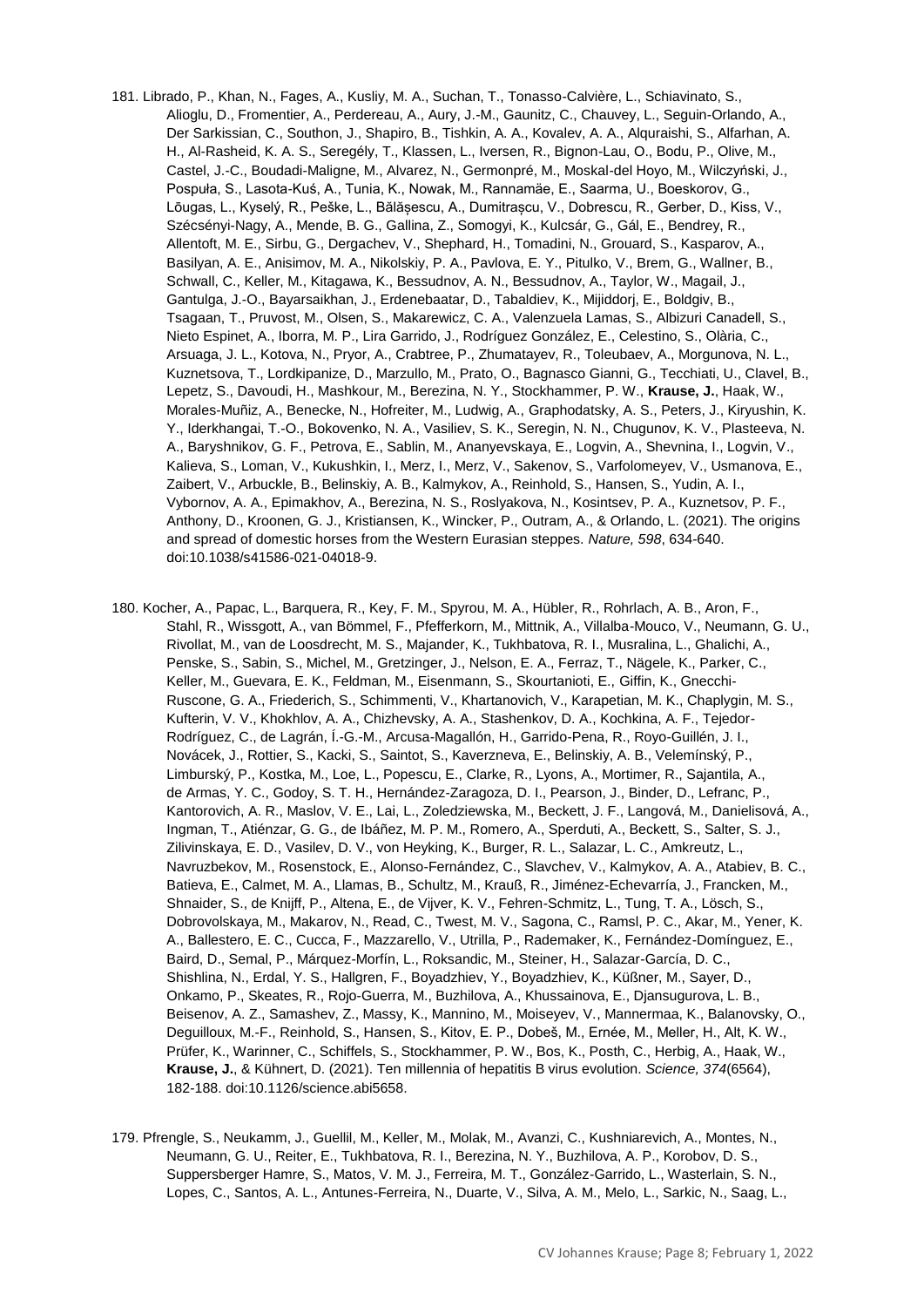Tambets, K., Busso, P., Cole, S. T., Avlasovich, A., Roberts, C. A., Sheridan, A., Cessford, C., Robb, J., **Krause, J.**, Scheib, C. L., Inskip, S. A., & Schuenemann, V. J. (2021). Mycobacterium leprae diversity and population dynamics in medieval Europe from novel ancient genomes. *BMC Biology, 19*: 220. doi:10.1186/s12915-021-01120-2.

- 178. Suchan, T., Kusliy, M. A., Khan, N., Chauvey, L., Tonasso-Calvière, L., Schiavinato, S., Southon, J., Keller, M., Kitagawa, K., **Krause, J.**, Bessudnov, A. N., Bessudnov, A. A., Graphodatsky, A. S., Valenzuela-Lamas, S., Wilczyński, J., Pospuła, S., Tunia, K., Nowak, M., Moskal-delHoyo, M., Tishkin, A. A., Pryor, A. J. E., Outram, A. K., & Orlando, L. (2021). Performance and automation of ancient DNA capture with RNA hyRAD probes (advance online). *Molecular Ecology Resources,* 13518. doi:10.1111/1755-0998.13518.
- 177. Wang, C.-C., Posth, C., Furtwängler, A., Sümegi, K., Bánfai, Z., Kásler, M., **Krause, J.**, & Melegh, B. (2021). Genome-wide autosomal, mtDNA, and Y chromosome analysis of King Bela III of the Hungarian Arpad dynasty. *Scientific Reports, 11*: 19210. doi:10.1038/s41598-021-98796-x.
- 176. Liu, Y., Mao, X., **Krause, J.**, & Fu, Q. (2021). Insights into human history from the first decade of ancient human genomics. *Science, 373*(6562), 1479-1484. doi:10.1126/science.abi8202.
- 175. Posth, C., Zaro, V., Spyrou, M. A., Vai, S., Gnecchi-Ruscone, G. A., Modi, A., Peltzer, A., Mötsch, A., Nägele, K., Vågene, Å. J., Nelson, E. A., Radzevičiūtė, R., Freund, C., Bondioli, L. M., Cappuccini, L., Frenzel, H., Pacciani, E., Boschin, F., Capecchi, G., Martini, I., Moroni, A., Ricci, S., Sperduti, A., Turchetti, M. A., Riga, A., Zavattaro, M., Zifferero, A., Heyne, H. O., Fernández-Domínguez, E., Kroonen, G. J., McCormick, M., Haak, W., Lari, M., Barbujani, G., Bondioli, L., Bos, K. I., Caramelli, D., & **Krause, J.** (2021). The origin and legacy of the Etruscans through a 2000-year archeogenomic time transect. *Science Advances, 7*(39): eabi7673. doi:10.1126/sciadv.abi7673.
- 174. Wu, X., Ning, C., Key, F. M., Andrades Valtueña, A., Lankapalli, A. K., Gao, S., Yang, X., Zhang, F., Liu, L., Nie, Z., Ma, J., **Krause, J.**, Herbig, A., & Cui, Y. (2021). A 3,000-year-old, basal S. enterica lineage from Bronze Age Xinjiang suggests spread along the Proto-Silk Road. *PLoS Pathogens, 17*: e1009886. doi:10.1371/journal.ppat.1009886.
- 173. Carlhoff, S., Duli, A., Nägele, K., Nur, M., Skov, L., Sumantri, I., Oktaviana, A. A., Hakim, B., Burhan, B., Syahdar, F. A., McGahan, D. P., Bulbeck, D., Perston, Y. L., Newman, K., Saiful, A. M., Ririmasse, M., Chia, S., Hasanuddin, Pulubuhu, D. A. T., Suryatman, Supriadi, Jeong, C., Peter, B. M., Prüfer, K., Powell, A., **Krause, J.**, Posth, C., & Brumm, A. (2021). Genome of a middle Holocene hunter-gatherer from Wallacea. *Nature, 596*, 543-547. doi:10.1038/s41586-021-03823-6.
- 172. Moilanen, U., Kirkinen, T., Saari, N.-J., Rohrlach, A. B., **Krause, J.**, Onkamo, P., & Salmela, E. (2021). A woman with a sword? – Weapon grave at Suontaka Vesitorninmäki, Finland. *European Journal of Archaeology,* 1-19. doi:10.1017/eaa.2021.30.
- 171. Ingman, T., Eisenmann, S., Skourtanioti, E., Akar, M., Ilgner, J., Gnecchi Ruscone, G. A., le Roux, P., Shafiq, R., Neumann, G. U., Keller, M., Freund, C., Marzo, S., Lucas, M., **Krause, J.**, Roberts, P., Yener, K. A., & Stockhammer, P. W. (2021). Human mobility at Tell Atchana (Alalakh), Hatay, Turkey during the 2nd millennium BC: Integration of isotopic and genomic evidence. *PLoS One, 16*(6): e0241883. doi:10.1371/journal.pone.0241883.
- 170. Immel, A., Key, F. M., Szolek, A., Barquera, R., Robinson, M. K., Harrison, G. F., Palmer, W. H., Spyrou, M. A., Susat, J., Krause-Kyora, B., Bos, K. I., Forrest, S., Hernández-Zaragoza, D. I., Sauter, J., Solloch, U., Schmidt, A. H., Schuenemann, V. J., Reiter, E., Kairies, M. S., Weiß, R., Arnold, S., Wahl, J., Hollenbach, J. A., Kohlbacher, O., Herbig, A., Norman, P. J., & **Krause, J.** (2021). Analysis of genomic DNA from medieval plague victims suggests long-term effect of Yersinia pestis on human immunity genes. *Molecular Biology and Evolution,* msab147. doi:10.1093/molbev/msab147.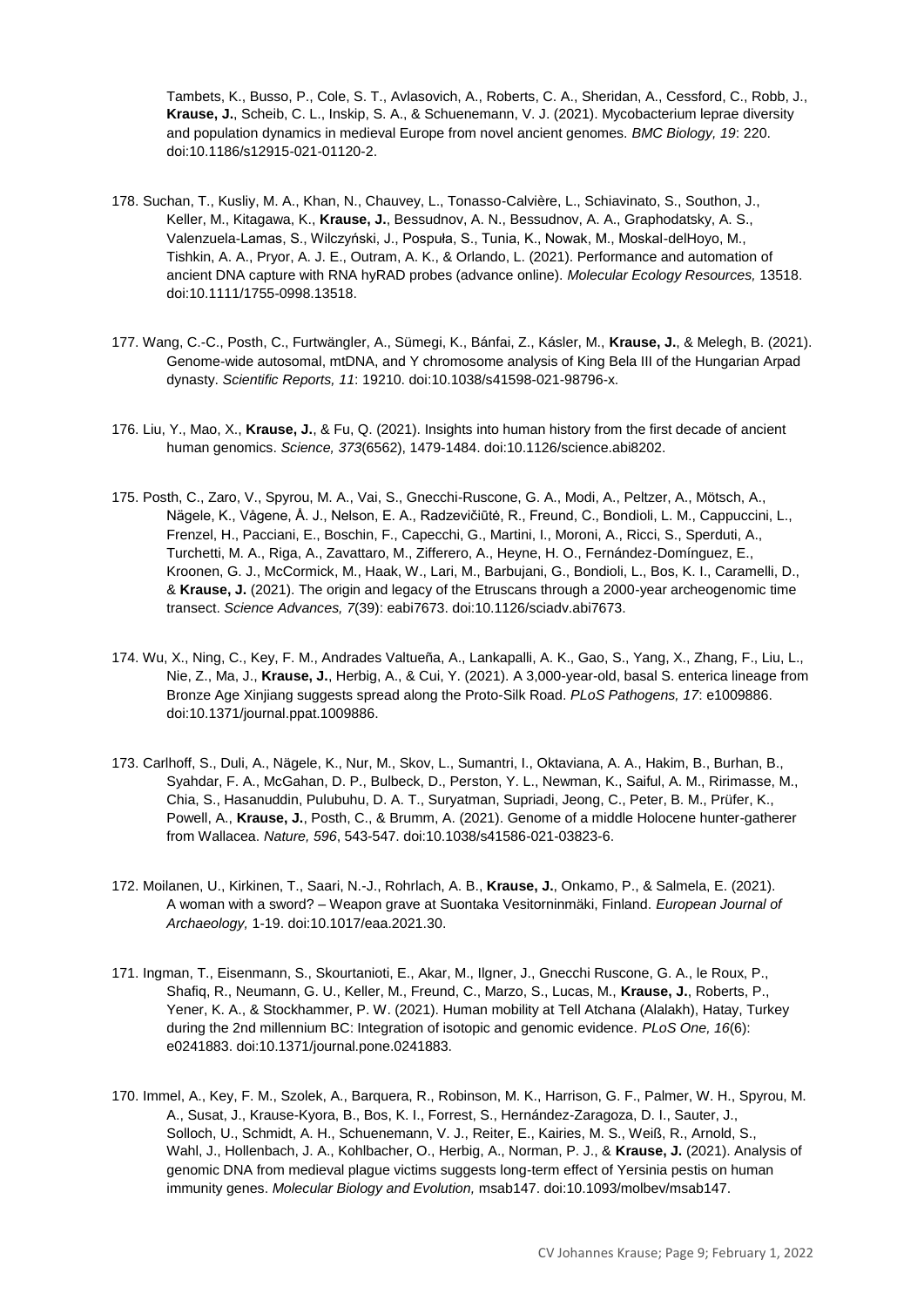- 169. Pohl, W., **Krause, J.**, Vida, T., & Geary, P. (2021). Integrating genetic, archaeological, and historical perspectives on Eastern Central Europe, 400–900 AD: Brief description of the ERC Synergy Grant – HistoGenes 8564531. *Historical Studies on Central Europe, 1*(1): 1.09, pp. 213-228. doi:10.47074/HSCE.2021-1.09.
- 168. Gnecchi-Ruscone, G. A., Khussainova, E., Kahbatkyzy, N., Musralina, L., Spyrou, M. A., Bianco, R. A., Radzeviciute, R., Martins, N. F. G., Freund, C., Iksan, O., Garshin, A., Zhaniyazov, Z., Bekmanov, B., Kitov, E., Samashev, Z., Beisenov, A., Berezina, N., Berezin, Y., B{í}ró, A. Z., Évinger, S., Bissembaev, A., Akhatov, G., Mamedov, A., Onggaruly, A., Voyakin, D., Chotbayev, A., Kariyev, Y., Buzhilova, A., Djansugurova, L., Jeong, C., & **Krause, J.** (2021). Ancient genomic time transect from the Central Asian Steppe unravels the history of the Scythians. *Science Advances, 7*(13): eabe4414. doi:10.1126/sciadv.abe4414.
- 167. Orlando, L., Allaby, R., Skoglund, P., Sarkissian, C. D., Stockhammer, P. W., Ávila-Arcos, M. C., Fu, Q., **Krause, J.**, Willerslev, E., Stone, A. C., & Warinner, C. G. (2021). Ancient DNA analysis. *Nature reviews: Methods primers, 1*(14): s43586-020-00011-0. doi:10.1038/s43586-020-00011-0.
- 166. Fellows Yates, J. A., Velsko, I. M., Aron, F., Posth, C., Hofman, C. A., Austin, R. M., Parker, C. E., Mann, A. E., Nägele, K., Arthur, K. W., Arthur, J. W., Bauer, C. C., Crevecoeur, I., Cupillard, C., Curtis, M. C., Dalén, L., Díaz-Zorita Bonilla, M., Díez Fernández-Lomana, J. C., Drucker, D. G., Escribano Escrivá, E., Francken, M., Gibbon, V. E., González Morales, M. R., Grande Mateu, A., Harvati, K., Henry, A. G., Humphrey, L., Menéndez, M., Mihailović, D., Peresani, M., Rodríguez Moroder, S., Roksandic, M., Rougier, H., Sázelová, S., Stock, J. T., Straus, L. G., Svoboda, J., Teßmann, B., Walker, M. J., Power, R. C., Lewis, C. M., Sankaranarayanan, K., Guschanski, K., Wrangham, R. W., Dewhirst, F. E., Salazar-García, D. C., **Krause, J.**, Herbig, A., & Warinner, C. G. (2021). The evolution and changing ecology of the African hominid oral microbiome. *Proceedings of the National Academy of Sciences, 118*(20): e2021655118. doi:10.1073/pnas.2021655118.
- 165. Haller, M., Callan, K., Susat, J., Flux, A. L., Immel, A., Franke, A., Herbig, A., **Krause, J.**, Kupczok, A., Fouquet, G., Hummel, S., Rieger, D., Nebel, A., & Krause-Kyora, B. (2021). Mass burial genomics reveals outbreak of enteric paratyphoid fever in the Late Medieval trade city Lübeck. *iScience, 24*(5): 102419. doi:10.1016/j.isci.2021.102419.
- 164. Immel, A., Pierini, F., Rinne, C., Meadows, J., Barquera, R., Szolek, A., Susat, J., Böhme, L., Dose, J., Bonczarowska, J., Drummer, C., Fuchs, K., Ellinghaus, D., Kässens, J. C., Furholt, M., Kohlbacher, O., Schade-Lindig, S., Franke, A., Schreiber, S., **Krause, J.**, Müller, J., Lenz, T. L., Nebel, A., & Krause-Kyora, B. (2021). Genome-wide study of a Neolithic Wartberg grave community reveals distinct HLA variation and hunter-gatherer ancestry. *Communications Biology, 4*: 113. doi:10.1038/s42003-020- 01627-4.
- 163. Lösch, S., Ramstein, M., Hafner, A., & **Krause, J.** (2021). Oberbipp Ein neolithischer Dolmen im Oberaargau, die Toten und was wir über sie wissen. *AS: Archäologie Schweiz: Mitteilungsblatt von "Archäologie Schweiz" = Archéologie Suisse: Bulletin d'"Archéologie Suisse" = Archeologia Svizzera: Bollettino di "Archeologia Svizzera", 44*(1), 4-15.
- 162. Papac, L., Ernée, M., Dobeš, M., Langová, M., Rohrlach, A. B., Aron, F., Neumann, G. U., Spyrou, M. A., Rohland, N., Velemínský, P., Kuna, M., Brzobohatá, H., Culleton, B., Daněček, D., Danielisová, A., Dobisíková, M., Hložek, J., Kennett, D. J., Klementová, J., Kostka, M., Krištuf, P., Kuchařík, M., Hlavová, J. K., Limburský, P., Malyková, D., Mattiello, L., Pecinovská, M., Petriščáková, K., Průchová, E., Stránská, P., Smejtek, L., Špaček, J., Šumberová, R., Švejcar, O., Trefný, M., Vávra, M., Kolář, J., Heyd, V., **Krause, J.**, Pinhasi, R., Reich, D., Schiffels, S., & Haak, W. (2021). Dynamic changes in genomic and social structures in third millennium BCE central Europe. *Science Advances, 7*(35): eabi6941. doi:10.1126/sciadv.abi6941.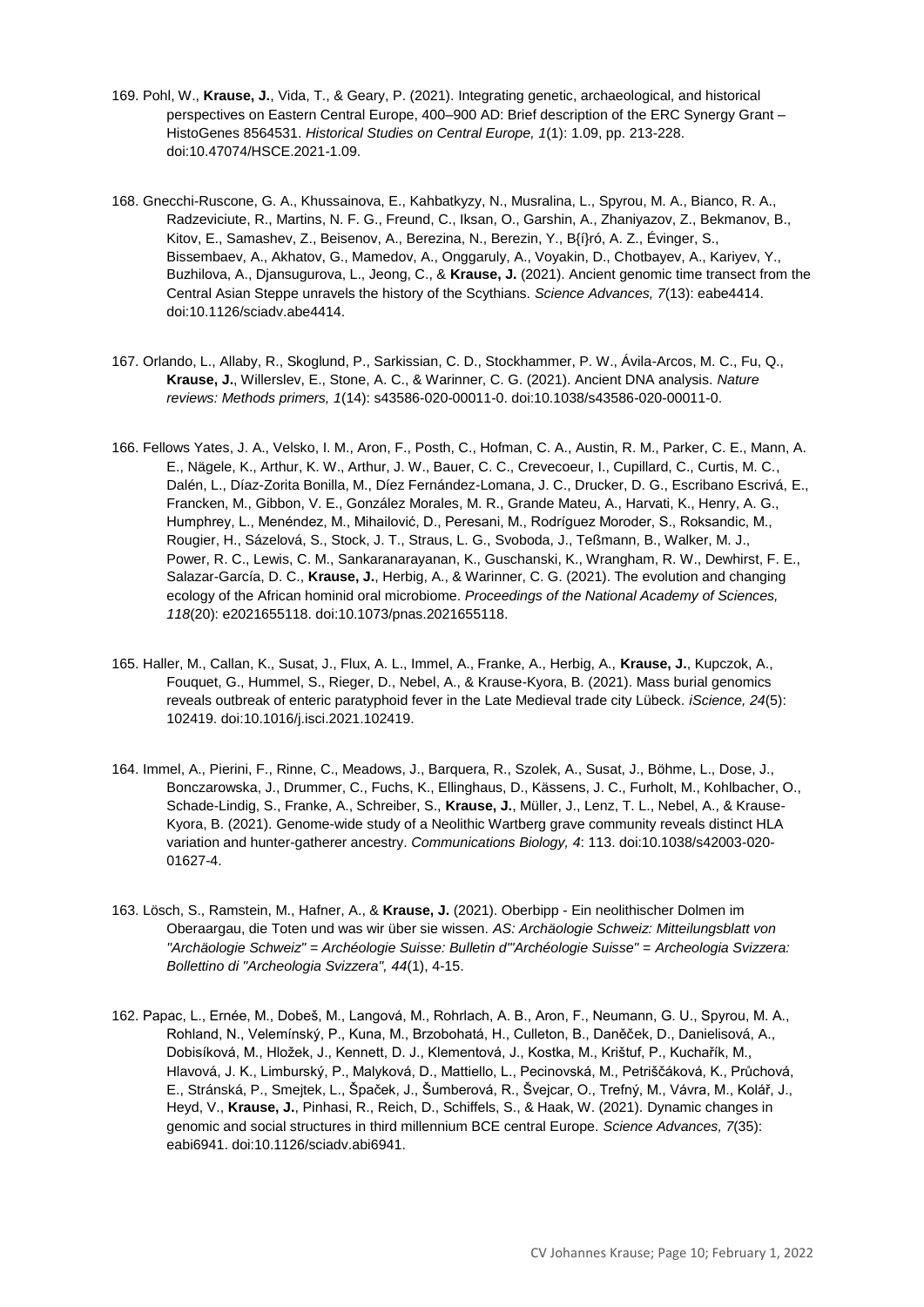- 161. Prüfer, K., Posth, C., Yu, H., Stoessel, A., Spyrou, M. A., Deviese, T., Mattonai, M., Ribechini, E., Higham, T., Velemínský, P., Brůžek, J., & **Krause, J.** (2021). A genome sequence from a modern human skull over 45,000 years old from Zlatý kůň in Czechia. *Nature Ecology & Evolution, 192*. doi:10.1038/s41559-021-01443-x.
- 160. Rohrlach, A. B., Papac, L., Childebayeva, A., Rivollat, M., Villalba-Mouco, V., Neumann, G. U., Penske, S., Skourtanioti, E., Loosdrecht, M. v. d., Akar, M., Boyadzhiev, K., Boyadzhiev, Y., Deguilloux, M.-F., Dobeš, M., Erdal, Y. S., Ernée, M., Frangipane, M., Furmanek, M., Friederich, S., Ghesquière, E., Hałuszko, A., Hansen, S., Küßner, M., Mannino, M., Özbal, R., Reinhold, S., Rottier, S., Salazar-García, D. C., Diaz, J. S., Stockhammer, P. W., de Muñoz, T., Roca, C., Yener, K. A., Posth, C., **Krause, J.**, Herbig, A., & Haak, W. (2021). Using Y-chromosome capture enrichment to resolve haplogroup H2 shows new evidence for a two-path Neolithic expansion to Western Europe. *Scientific Reports, 11*: 15005. doi:10.1038/s41598-021-94491-z.
- 159. Wang, C.-C., Yeh, H.-Y., Popov, A. N., Zhang, H.-Q., Matsumura, H., Sirak, K., Cheronet, O., Kovalev, A., Rohland, N., Kim, A. M., Mallick, S., Bernardos, R., Tumen, D., Zhao, J., Liu, Y.-C., Liu, J.-Y., Mah, M., Wang, K., Zhang, Z., Adamski, N., Broomandkhoshbacht, N., Callan, K., Candilio, F., Carlson, K. S. D., Culleton, B. J., Eccles, L., Freilich, S., Keating, D., Lawson, A. M., Mandl, K., Michel, M., Oppenheimer, J., Özdoğan, K. T., Stewardson, K., Wen, S., Yan, S., Zalzala, F., Chuang, R., Huang, C.-J., Looh, H., Shiung, C.-C., Nikitin, Y. G., Tabarev, A. V., Tishkin, A. A., Lin, S., Sun, Z.-Y., Wu, X.-M., Yang, T.-L., Hu, X., Chen, L., Du, H., Bayarsaikhan, J., Mijiddorj, E., Erdenebaatar, D., Iderkhangai, T.-O., Myagmar, E., Kanzawa-Kiriyama, H., Nishino, M., Shinoda, K.-i., Shubina, O. A., Guo, J., Cai, W., Deng, Q., Kang, L., Li, D., Li, D., Lin, R., Nini, Shrestha, R., Wang, L.-X., Wei, L., Xie, G., Yao, H., Zhang, M., He, G., Yang, X., Hu, R., Robbeets, M., Schiffels, S., Kennett, D. J., Jin, L., Li, H., **Krause, J.**, Pinhasi, R., & Reich, D. (2021). Genomic insights into the formation of human populations in East Asia. *Nature, 591*, 413-419. doi:10.1038/s41586-021-03336-2.

- 158. Furtwängler, A., Neukamm, J., Böhme, L., Reiter, E., Vollstedt, M., Arora, N., Singh, P., Cole, S. T., Knauf, S., Calvignac-Spencer, S., Krause-Kyora, B., **Krause, J.**, Schuenemann, V. J., & Herbig, A. (2020). Comparison of target enrichment strategies for ancient pathogen DNA. *Biotechniques, 69*(6), 455-459. doi:10.2144/btn-2020-0100.
- 157. McDonald, S. K., Matisoo-Smith, E. A., Buckley, H. R., Walter, R. K., Aung, H. L., Collins, C. J., Cook, G. M., Kardailsky, O., **Krause, J.**, & Knapp, M. (2020). 'TB or not TB': The conundrum of pre-European contact tuberculosis in the Pacific. *Philosophical Transactions of the Royal Society of London, Series B: Biological Sciences, 375*(1812): 20190583. doi:10.1098/rstb.2019.0583.
- 156. Jeong, C., Wang, K., Wilkin, S., Taylor, W. T. T., Miller, B. K., Bemmann, J. H., Stahl, R., Chiovelli, C., Knolle, F., Ulziibayar, S., Khatanbaatar, D., Erdenebaatar, D., Erdenebat, U., Ochir, A., Ankhsanaa, G., Vanchigdash, C., Ochir, B., Munkhbayar, C., Tumen, D., Kovalev, A., Kradin, N., Bazarov, B. A., Miyagashev, D. A., Konovalov, P. B., Zhambaltarova, E., Ventresca Miller, A. R., Haak, W., Schiffels, S., **Krause, J.**, Boivin, N. L., Erdene, M., Hendy, J., & Warinner, C. G. (2020). A dynamic 6,000-year genetic history of Eurasia's eastern steppe. *Cell, 183*(4), 890-904.e29. doi:10.1016/j.cell.2020.10.015.
- 155. Forth, J. H., Forth, L. F., Lycett, S., Bell-Sakyi, L., Keil, G. M., Blome, S., Calvignac-Spencer, S., Wissgott, A., **Krause, J.**, Höper, D., Kampen, H., & Beer, M. (2020). Identification of African swine fever virus-like elements in the soft tick genome provides insights into the virus' evolution. *BMC Biology, 18*(1): 136. doi:10.1186/s12915-020-00865-6.
- 154. Key, F. M., Posth, C., Esquivel-Gomez, L. R., Hübler, R., Spyrou, M. A., Neumann, G., Furtwängler, A., Sabin, S., Burri, M., Wissgott, A., Lankapalli, A. K., Vågene, Å. J., Meyer, M., Nagel, S., Tukhbatova, R. I., Khokhlov, A., Chizhevsky, A., Hansen, S., Belinsky, A. B., Kalmykov, A., Kantorovich, A. R., Maslov, V. E., Stockhammer, P. W., Vai, S., Zavattaro, M., Riga, A., Caramelli, D., Skeates, R.,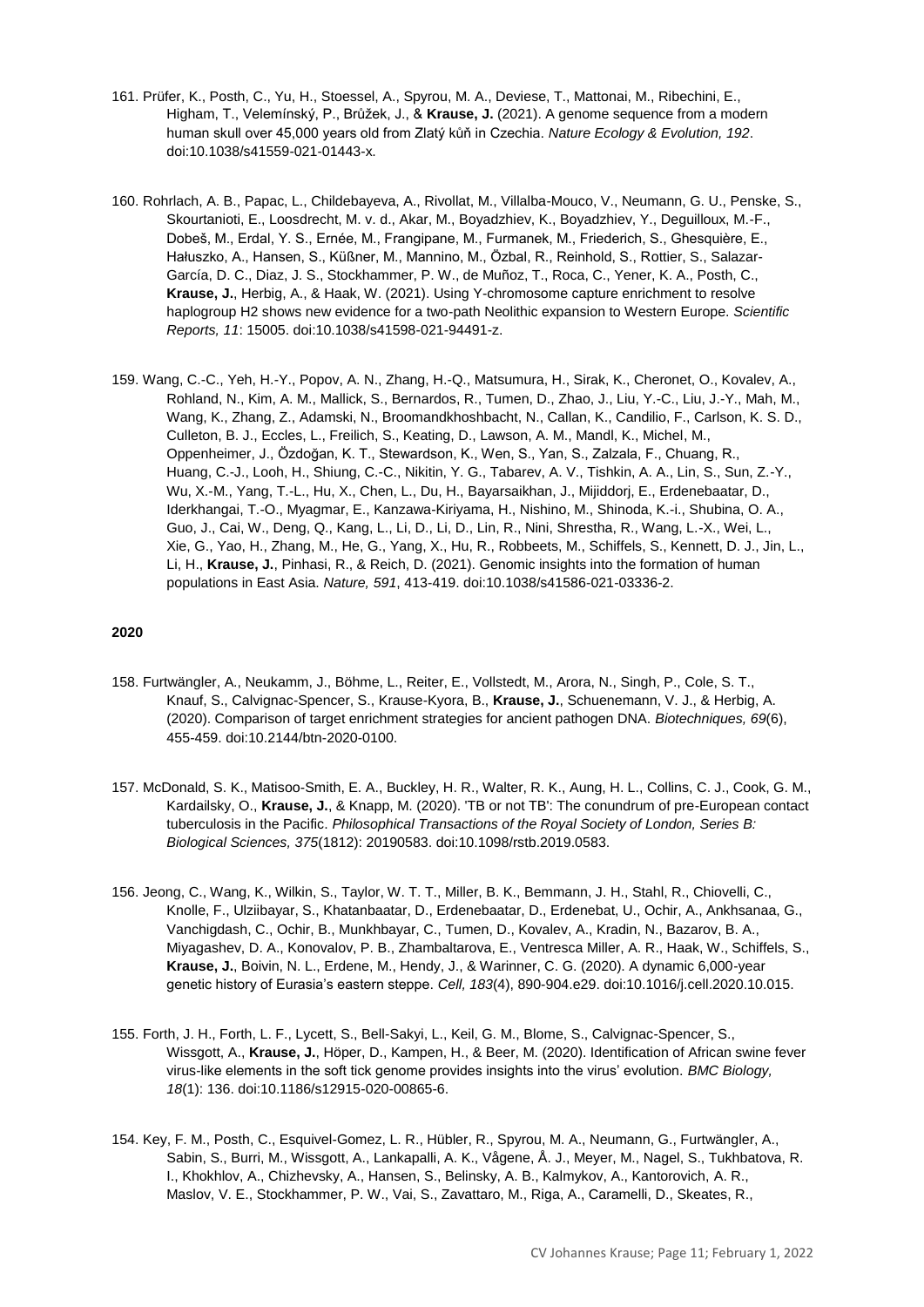Beckett, J., Gradoli, M. G., Steuri, N., Hafner, A., Ramstein, M., Siebke, I., Lösch, S., Erdal, Y. S., Alikhan, N.-F., Zhou, Z., Achtman, M., Bos, K. I., Reinhold, S., Haak, W., Kühnert, D., Herbig, A., & **Krause, J.** (2020). Emergence of human-adapted Salmonella enterica is linked to the Neolithization process. *Nature Ecology & Evolution, 4*, 324-333. doi:10.1038/s41559-020-1106-9.

- 153. Siebke, I., Furtwängler, A., Steuri, N., Hafner, A., Ramstein, M., **Krause, J.**, & Lösch, S. (2020). Crops vs. animals: Regional differences in subsistence strategies of Swiss Neolithic farmers revealed by stable isotopes. *Archaeological and Anthropological Sciences, 12*(10): 235. doi:10.1007/s12520-020-01122-1.
- 152. Barquera, R., Hernández-Zaragoza, D. I., Bravo-Acevedo, A., Arrieta-Bolaños, E., Clayton, S., Acuña-Alonzo, V., Martínez-Álvarez, J. C., López-Gil, C., Adalid-Sáinz, C., Vega-Martínez, M. d. R., Escobedo-Ruíz, A., Juárez-Cortés, E. D., Immel, A., Pacheco-Ubaldo, H., González-Medina, L., Lona-Sánchez, A., Lara-Riegos, J., Sánchez-Fernández, M. G. d. J., Díaz-López, R., Guizar-López, G. U., Medina-Escobedo, C. E., Arrazola-García, M. A., Montiel-Hernández, G. D., Hernández-Hernández, O., la Cruz, R.-d., Rocío, F. d., Juárez-Nicolás, F., Pantoja-Torres, J. A., Rodríguez-Munguía, T. J., Juárez-Barreto, V., Delgado-Aguirre, H., Escutia-González, A. B., Goné-Vázquez, I., Benítez-Arvizu, G., Arellano-Prado, F. P., García-Arias, V. E., Rodríguez-López, M. E., Méndez-Mani, P., García-Álvarez, R., González-Martínez, M. d. R., Aquino-Rubio, G., Escareño-Montiel, N., Vázquez-Castillo, T. V., Uribe-Duarte, M. G., Ruíz-Corral, M. d. J., Ortega-Yáñez, A., Bernal-Felipe, N., Gómez-Navarro, B., Arriaga-Perea, A. J., Martínez-Bezies, V., Macías-Medrano, R. M., Aguilar-Campos, J. A., Solís-Martínez, R., Serrano-Osuna, R., Sandoval-Sandoval, M. J., Jaramillo-Rodríguez, Y., Salgado-Adame, A., Juárez-de la Cruz, F., Novelo-Garza, B., Pavón-Vargas, M. d. l. Á., Salgado-Galicia, N., Bortolini, M. C., Gallo, C., Bedoya, G., Rothhammer, F., González-José, R., Ruiz-Linares, A., Canizales-Quinteros, S., Romero-Hidalgo, S., **Krause, J.**, Zúñiga, J., Yunis, E. J., Bekker-Méndez, C., & Granados, J. (2020). The immunogenetic diversity of the HLA system in Mexico correlates with underlying population genetic structure. *Human Immunology, 81*(9): 2020.06.008, pp. 461-474. doi:10.1016/j.humimm.2020.06.008.
- 151. Fischer, M. S., Hoßfeld, U., **Krause, J.**, & Richter, S. (2020). Jena, Haeckel und die Frage nach den Menschenrassen oder der Rassismus macht Rassen. *Zoologie: Mitteilungen der Deutschen Zoologischen Gesellschaft, 2020*, 7-32.
- 150. Neukamm, J., Pfrengle, S., Molak, M., Seitz, A., Francken, M., Eppenberger, P., Avanzi, C., Reiter, E., Urban, C., Welte, B., Stockhammer, P. W., Teßmann, B., Herbig, A., Harvati, K., Nieselt, K., **Krause, J.**, & Schuenemann, V. J. (2020). 2000-year-old pathogen genomes reconstructed from metagenomic analysis of Egyptian mummified individuals. *BMC Biology, 18*(1): 108. doi:10.1186/s12915-020-00839-8.
- 149. Majander, K., Pfrengle, S., Kocher, A., Neukamm, J., du Plessis, L., Pla-Díaz, M., Arora, N., Akgül, G., Salo, K., Schats, R., Inskip, S., Oinonen, M., Valk, H., Malve, M., Kriiska, A., Onkamo, P., González-Candelas, F., Kühnert, D., **Krause, J.**, & Schuenemann, V. J. (2020). Ancient bacterial genomes reveal a high diversity of Treponema pallidum Strains in early Modern Europe. *Current Biology, 30*: 2020.07.058, pp. 1-16. doi:10.1016/j.cub.2020.07.058.
- 148. Barquera, R., & **Krause, J.** (2020). An ancient view on host pathogen interaction across time and space. *Current Opinion in Immunology, 65*, 65-69. doi:10.1016/j.coi.2020.05.004.
- 147. Nägele, K., Posth, C., Iraeta Orbegozo, M., Chinique de Armas, Y., Hernández Godoy, S. T., Gonzáles Herrera, U. M., Nieves-Colón, M. A., Sandoval-Velasco, M., Mylopotamitaki, D., Radzeviciute, R., Laffoon, J., Pestle, W. J., Ramos-Madrigal, J., Lamnidis, T. C., Schaffer, W. C., Carr, R. S., Day, J. S., Arredondo Antúnez, C., Rangel Rivero, A., Martínez-Fuentes, A. J., Crespo-Torres, E., Roksandic, I., Stone, A. C., Lalueza-Fox, C., Hoogland, M., Roksandic, M., Hofman, C. L., **Krause, J.**, & Schroeder, H. (2020). Genomic insights into the early peopling of the Caribbean. *Science, 369*(6502), 456-460. doi:10.1126/science.aba8697.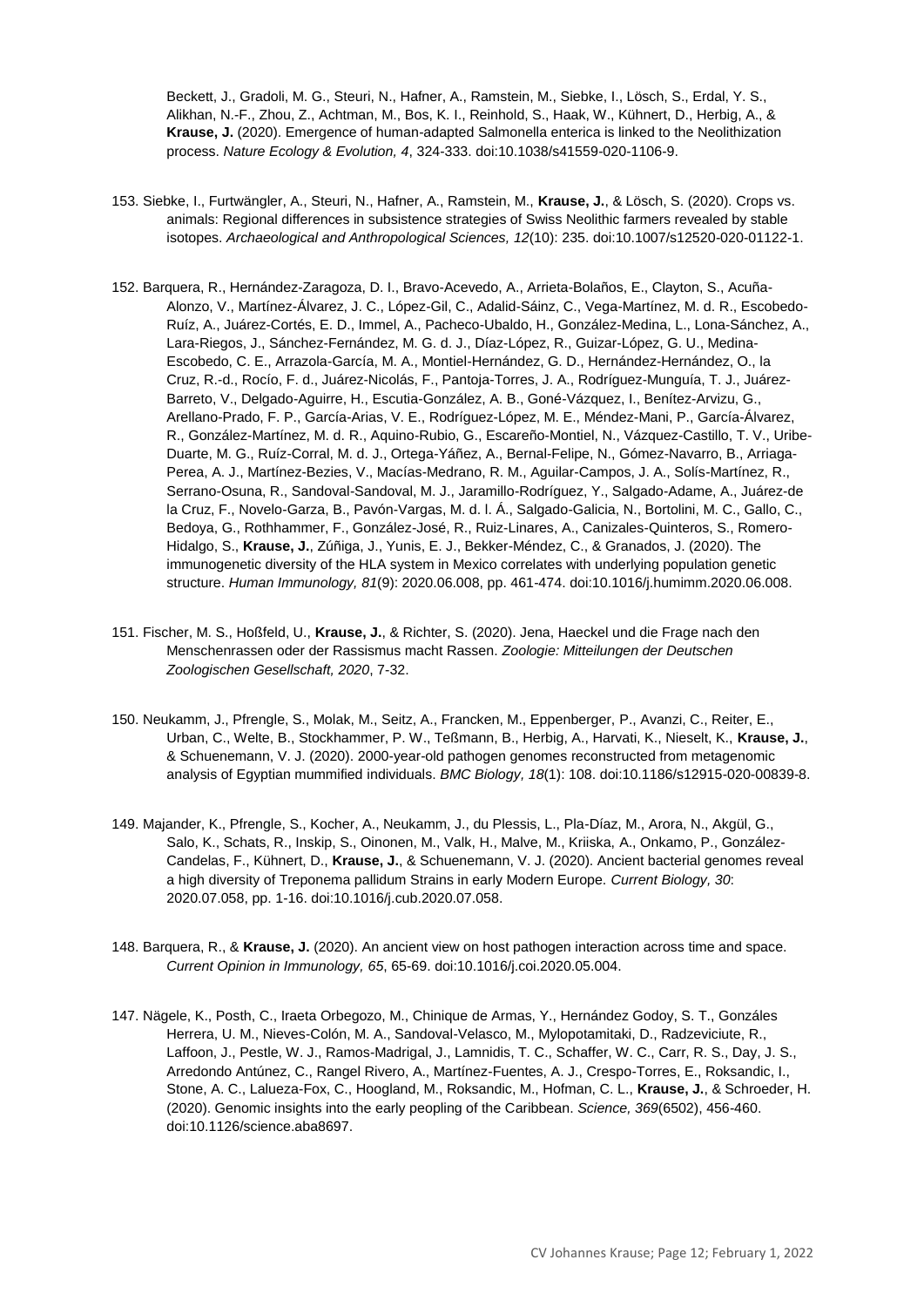- 146. Wang, K., Goldstein, S. T., Bleasdale, M., Clist, B., Bostoen, K., Bakwa-Lufu, P., Buck, L. T., Crowther, A., Dème, A., McIntosh, R. J., Mercader, J., Ogola, C., Power, R. C., Sawchuk, E. A., Robertshaw, P., Wilmsen, E. N., Petraglia, M. D., Ndiema, E., Manthi, F. K., **Krause, J.**, Roberts, P., Boivin, N. L., & Schiffels, S. (2020). Ancient genomes reveal complex patterns of population movement, interaction, and replacement in sub-Saharan Africa. *Science Advances, 6*(24): eaaz0183. doi:10.1126/sciadv.aaz0183.
- 145. Yu, H., Spyrou, M. A., Karapetian, M., Shnaider, S., Radzeviciute, R., Nägele, K., Neumann, G. U., Penske, S. E., Zech, J., Lucas, M., LeRoux, P., Roberts, P., Pavlenok, G., Buzhilova, A., Posth, C., Jeong, C., & **Krause, J.** (2020). Paleolithic to Bronze Age Siberians reveal connections with first Americans and across Eurasia. *Cell, 181*(6), 1232-1245.e20. doi:10.1016/j.cell.2020.04.037.
- 144. Barquera, R., Lamnidis, T. C., Lankapalli, A. K., Kocher, A., Hernández-Zaragoza, D. I., Nelson, E. A., Zamora-Herrera, A. C., Perez Ramallo, P., Bernal-Felipe, N., Immel, A., Bos, K., Acuña-Alonzo, V., Barbieri, C., Roberts, P., Herbig, A., Kühnert, D., Márquez-Morfín, L., & **Krause, J.** (2020). Origin and health status of first-generation Africans from early colonial Mexico. *Current Biology, 30*(11): 2020.04.002, pp. 2078-2091.e11. doi:10.1016/j.cub.2020.04.002.
- 143. Ning, C., Li, T., Wang, K., Zhang, F., Li, T., Wu, X., Gao, S., Zhang, Q., Zhang, H., Hudson, M., Dong, G., Wu, S., Fang, Y., Liu, C., Feng, C., Li, W., Han, T., Li, R., Wei, J., Zhu, Y., Zhou, Y., Wang, C.-C., Fan, S., Xiong, Z., Sun, Z., Ye, M., Sun, L., Wu, X., Liang, F., Cao, Y., Wei, X., Zhu, H., Zhou, H., **Krause, J.**, Robbeets, M., Jeong, C., & Cui, Y. (2020). Ancient genomes from northern China suggest links between subsistence changes and human migration. *Nature Communications, 11*: 2700. doi:10.1038/s41467-020-16557-2.
- 142. Rivollat, M., Jeong, C., Schiffels, S., Kücükkalıpcı, İ., Pemonge, M.-H., Rohrlach, A. B., Alt, K. W., Binder, D., Friederich, S., Ghesquière, E., Gronenborn, D., Laporte, L., Lefranc, P., Meller, H., Réveillas, H., Rosenstock, E., Rottier, S., Scarre, C., Soler, L., Wahl, J., **Krause, J.**, Deguilloux, M.-F., & Haak, W. (2020). Ancient genome-wide DNA from France highlights the complexity of interactions between Mesolithic hunter-gatherers and Neolithic farmers. *Science Advances, 6*(22): eaaz5344. doi:10.1126/sciadv.aaz5344.
- 141. Skourtanioti, E., Erdal, Y. S., Frangipane, M., Balossi Restelli, F., Yener, K. A., Pinnock, F., Matthiae, P., Özbal, R., Schoop, U.-D., Guliyev, F., Akhundov, T., Lyonnet, B., Hammer, E. L., Nugent, S. E., Burri, M., Neumann, G. U., Penske, S. E., Ingman, T., Akar, M., Shafiq, R., Palumbi, G., Eisenmann, S., D'Andrea, M., Rohrlach, A. B., Warinner, C., Jeong, C., Stockhammer, P. W., Haak, W., & **Krause, J.** (2020). Genomic history of Neolithic to Bronze Age Anatolia, Northern Levant, and Southern Caucasus. *Cell, 181*(5), 1158-1175.e28. doi:10.1016/j.cell.2020.04.044.
- 140. Parker, E. C., Rohrlach, A. B., Friederich, S., Nagel, S., Meyer, M., **Krause, J.**, Bos, K. I., & Haak, W. (2020). A systematic investigation of human DNA preservation in medieval skeletons. *Scientific Reports, 10*(1): 18225. doi:10.1038/s41598-020-75163-w.
- 139. Loog, L., Thalmann, O., Sinding, M.-H.-S., Schuenemann, V. J., Perri, A., Germonpré, M., Bocherens, H., Witt, K. E., Samaniego Castruita, J. A., Velasco, M. S., Lundstrøm, I. K. C., Wales, N., Sonet, G., Frantz, L., Schroeder, H., Budd, J., Jimenez, E.-L., Fedorov, S., Gasparyan, B., Kandel, A. W., Lázničková-Galetová, M., Napierala, H., Uerpmann, H.-P., Nikolskiy, P. A., Pavlova, E. Y., Pitulko, V. V., Herzig, K.-H., Malhi, R. S., Willerslev, E., Hansen, A. J., Dobney, K., Gilbert, M. T. P., **Krause, J.**, Larson, G., Eriksson, A., & Manica, A. (2020). Ancient DNA suggests modern wolves trace their origin to a Late Pleistocene expansion from Beringia. *Molecular Ecology, 29*(9): 15329, pp. 1596-1610. doi:10.1111/mec.15329.
- 138. Musralina, L. Z., Djansugurova, L. B., & **Krause, J.** (2020). Features of the study of ancient pathogens. *Журнал проблем эволюции открытых систем, 22*(1), 83-89.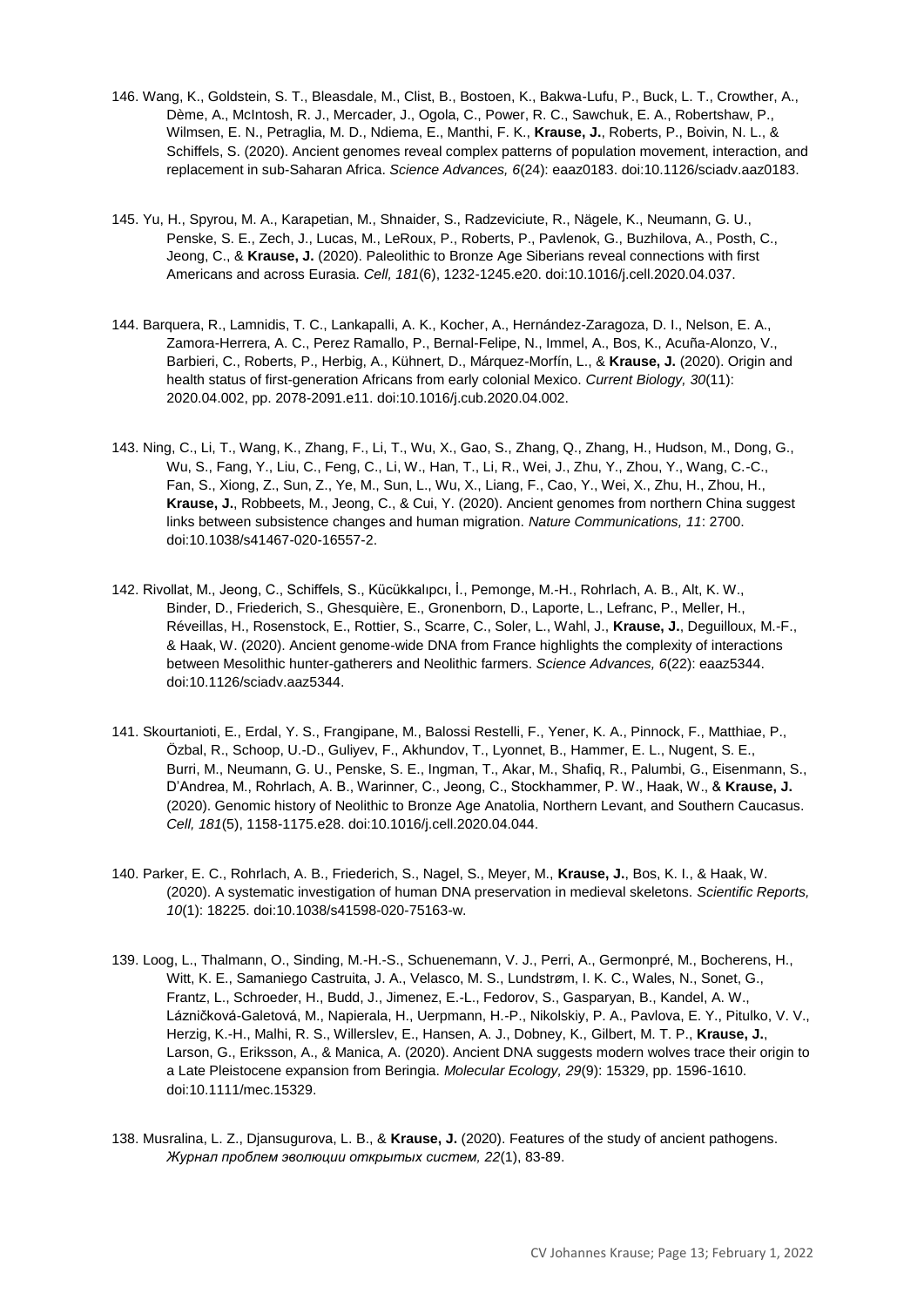- 137. Nakatsuka, N., Lazaridis, I., Barbieri, C., Skoglund, P., Rohland, N., Mallick, S., Posth, C., Harkins-Kinkaid, K., Ferry, M., Harney, É., Michel, M., Stewardson, K., Novak-Forst, J., Capriles, J. M., Durruty, M. A., Álvarez, K. A., Beresford-Jones, D., Burger, R., Cadwallader, L., Fujita, R., Isla, J., Lau, G., Aguirre, C. L., LeBlanc, S., Maldonado, S. C., Meddens, F., Messineo, P. G., Culleton, B. J., Harper, T. K., Quilter, J., Politis, G., Rademaker, K., Reindel, M., Rivera, M., Salazar, L., Sandoval, J. R., Santoro, C. M., Scheifler, N., Standen, V., Barreto, M. I., Espinoza, I. F., Tomasto-Cagigao, E., Valverde, G., Kennett, D. J., Cooper, A., **Krause, J.**, Haak, W., Llamas, B., Reich, D., & Fehren-Schmitz, L. (2020). A paleogenomic reconstruction of the deep population history of the Ande. *Cell, 181*(5): 2020.04.015, pp. 1131-1145.e21. doi:10.1016/j.cell.2020.04.015.
- 136. Furtwängler, A., Rohrlach, A. B., Lamnidis, T. C., Papac, L., Neumann, G., Siebke, I., Reiter, E., Steuri, N., Hald, J., Denaire, A., Schnitzler, B., Wahl, J., Ramstein, M., Schuenemann, V. J., Stockhammer, P. W., Hafner, A., Lösch, S., Haak, W., Schiffels, S., & **Krause, J.** (2020). Ancient genomes reveal social and genetic structure of Late Neolithic Switzerland. *Nature Communications, 11*: 1915. doi:10.1038/s41467- 020-15560-x.
- 135. Marcus, J. H., Posth, C., Ringbauer, H., Lai, L., Skeates, R., Sidore, C., Beckett, J., Furtwängler, A., Olivieri, A., Chiang, C. W. K., Al-Asadi, H., Dey, K., Joseph, T. A., Liu, C.-C., Der Sarkissian, C., Radzeviciute, R., Michel, M., Gradoli, M. G., Marongiu, P., Rubino, S., Mazzarello, V., Rovina, D., La Fragola, A., Serra, R. M., Bandiera, P., Bianucci, R., Pompianu, E., Murgia, C., Guirguis, M., Orquin, R. P., Tuross, N., van Dommelen, P., Haak, W., Reich, D., Schlessinger, D., Cucca, F., **Krause, J.**, & Novembre, J. (2020). Genetic history from the Middle Neolithic to present on the Mediterranean island of Sardinia. *Nature Communications, 11*(1): 939. doi:10.1038/s41467-020-14523-6.
- 134. Furtwängler, A., Rohrlach, A. B., Lamnidis, T. C., Papac, L., Neumann, G., Siebke, I., Reiter, E., Steuri, N., Hald, J., Denaire, A., Schnitzler, B., Wahl, J., Ramstein, M., Schuenemann, V. J., Stockhammer, P. W., Hafner, A., Lösch, S., Haak, W., Schiffels, S., & **Krause, J.** (2020). Author Correction: Ancient genomes reveal social and genetic structure of Late Neolithic Switzerland. *Nature Communications, 11*: 4759. doi:10.1038/s41467-020-18561-y.

- 133. Hübler, R., Key, F. M., Warinner, C. G., Bos, K. I., **Krause, J.**, & Herbig, A. (2019). HOPS: Automated detection and authentication of pathogen DNA in archaeological remains. *Genome Biology, 20*: 280. doi:10.1186/s13059-019-1903-0.
- 132. Fischer, M. S., Hoßfeld, U., **Krause, J.**, & Richter, S. (2019). Jenaer Erklärung: Das Konzept der Rasse ist das Ergebnis von Rassismus und nicht dessen Voraussetzung. *Biologie in unserer Zeit, 49*(6), 399-402. doi:10.1002/biuz.201970606.
- 131. Gretzinger, J., Molak, M., Reiter, E., Pfrengle, S., Urban, C., Neukamm, J., Blant, M., Conard, N. J., Cupillard, C., Dimitrijević, V., Drucker, D. G., Hofman-Kamińska, E., Kowalczyk, R., Krajcarz, M. T., Krajcarz, M., Münzel, S. C., Peresani, M., Romandini, M., Rufí, I., Soler, J., Terlato, G., **Krause, J.**, Bocherens, H., & Schuenemann, V. J. (2019). Large-scale mitogenomic analysis of the phylogeography of the Late Pleistocene cave bear. *Scientific Reports, 9*(1): 10700. doi:10.1038/s41598-019-47073-z.
- 130. Översti, S., Majander, K., Salmela, E., Salo, K., Arppe, L., Belskiy, S., Etu-Sihvola, H., Laakso, V., Mikkola, E., Pfrengle, S., Putkonen, M., Taavitsainen, J.-P., Vuoristo, K., Wessman, A., Sajantila, A., Oinonen, M., Haak, W., Schuenemann, V. J., **Krause, J.**, Palo, J. U., & Onkamo, P. (2019). Human mitochondrial DNA lineages in Iron-Age Fennoscandia suggest incipient admixture and eastern introduction of farming-related maternal ancestry. *Scientific Reports, 9*(1): 16883. doi:10.1038/s41598- 019-51045-8.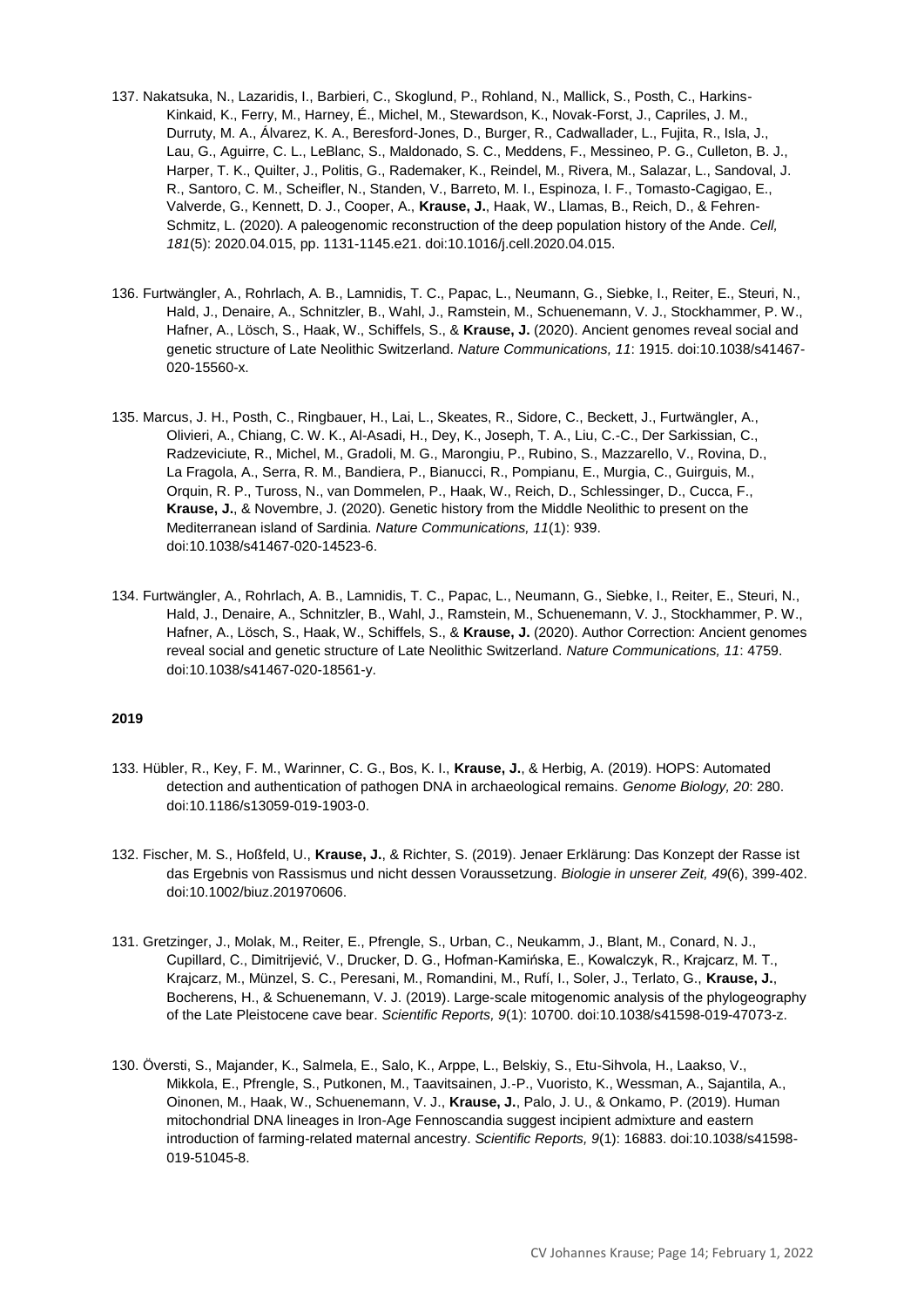- 129. Mittnik, A., Massy, K., Knipper, C., Wittenborn, F., Pfrengle, S., Carlichi-Witjes, N., Deeg, H., Furtwängler, A., Harbeck, M., von Heyking, K., Kociumaka, C., Kucukkalipci, I., Lindauer, S., Metz, S., Staskiewicz, A., Thiel, A., Wahl, J., Haak, W., Pernicka, E., Schiffels, S., Stockhammer, P. W., & **Krause, J.** (2019). Kinship-based social inequality in Bronze Age Europe. *Science, 366*(6466): aax6219, pp. 731-734. doi:10.1126/science.aax6219.
- 128. Spyrou, M. A., Keller, M., Tukhbatova, R. I., Scheib, C. L., Nelson, E. A., Andrades Valtueña, A., Neumann, G., Walker, D., Alterauge, A., Carty, N., Cessford, C., Fetz, H., Gourvennec, M., Hartle, R., Henderson, M., von Heyking, K., Inskip, S. A., Kacki, S., Key, F. M., Knox, E. L., Later, C., Maheshwari-Aplin, P., Peters, J., Robb, J. E., Schreiber, J., Kivisild, T., Castex, D., Lösch, S., Harbeck, M., Herbig, A., Bos, K. I., & **Krause, J.** (2019). Phylogeography of the second plague pandemic revealed through analysis of historical Yersinia pestis genomes. *Nature Communications, 10*(1): 4470. doi:10.1038/s41467-019-12154-0.
- 127. Bos, K. I., Kühnert, D., Herbig, A., Esquivel Gomez, L. R., Andrades Valtueña, A., Barquera Lozano, R. J., Giffin, K., Lankapalli, A. K., Nelson, E. A., Sabin, S., Spyrou, M. A., & **Krause, J.** (2019). Paleomicrobiology: Diagnosis and evolution of ancient pathogens. *Annual Review of Microbiology, 73*(1), 639-666. doi:10.1146/annurev-micro-090817-062436.
- 126. Siebke, I., Steuri, N., Furtwängler, A., Ramstein, M., Arenz, G., Hafner, A., **Krause, J.**, & Lösch, S. (2019). Who lived on the Swiss Plateau around 3300 BCE? Analyses of commingled human skeletal remains from the dolmen of Oberbipp. *International Journal of Osteoarchaeology, 29*(5): oa.2791, pp. 786-796. doi:10.1002/oa.2791.
- 125. Ning, C., Wang, C.-C., Gao, S., Yang, Y., Zhang, X., Wu, X., Zhang, F., Nie, Z., Tang, Y., Robbeets, M., Ma, J., **Krause, J.**, & Cui, Y. (2019). Ancient genomes reveal Yamnaya-related ancestry and a potential source of Indo-European speakers in Iron Age Tianshan. *Current Biology, 29*(15), 2526-2532.e4. doi:10.1016/j.cub.2019.06.044.
- 124. Keller, M., Spyrou, M. A., Scheib, C. L., Neumann, G., Kröpelin, A., Haas-Gebhard, B., Päffgen, B., Haberstroh, J., Lacomba, A. R., Raynaud, C., Cessford, C., Durand, R., Stadler, P., Nägele, K., Bates, J. S., Trautmann, B., Inskip, S. A., Peters, J., Robb, J. E., Kivisild, T., Castex, D., McCormick, M., Bos, K. I., Harbeck, M., Herbig, A., & **Krause, J.** (2019). Ancient Yersinia pestis genomes from across Western Europe reveal early diversification during the First Pandemic (541–750). *Proceedings of the National Academy of Sciences of the United States of America, 116*(25), 12363-12372. doi:10.1073/pnas.1820447116.
- 123. Flegontov, P., Altınışık, N. E., Changmai, P., Rohland, N., Mallick, S., Adamski, N., Bolnick, D. A., Broomandkhoshbacht, N., Candilio, F., Culleton, B. J., Flegontova, O., Friesen, T. M., Jeong, C., Harper, T. K., Keating, D., Kennett, D. J., Kim, A. M., Lamnidis, T. C., Lawson, A. M., Olalde, I., Oppenheimer, J., Potter, B. A., Raff, J., Sattler, R. A., Skoglund, P., Stewardson, K., Vajda, E. J., Vasilyev, S., Veselovskaya, E., O'Rourke, M. G. H. D. H., **Krause, J.**, Pinhasi, R., & Schiffels, S. (2019). Palaeo-Eskimo genetic ancestry and the peopling of Chukotka and North America. *Nature, 570*, 236- 240. doi:10.1038/s41586-019-1251-y.
- 122. Jeong, C., Balanovsky, O., Lukianova, E., Kahbatkyzy, N., Flegontov, P., Zaporozhchenko, V., Immel, A., Wang, C.-C., Ixan, O., Khussainova, E., Bekmanov, B., Zaibert, V., Lavryashina, M., Pocheshkhova, E., Yusupov, Y., Agdzhoyan, A., Koshel, S., Bukin, A., Nymadawa, P., Turdikulova, S., Dalimova, D., Churnosov, M., Skhalyakho, R., Daragan, D., Bogunov, Y., Bogunova, A., Shtrunov, A., Dubova, N., Zhabagin, M., Yepiskoposyan, L., Churakov, V., Pislegin, N., Damba, L., Saroyants, L., Dibirova, K., Atramentova, L., Utevska, O., Idrisov, E., Kamenshchikova, E., Evseeva, I., Metspalu, M., Outram, A. K., Robbeets, M., Djansugurova, L., Balanovska, E., Schiffels, S., Haak, W., Reich, D., & **Krause, J.** (2019). The genetic history of admixture across inner Eurasia. *Nature Ecology & Evolution, 3*, 966-976. doi:10.1038/s41559-019-0878-2.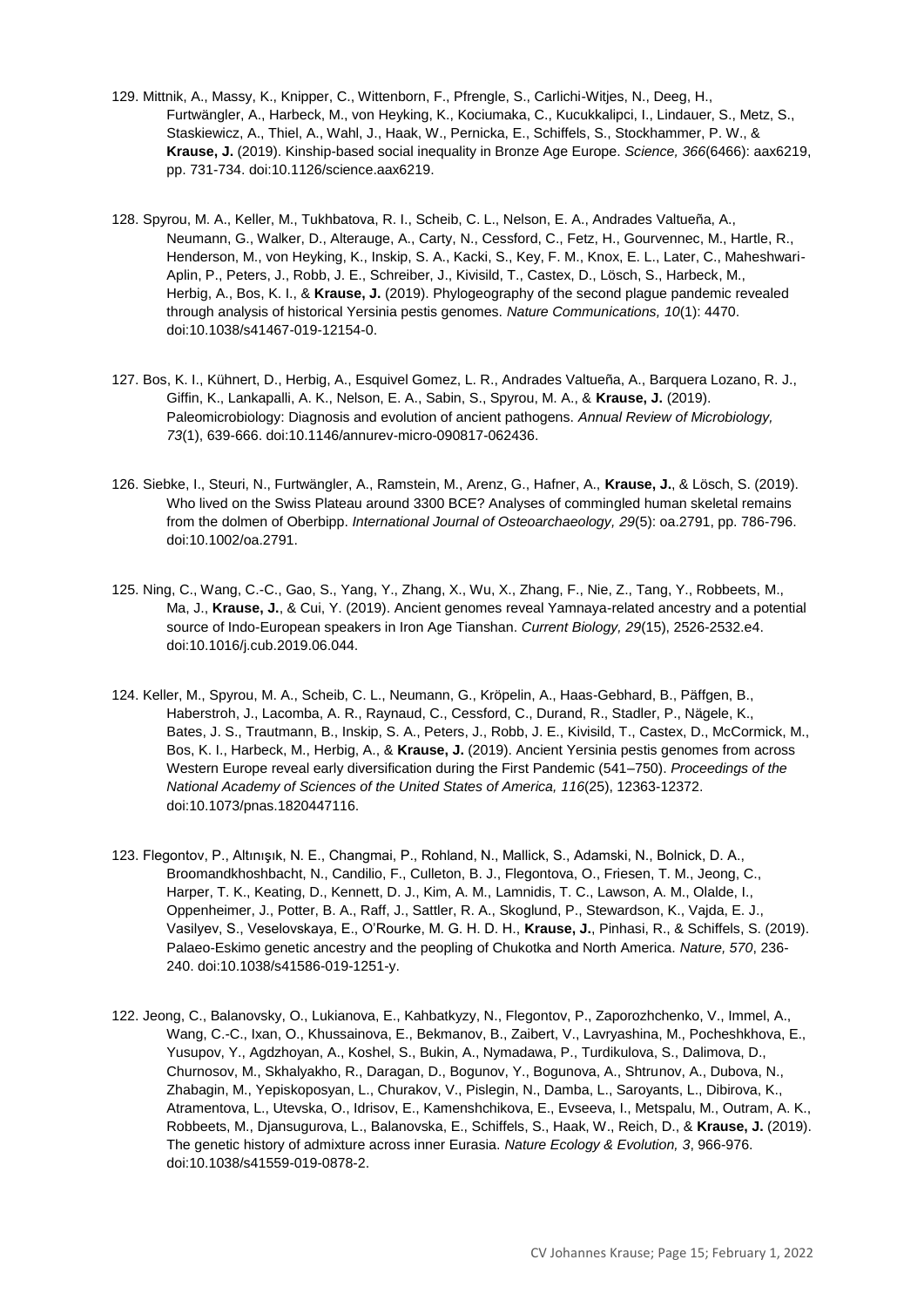- 121. Peyrégne, S., Slon, V., Mafessoni, F., de Filippo, C., Hajdinjak, M., Nagel, S., Nickel, B., Essel, E., Le Cabec, A., Wehrberger, K., Conard, N. J., Kind, C. J., Posth, C., **Krause, J.**, Abrams, G., Bonjean, D., Di Modica, K., Toussaint, M., Kelso, J., Meyer, M., Pääbo, S., & Prüfer, K. (2019). Nuclear DNA from two early Neandertals reveals 80,000 years of genetic continuity in Europe. *Science Advances, 5*(6): eaaw5873. doi:10.1126/sciadv.aaw5873.
- 120. Villalba-Mouco, V., Loosdrecht, M. S. v. d., Posth, C., Mora, R., Martínez-Moreno, J., Rojo-Guerra, M., Salazar-García, D. C., Royo-Guillén, J. I., Kunst, M., Rougier, H., Crevecoeur, I., Arcusa-Magallón, H., Tejedor-Rodríguez, C., de Lagrán, I.-G.-M., Garrido-Pena, R., Alt, K. W., Jeong, C., Schiffels, S., Utrilla, P., **Krause, J.**, & Haak, W. (2019). Survival of late pleistocene hunter-gatherer ancestry in the Iberian Peninsula. *Current Biology, 29*(7), 1169-1177. doi:10.1016/j.cub.2019.02.006.
- 119. Feldman, M., Fernández-Domínguez, E., Reynolds, L., Baird, D., Pearson, J., Hershkovitz, I., May, H., Goring-Morris, N., Benz, M., Gresky, J., Bianco, R. A., Fairbairn, A., Mustafaoğlu, G., Stockhammer, P. W., Posth, C., Haak, W., Jeong, C., & **Krause, J.** (2019). Late Pleistocene human genome suggests a local origin for the first farmers of central Anatolia. *Nature Communications, 10*: 1218. doi:10.1038/s41467-019-09209-7.
- 118. Wißing, C., Rougier, H., Baumann, C., Comeyne, A., Crevecoeur, I., Drucker, D. G., Gaudzinski-Windheuser, S., Germonpré, M., Gómez-Olivencia, A., **Krause, J.**, Matthies, T., Naito, Y. I., Posth, C., Semal, P., Street, M., & Bocherens, H. (2019). Stable isotopes reveal patterns of diet and mobility in the last Neandertals and first modern humans in Europe. *Scientific Reports, 9*: 4433. doi:10.1038/s41598-019-41033-3.
- 117. Wang, C.-C., Reinhold, S., Kalmykov, A., Wissgott, A., Brandt, G., Jeong, C., Cheronet, O., Ferry, M., Harney, E., Keating, D., Mallick, S., Rohland, N., Stewardson, K., Kantorovich, A. R., Maslov, V. E., Petrenko, V. G., Erlikh, V. R., Atabiev, B. C., Magomedov, R. G., Kohl, P. L., Alt, K. W., Pichler, S. L., Gerling, C., Meller, H., Vardanyan, B., Yeganyan, L., Rezepkin, A. D., Mariaschk, D., Berezina, N., Gresky, J., Fuchs, K., Knipper, C., Schiffels, S., Balanovska, E., Balanovsky, O., Mathieson, I., Higham, T., Berezin, Y. B., Buzhilova, A., Trifonov, V., Pinhasi, R., Belinskij, A. B., Reich, D., Hansen, S., **Krause, J.**, & Haak, W. (2019). Ancient human genome-wide data from a 3000-year interval in the Caucasus corresponds with eco-geographic regions. *Nature Communications, 10*(1): 590. doi:10.1038/s41467-018-08220-8.
- 116. Bouzouggar, A., Barton, N., Humphrey, L., Talbi, E. H., Boudchiche, L., **Krause, J.**, & Hublin, J.-J. (2019). Les principales découvertes archéologiques dans les séquences paléolithiques des grottes de Taforalt et du Rhafas (Maroc Oriental). *Hesperis Tamuda, 54*(3), 75-88.
- 115. Feldman, M., Master, D. M., Bianco, R. A., Burri Promerová, M., Stockhammer, P. W., Mittnik, A., Aja, A. J., Jeong, C., & **Krause, J.** (2019). Ancient DNA sheds light on the genetic origins of early Iron Age Philistines. *Science Advances, 5*(7): eaax0061, pp. 1-10. doi:10.1126/sciadv.aax0061.
- 114. Posth, C., Nägele, K., Colleran, H., Valentin, F., Bedford, S., Gray, R. D., **Krause, J.**, & Powell, A. (2019). Response to "Ancient DNA and its contribution to understanding the human history of the Pacific Islands" (Bedford et al. 2018). *Archaeology in Oceania, 54*, 57-61. doi:10.1002/arco.5181.
- 113. Spyrou, M. A., Bos, K. I., Herbig, A., & **Krause, J.** (2019). Ancient pathogen genomics as an emerging tool for infectious disease research. *Nature Reviews Genetics, 20*, 323-340. doi:10.1038/s41576-019-0119-1.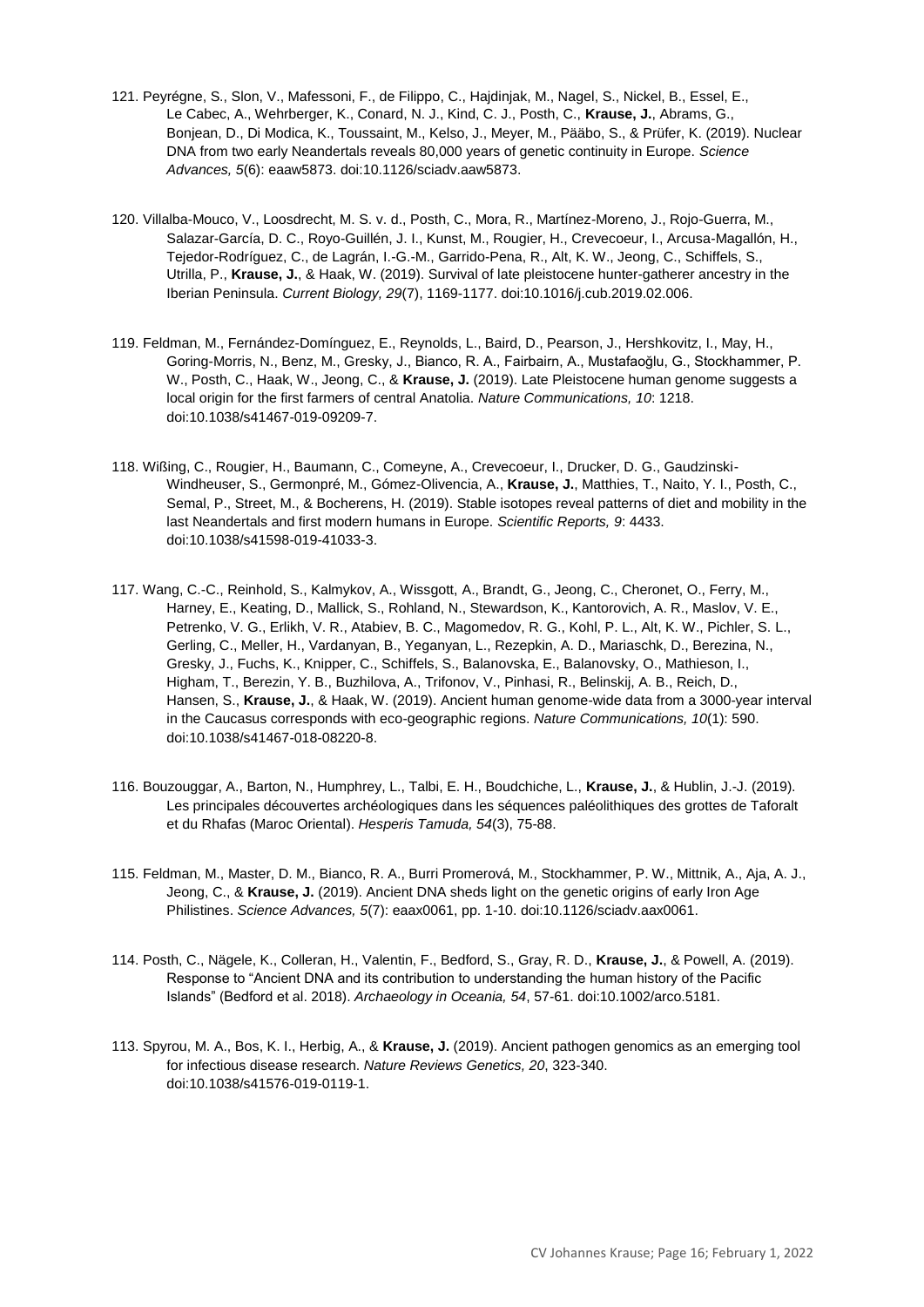- 112. Lamnidis, T. C., Majander, K., Jeong, C., Salmela, E., Wessman, A., Moiseyev, V., Khartanovich, V., Balanovsky, O., Ongyerth, M., Weihmann, A., Sajantila, A., Kelso, J., Pääbo, S., Onkamo, P., Haak, W., **Krause, J.**, & Schiffels, S. (2018). Ancient Fennoscandian genomes reveal origin and spread of Siberian ancestry in Europe. *Nature Communications, 9*: 5018. doi:10.1038/s41467-018-07483-5.
- 111. Posth, C., Nakatsuka, N., Lazaridis, I., Skoglund, P., Mallick, S., Lamnidis, T. C., Rohland, N., Nägele, K., Adamski, N., Bertolini, E., Broomandkhoshbacht, N., Cooper, A., Culleton, B. J., Ferraz, T., Ferry, M., Furtwängler, A., Haak, W., Harkins, K., Harper, T. K., Hünemeier, T., Lawson, A. M., Llamas, B., Michel, M., Nelson, E. A., Oppenheimer, J., Patterson, N., Schiffels, S., Sedig, J., Stewardson, K., Talamo, S., Wang, C.-C., Hublin, J.-J., Hubbe, M., Harvati, K., Delaunay, A. N., Beier, J., Francken, M., Kaulicke, P., Reyes-Centeno, H., Rademaker, K., Trask, W. R., Robinson, M., Gutierrez, S. M., Prufer, K. M., Salazar-García, D. C., Chim, E. N., Gomes, L. M. P., Alves, M. L., Liryo, A., Inglez, M., Oliveira, R. E., Bernardo, D. V., Barioni, A., Wesolowski, V., Scheifler, N. A., Rivera, M. A., Plens, C. R., Messineo, P. G., Figuti, L., Corach, D., Scabuzzo, C., Eggers, S., DeBlasis, P., Reindel, M., Mendez, C., Politis, G., Tomasto-Cagigao, E., Kennett, D. J., Strauss, A., Fehren-Schmitz, L., **Krause, J.**, & Reich, D. (2018). Reconstructing the deep population history of Central and South America. *Cell, 175*(5), 1185-1197. doi:10.1016/j.cell.2018.10.027.
- 110. Furtwängler, A., Reiter, E., Neumann, G. U., Siebke, I., Steuri, N., Hafner, A., Lösch, S., Anthes, N., Schuenemann, V. J., & **Krause, J.** (2018). Ratio of mitochondrial to nuclear DNA affects contamination estimates in ancient DNA analysis. *Scientific Reports, 8*: 14075. doi:10.1038/s41598-018-32083-0.
- 109. Amorim, C. E. G., Vai, S., Posth, C., Modi, A., Koncz, I., Hakenbeck, S., La Rocca, M. C., Cristina, M., Mende, B., Bobo, D., Pohl, W., Baricco, L. P., Bedini, E., Francalacci, P., Giostra, C., Vida, T., Winger, D., von Freeden, U., Ghirotto, S., Lari, M., Barbujani, G., **Krause, J.**, Caramelli, D., Geary, P. J., & Veeramah, K. R. (2018). Understanding 6th-century barbarian social organization and migration through paleogenomics. *Nature Communications, 9*: 3547. doi:10.1038/s41467-018-06024-4.
- 108. O'Sullivan, N., Posth, C., Coia, V., Schuenemann, V. J., Price, T. D., Wahl, J., Pinhasi, R., Zink, A., **Krause, J.**, & Maixner, F. (2018). Ancient genome-wide analyses infer kinship structure in an Early Medieval Alemannic graveyard. *Science Advances, 4*(9): 1262. doi:10.1126/sciadv.aao1262.
- 107. Galarza, J. M., Barquera, R., Álvarez, A. M. T., Hernández Zaragoza, D. I., Sevilla, G. P., Tamayo, A., Pérez, M., Dávila, D., Birnberg, L., Alonzo, V. A., **Krause, J.**, & Grijalva, M. (2018). Genetic diversity of the HLA system in human populations from the Sierra (Andean), Oriente (Amazonian) and Costa (Coastal) regions of Ecuador. *Human Immunology, 79*(9), 639-650. doi:10.1016/j.humimm.2018.06.004.
- 106. Eisenmann, S., Bánffy, E., van Dommelen, P., Hofmann, K. P., Maran, J., Lazaridis, I., Mittnik, A., McCormick, M., **Krause, J.**, Reich, D., & Stockhammer, P. W. (2018). Reconciling material cultures in archaeology with genetic data: The nomenclature of clusters emerging from archaeogenomic analysis. *Scientific Reports, 8*: 13003. doi:10.1038/s41598-018-31123-z.
- 105. Mann, A., Sabin, S., Ziesemer, K., Vågene, Å. J., Schroeder, H., Ozga, A. T., Sankaranarayanan, K., Hofman, C. A., Fellows Yates, J. A., Salazar-García, D. C., Frohlich, B., Aldenderfer, M., Hoogland, M., Read, C., Milner, G. R., Stone, A. C., Lewis, C. M., **Krause, J.**, Hofman, C., Bos, K. I., & Warinner, C. G. (2018). Differential preservation of endogenous human and microbial DNA in dental calculus and dentin. *Scientific Reports, 8*(1): 9822. doi:10.1038/s41598-018-28091-9.
- 104. Schuenemann, V. J., Lankapalli, A. K., Barquera, R., Nelson, E. A., Iraíz Hernández, D., Acuña Alonzo, V., Bos, K. I., Márquez Morfín, L., Herbig, A., & **Krause, J.** (2018). Historic Treponema pallidum genomes from Colonial Mexico retrieved from archaeological remains. *PLOS Neglected Tropical Diseases, 12*(6): e0006447. doi:10.1371/journal.pntd.0006447.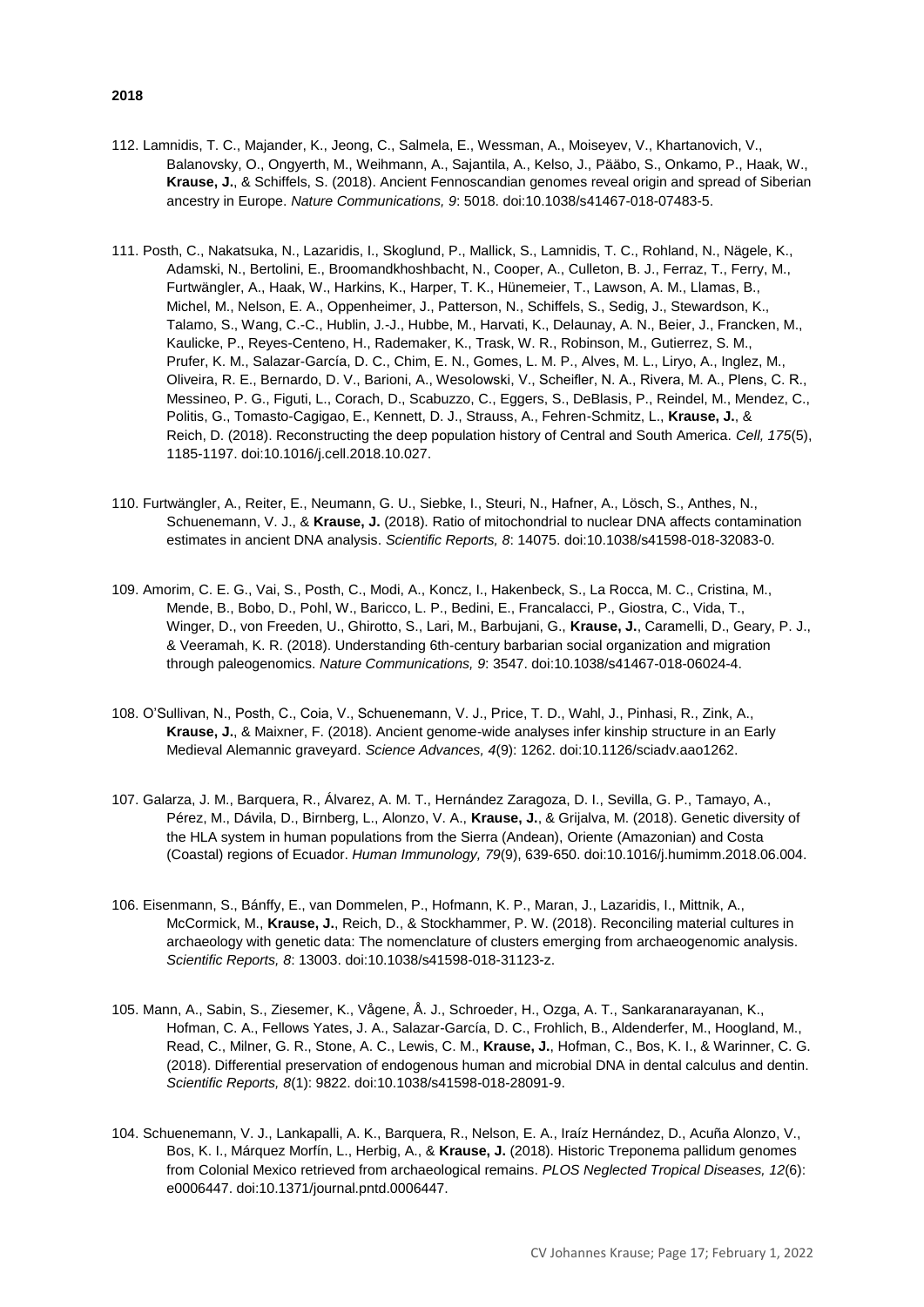- 103. Spyrou, M. A., Tukhbatova, R. I., Wang, C.-C., Andrades Valtueña, A., Lankapalli, A. K., Kondrashin, V. V., Tsybin, V. A., Khokhlov, A., Kühnert, D., Herbig, A., Bos, K. I., & **Krause, J.** (2018). Analysis of 3800 year-old Yersinia pestis genomes suggests Bronze Age origin for bubonic plague. *Nature Communications, 9*: 2234. doi:10.1038/s41467-018-04550-9.
- 102. Krause-Kyora, B., Susat, J., Key, F. M., Kühnert, D., Bosse, E., Immel, A., Rinne, C., Kornell, S.-C., Yepes, D., Franzenburg, S., Heyne, H. O., Meier, T., Lösch, S., Meller, H., Friederich, S., Nicklisch, N., Alt, K. W., Schreiber, S., Tholey, A., Herbig, A., Nebel, A., & **Krause, J.** (2018). Neolithic and medieval virus genomes reveal complex evolution of Hepatitis B. *eLife, 7*: e36666. doi:10.7554/eLife.36666.
- 101. Loosdrecht, M. v. d., Bouzouggar, A., Humphrey, L., Posth, C., Barton, N., Ayinuer-Petri, A., Nickel, B., Nagel, S., Talbi, E. H., Hajraoui, M. A. E., Amzazi, S., Hublin, J.-J., Pääbo, S., Schiffels, S., Meyer, M., Haak, W., Jeong, C., & **Krause, J.** (2018). Pleistocene North African genomes link Near Eastern and sub-Saharan African human populations. *Science, 360*(6388), 548-552. doi:10.1126/science.aar8380.
- 100. Hajdinjak, M., Fu, Q., Hübner, A., Petr, M., Mafessoni, F., Grote, S., Skoglund, P., Narasimham, V., Rougier, H., Crevecoeur, I., Semal, P., Soressi, M., Talamo, S., Hublin, J.-J., Gušic, I., Kucan, Ž., Rudan, P., Golovanova, L. V., Doronichev, V. B., Posth, C., **Krause, J.**, Korlevic, P., Nagel, S., Nickel, B., Slatkin, M., Patterson, N., Reich, D., Prüfer, K., Meyer, M., Pääbo, S., & Kelso, J. (2018). Reconstructing the genetic history of late Neanderthals. *Nature, 555*(7698), 652-656. doi:10.1038/nature26151.
- 99. Olalde, I., Brace, S., Allentoft, M. E., Armit, I., Kristiansen, K., Booth, T., Rohland, N., Mallick, S., Szécsényi-Nagy, A., Mittnik, A., Altena, E., Lipson, M., Lazaridis, I., Harper, T. K., Patterson, N., Broomandkhoshbacht, N., Diekmann, Y., Faltyskova, Z., Fernandes, D., Ferry, M., Harney, E., de Knijff, P., Michel, M., Oppenheimer, J., Stewardson, K., Barclay, A., Alt, K. W., Liesau, C., Ríos, P., Blasco, C., Miguel, J. V., García, R. M., Fernández, A. A., Bánffy, E., Bernabò-Brea, M., Billoin, D., Bonsall, C., Bonsall, L., Allen, T., Büster, L., Carver, S., Navarro, L. C., Craig, O. E., Cook, G. T., Cunliffe, B., Denaire, A., Dinwiddy, K. E., Dodwell, N., Ernée, M., Evans, C., Kuchařík, M., Farré, J. F., Fowler, C., Gazenbeek, M., Pena, R. G., Haber-Uriarte, M., Haduch, E., Hey, G., Jowett, N., Knowles, T., Massy, K., Pfrengle, S., Lefranc, P., Lemercier, O., Lefebvre, A., Martínez, C. H., Olmo, V. G., Ramírez, A. B., Maurandi, J. L., Majó, T., McKinley, J. I., McSweeney, K., Mende, B. G., Mod, A., Kulcsár, G., Kiss, V., Czene, A., Patay, R., Endrődi, A., Köhler, K., Hajdu, T., Szeniczey, T., Dani, J., Bernert, Z., Hoole, M., Cheronet, O., Keating, D., Velemínský, P., Dobeš, M., Candilio, F., Brown, F., Fernández, R. F., Herrero-Corral, A.-M., Tusa, S., Carnieri, E., Lentini, L., Valenti, A., Zanini, A., Waddington, C., Delibes, G., Guerra-Doce, E., Neil, B., Brittain, M., Luke, M., Mortimer, R., Desideri, J., Besse, M., Brücken, G., Furmanek, M., Hałuszko, A., Mackiewicz, M., Rapiński, A., Leach, S., Soriano, I., Lillios, K. T., Cardoso, J. L., Pearson, M. P., Włodarczak, P., Price, T. D., Prieto, P., Rey, P.-J., Risch, R., Guerra, R., A., M., Schmitt, A., Serralongue, J., Silva, A. M., Smrčka, V., Vergnaud, L., Zilhão, J., Caramelli, D., Higham, T., Thomas, M. G., Kennett, D. J., Fokkens, H., Heyd, V., Sheridan, A., Sjögren, K.-G., Stockhammer, P. W., **Krause, J.**, Pinhasi, R., Haak, W., Barnes, I., Lalueza-Fox, C., & Reich, D. (2018). The Beaker phenomenon and the genomic transformation of northwest Europe. *Nature, 555*, 190-196. doi:10.1038/nature25738.
- 98. Mathieson, I., Alpaslan-Roodenberg, S., Posth, C., Szécsényi-Nagy, A., Rohland, N., Mallick, S., Olalde, I., Broomandkhoshbacht, N., Candilio, F., Cheronet, O., Fernandes, D., Ferry, M., Gamarra, B., Fortes, G. G., Haak, W., Harney, E., Jones, E., Keating, D., Krause-Kyora, B., Kucukkalipci, I., Michel, M., Mittnik, A., Nägele, K., Novak, M., Oppenheimer, J., Patterson, N., Pfrengle, S., Sirak, K., Stewardson, K., Vai, S., Alexandrov, S., Alt, K. W., Andreescu, R., Antonović, D., Ash, A., Atanassova, N., Bacvarov, K., Gusztáv, M. B., Bocherens, H., Bolus, M., Boroneanţ, A., Boyadzhiev, Y., Budnik, A., Burmaz, J., Chohadzhiev, S., Conard, N. J., Cottiaux, R., Čuka, M., Cupillard, C., Drucker, D. G., Elenski, N., Francken, M., Galabova, B., Ganetsovski, G., Gély, B., Hajdu, T., Handzhyiska, V., Harvati, K., Higham, T., Iliev, S., Janković, I., Karavanić, I., Kennett, D. J., Komšo, D., Kozak, A., Labuda, D., Lari, M., Lazar, C., Leppek, M., Leshtakov, K., Vetro, D. L., Los, D., Lozanov, I., Malina, M., Martini, F., McSweeney, K., Meller, H., Menđušić, M., Mirea, P., Moiseyev, V., Petrova, V., Price, T. D., Simalcsik, A., Sineo, L., Šlaus, M., Slavchev, V., Stanev, P., Starović, A., Szeniczey, T., Talamo, S., Teschler-Nicola, M., Thevenet, C., Valchev, I., Valentin, F., Vasilyev, S., Veljanovska, F.,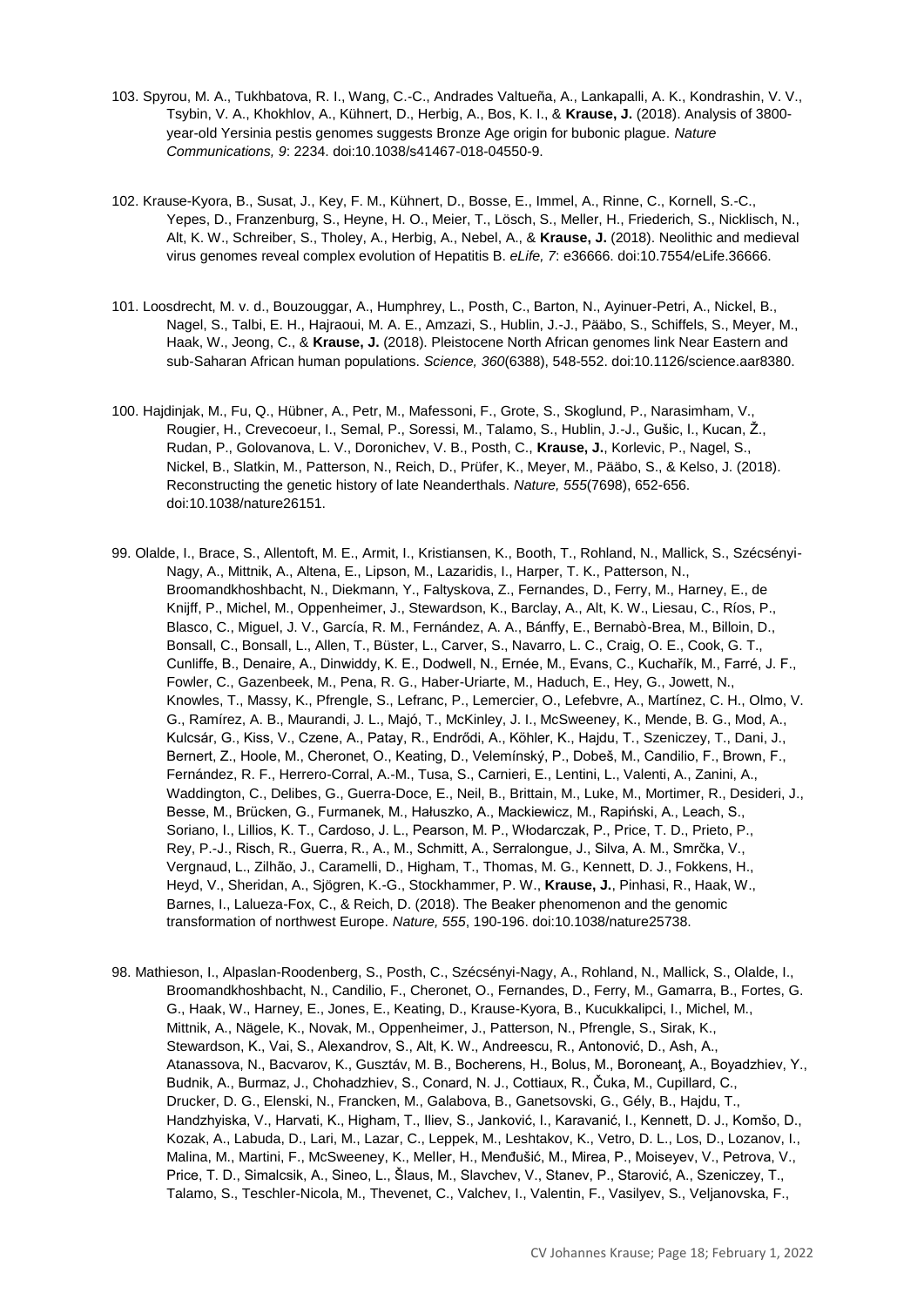Venelinova, S., Veselovskaya, E., Viola, T., Virag, C., Zaninović, J., Zäuner, S., Stockhammer, P. W., Catalano, G., Krauß, R., Caramelli, D., Zariņa, G., Gaydarska, B., Lillie, M., Nikitin, A. G., Potekhina, I., Papathanasiou, A., Borić, D., Bonsall, C., **Krause, J.**, Pinhasi, R., & Reich, D. (2018). The genomic history of southeastern Europe. *Nature, 555*(7695), 197-203. doi:10.1038/nature25778.

- 97. Vågene, Å. J., Herbig, A., Campana, M. G., Robles García, N. M., Warinner, C., Sabin, S., Spyrou, M. A., Andrades Valtueña, A., Huson, D., Tuross, N., Bos, K. I., & **Krause, J.** (2018). Salmonella enterica genomes from victims of a major sixteenth-century epidemic in Mexico. *Nature Ecology & Evolution, 2*(3), 520-528. doi:10.1038/s41559-017-0446-6.
- 96. Exposito-Alonso, M., Becker, C., Schuenemann, V. J., Reiter, E., Setzer, C., Slovak, R., Brachi, B., Hagmann, J., Grimm, D. G., Chen, J., Busch, W., Bergelson, J., Ness, R. W., **Krause, J.**, Burbano, H. A., & Weigel, D. (2018). The rate and potential relevance of new mutations in a colonizing plant lineage. *PLoS Genetics, 14*(2): e1007155. doi:10.1371/journal.pgen.1007155.
- 95. Peltzer, A., Mittnik, A., Wang, C.-C., Begg, T., Posth, C., Nieselt, K., & **Krause, J.** (2018). Inferring genetic origins and phenotypic traits of George Bähr, the architect of the Dresden Frauenkirche. *Scientific Reports, 8*: 2115. doi:10.1038/s41598-018-20180-z.
- 94. Mittnik, A., Wang, C.-C., Pfrengle, S., Daubaras, M., Zariņa, G., Hallgren, F., Allmäe, R., Khartanovich, V., Moiseyev, V., Tõrv, M., Furtwängler, A., Andrades Valtueña, A., Feldman, M., Economou, C., Oinonen, M., Vasks, A., Balanovska, E., Reich, D., Jankauskas, R., Haak, W., Schiffels, S., & **Krause, J.** (2018). The genetic prehistory of the Baltic Sea region. *Nature Communications, 9*: 442. doi:10.1038/s41467-018-02825-9.
- 93. Gaunitz, C., Fages, A., Hanghøj, K., Albrechtsen, A., Khan, N., Schubert, M., Seguin-Orlando, A., Owens, I. J., Felkel, S., Bignon-Lau, O., Barros Damgaard de, P., Mittnik, A., Mohaseb, A. F., Davoudi, H., Alquraishi, S., Alfarhan, A. H., Al-Rasheid, K. A. S., Crubézy, E., Benecke, N., Olsen, S., Brown, D., Anthony, D., Massy, K., Pitulko, V., Kasparov, A., Brem, G., Hofreiter, M., Mukhtarova, G., Baimukhanov, N., Lõugas, L., Onar, V., Stockhammer, P. W., **Krause, J.**, Boldgiv, B., Undrakhbold, S., Erdenebaatar, D., Lepetz, S., Mashkour, M., Ludwig, A., Wallner, B., Merz, V., Merz, I., Zaibert, V., Willerslev, E., Librado, P., Outram, A. K., & Orlando, L. (2018). Ancient genomes revisit the ancestry of domestic and Przewalski's horses. *Science, 360*(6384), 111-114. doi:10.1126/science.aao3297.
- 92. Jeong, C., Wilkin, S., Amgalantugs, T., Bouwman, A. S., Taylor, W. T. T., Hagan, R., Bromage, S., Tsolmon, S., Trachsel, C., Grossmann, J., Littleton, J., Makarewicz, C. A., Krigbaum, J., Burri Promerová, M., Scott, A., Davaasambuu, G., Wright, J., Irmer, F., Myagmar, E., Boivin, N. L., Robbeets, M., Rühli, F. J., **Krause, J.**, Frohlich, B., Hendy, J., & Warinner, C. G. (2018). Bronze Age population dynamics and the rise of dairy pastoralism on the eastern Eurasian steppe. *Proceedings of the National Academy of Sciences of the United States of America, 115*(48), E11248-E11255. doi:10.1073/pnas.1813608115.
- 91. Knauf, S., Gogarten, J. F., Schuenemann, V. J., Nys, H. M. D., Düx, A., Strouhal, M., Mikalová, L., Bos, K. I., Armstrong, R., Batamuzi, E. K., S.Chuma, I., Davoust, B., Diatta, G., Fyumagwa, R. D., Kazwala, R., Keyyu, J. D., Lejora, I. A. V., Levasseur, A., Liu, H., Mayhew, M. A., Mediannikov, O., Raoult, D., Wittig, R. M., Roos, C., Leendertz, F. H., Šmajs, D., Nieselt, K., **Krause, J.**, & Calvignac-Spencer, S. (2018). Nonhuman primates across sub-Saharan Africa are infected with the yaws bacterium Treponema pallidum subsp. pertenue. *Emerging Microbes & Infections, 7*(1): 157. doi:10.1038/s41426- 018-0156-4.
- 90. Posth, C., Nägele, K., Colleran, H., Valentin, F., Bedford, S., Kami, K. W., Shing, R., Buckley, H., Kinaston, R., Walworth, M., Clark, G. R., Reepmeyer, C., Flexner, J., Maric, T., Moser, J., Gresky, J., Kiko, L., Robson, K. J., Auckland, K., Oppenheimer, S. J., Hill, A. V. S., Mentzer, A. J., Zech, J., Petchey, F., Roberts, P., Jeong, C., Gray, R. D., **Krause, J.**, & Powell, A. (2018). Language continuity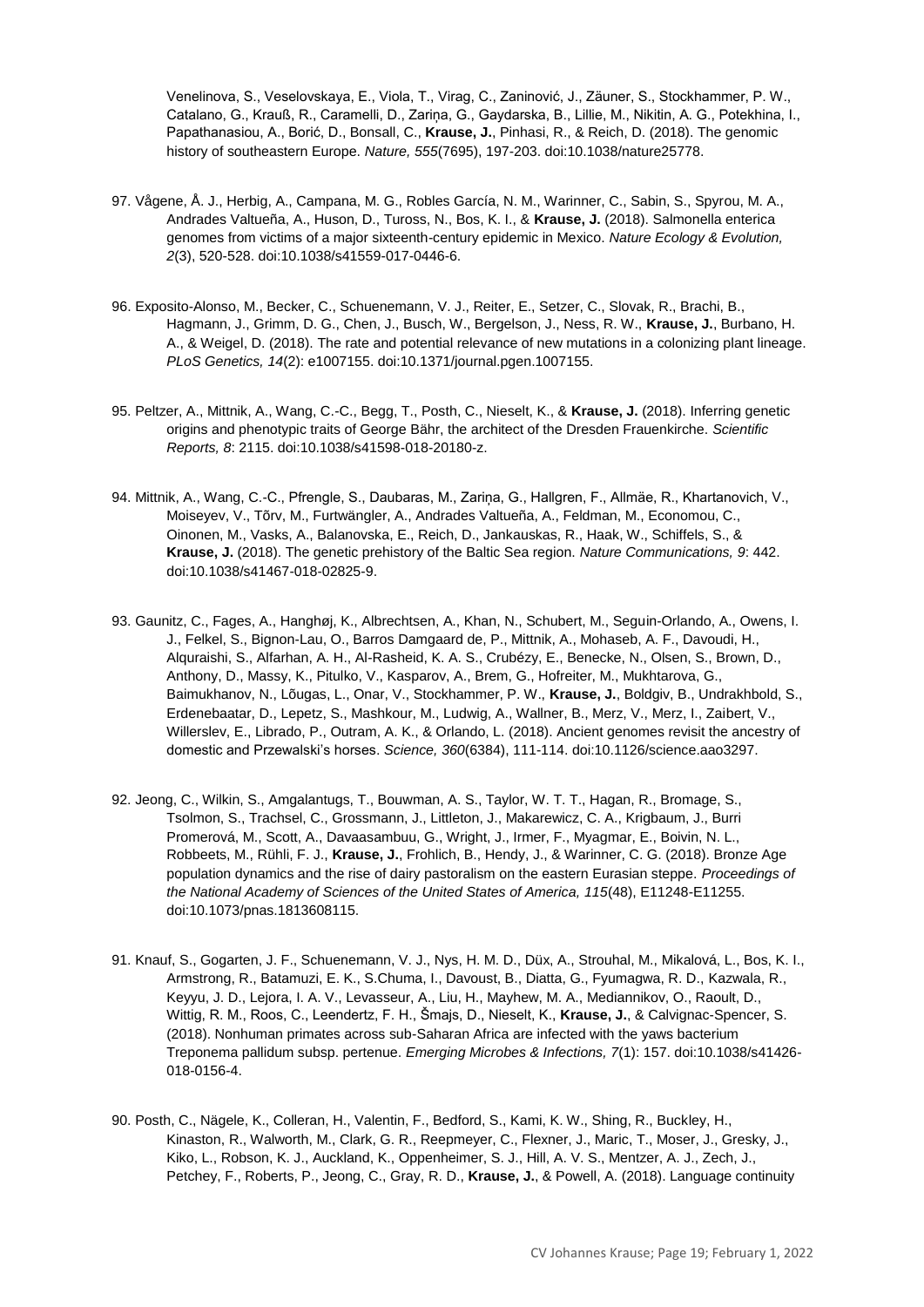despite population replacement in Remote Oceania. *Nature Ecology & Evolution, 2*(4), 731-740. doi:10.1038/s41559-018-0498-2.

89. Schuenemann, V. J., Avanzi, C., Krause-Kyora, B., Seitz, A., Herbig, A., Inskip, S., Bonazzi, M., Reiter, E., Urban, C., Dangvard Pedersen, D., Taylor, G. M., Singh, P., Stewart, G. R., Velemínský, P., Likovsky, J., Marcsik, A., Molnár, E., Pálfi, G., Mariotti, V., Riga, A., Belcastro, M. G., Boldsen, J. L., Nebel, A., Mays, S., Donoghue, H. D., Zakrzewski, S., Benjak, A., Nieselt, K., Cole, S. T., & **Krause, J.** (2018). Ancient genomes reveal a high diversity of Mycobacterium leprae in medieval Europe. *PLoS Pathogens, 14*(5): e1006997. doi:10.1371/journal.ppat.1006997.

- 88. Fellows Yates, J. A., Drucker, D. G., Reiter, E., Heumos, S., Welker, F., Münzel, S. C., Wojtal, P., Lázničková-Galetová, M., Conard, N. J., Herbig, A., Bocherens, H., & **Krause, J.** (2017). Central European Woolly Mammoth population dynamics: Insights from Late Pleistocene Mitochondrial Genomes. *Scientific Reports, 7*: 17714. doi:10.1038/s41598-017-17723-1.
- 87. Szécsényi-Nagy, A., Roth, C., Brandt, G., Rihuete-Herrada, C., Tejedor-Rodríguez, C., Held, P., García-Martínez-de-Lagrán, Í., Magallón, H. A., Zesch, S., Knipper, C., Bánffy, E., Friederich, S., Meller, H., Ramírez, P. B., Bermejo, R. B., de Behrmann, R. B., Herrero-Corral, A. M., Fernández, R. F., Fernández, C. A., Echevarria, J. J., Rindlisbacher, L., Oliart, C., Fregeiro, M.-I., Soriano, I., Vicente, O., Micó, R., Lull, V., Díaz, J. S., Padilla, J. A. L., de Muñoz, C. R. T., Pérez, M. S. H., Maestre, F. J. J., Maurandi, J. L., Fernández, A. A., Lillios, K. T., Silva, A. M., Ramalho, M. M., Oosterbeek, L. M., Cunha, C., Waterman, A. J., Buxó, J. R., Martínez, A., Martínez, J. P., Ortiz, M. H., Mejías-García, J. C., Espín, J. C. P., Briones, R.-C.-A., Tomé, T., Ballestero, E. C., Cardoso, J. L., Araújo, A. C., von Lettow-Vorbeck, C. L., Bosqued, C. B., Mendoza, P. R., Pujante, A., Royo-Guillén, J. I., Beviá, M. A. E., Goncalves, V. M. D. S., Parreira, R., Hernández, E. M., Izquierdo, E. M., Miguel, J. V. y., García, R. M., Calvo, V. M., Jiménez, O. L., **Krause, J.**, Pichler, S. L., Garrido-Pena, R., Kunst, M., Risch, R., Rojo-Guerra, M. A., Haak, W., & Alt, K. W. (2017). The maternal genetic make-up of the Iberian Peninsula between the Neolithic and the Early Bronze Age. *Scientific Reports, 7*: 15644. doi:10.1038/s41598-017- 15480-9.
- 86. Knipper, C., Mittnik, A., Massy, K., Kociumaka, C., Kucukkalipci, I., Maus, M., Wittenborn, F., Metz, S. E., Staskiewicz, A., **Krause, J.**, & Stockhammer, P. W. (2017). Female exogamy and gene pool diversification at the transition from the final neolithic to the early Bronze Age in central Europe. *Proceedings of the National Academy of Sciences of the United States of America, 114*(38), 10083- 10088. doi:10.1073/pnas.1706355114.
- 85. Skoglund, P., Thompson, J. C., Prendergast, M. E., Mittnik, A., Sirak, K., Hajdinjak, M., Salie, T., Rohland, N., Mallick, S., Peltzer, A., Heinze, A., Olalde, I., Ferry, M., Harney, E., Michel, M., Stewardson, K., Cerezo-Román, J. I., Chiumia, C., Crowther, A., Gomani-Chindebvu, E., Gidna, A. O., Grillo, K. M., Helenius, I. T., Hellenthal, G., Helm, R., Horton, M., López, S., Mabulla, A. Z. P., Parkington, J., Shipton, C., Thomas, M. G., Tibesasa, R., Welling, M., Hayes, V. M., Kennett, D. J., Ramesar, R., Meyer, M., Pääbo, S., Patterson, N., Morris, A. G., Boivin, N., Pinhasi, R., **Krause, J.**, & Reich, D. (2017). Reconstructing prehistoric African population structure. *Cell, 171*(1), 59-71.e21. doi:10.1016/j.cell.2017.08.049.
- 84. Prendergast, M. E., Buckley, M., Crowther, A., Frantz, L., Eager, H., Lebrasseur, O., Hutterer, R., Hulme-Beaman, A., Neer, W. v., Douka, K., Veall, M.-A., Morales, E. M. Q., Schuenemann, V. J., Reiter, E., Allen, R., Dimopoulos, E. A., Helm, R. M., Shipton, C., Mwebi, O., Denys, C., Horton, M., Wynne-Jones, S., Fleisher, J., Radimilahy, C., Wright, H., Searle, J. B., **Krause, J.**, Larson, G., & Boivin, N. L. (2017). Reconstructing Asian faunal introductions to eastern Africa from multi-proxy biomolecular and archaeological datasets. *PLoS One, 12*(8): e0182565. doi:10.1371/journal.pone.0182565.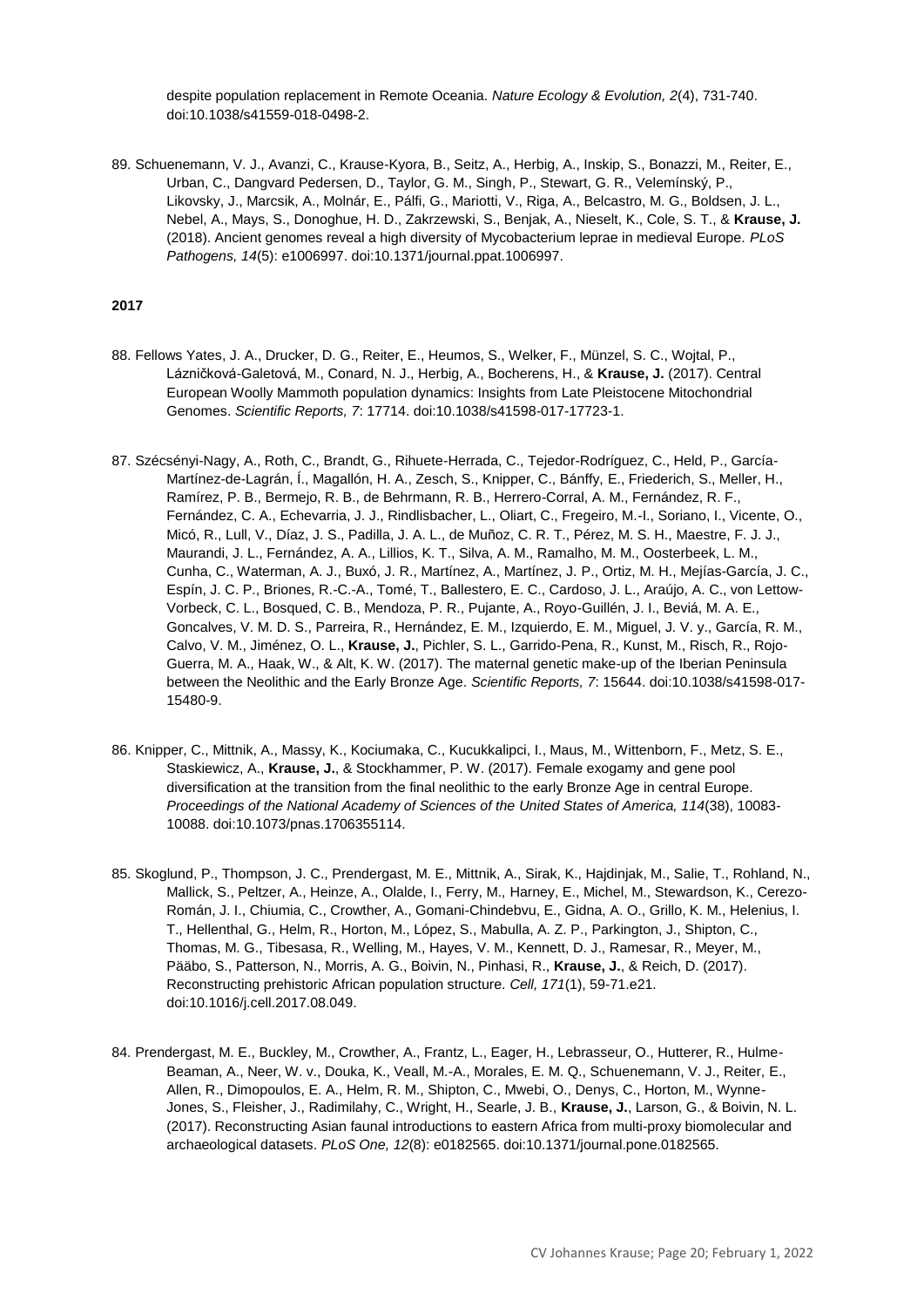- 83. Swarts, K., Gutaker, R. M., Benz, B., Blake, M., Bukowski, R., Holland, J., Kruse-Peeples, M., Lepak, N., Prim, L., Romay, M. C., Ross-Ibarra, J., Sanchez-Gonzalez, J. J. d., Schmidt, C., Schuenemann, V. J., **Krause, J.**, Matson, R. G., Weigel, D., Buckler, E. S., & Burbano, H. A. (2017). Genomic estimation of complex traits reveals ancient maize adaptation to temperate North America. *Science, 357*(6350), 512- 515. doi:10.1126/science.aam9425.
- 82. Key, F. M., Posth, C., **Krause, J.**, Herbig, A., & Bos, K. I. (2017). Mining metagenomic data sets for ancient DNA: Recommended protocols for authentication. *Trends in Genetics, 33*(8), 508-520. doi:10.1016/j.tig.2017.05.005.
- 81. Warinner, C. G., Herbig, A., Mann, A., Fellows Yates, J. A., Weiß, C. L., Burbano, H. A., Orlando, L., & **Krause, J.** (2017). A robust framework for microbial archaeology. *Annual Review of Genomics and Human Genetics, 18*, 321-356. doi:10.1146/annurev-genom-091416-035526.
- 80. Posth, C., Wißing, C., Kitagawa, K., Pagani, L., Holstein, L. v., Racimo, F., Wehrberger, K., Conard, N. J., Kind, C. J., Bocherens, H., & **Krause, J.** (2017). Deeply divergent archaic mitochondrial genome provides lower time boundary for African gene flow into Neanderthals. *Nature Communications, 8*: 16046. doi:10.1038/ncomms16046.
- 79. Schuenemann, V. J., Peltzer, A., Welte, B., Pelt, W. P. v., Molak, M., Wang, C.-C., Furtwängler, A., Urban, C., Reiter, E., Nieselt, K., Teßmann, B., Francken, M., Harvati, K., Haak, W., Schiffels, S., & **Krause, J.** (2017). Ancient Egyptian mummy genomes suggest an increase of Sub-Saharan African ancestry in post-Roman periods. *Nature Communications, 8*: 15694. doi:10.1038/ncomms15694.
- 78. Yao, H.-B., Wang, C.-C., Wang, J., Tao, X., Shang, L., Wen, S.-Q., Du, Q., Deng, Q., Xu, B., Huang, Y., Wang, H.-D., Li, S., Cong, B., Ma, L., Jin, L., **Krause, J.**, & Li, H. (2017). Genetic structure of Tibetan populations in Gansu revealed by forensic STR loci. *Scientific Reports, 7*: 41195. doi:10.1038/srep41195.
- 77. Andrades Valtueña, A., Mittnik, A., Key, F. M., Haak, W., Allmäe, R., Belinskij, A., Daubaras, M., Feldman, M., Jankauskas, R., Janković, I., Massy, K., Novak, M., Pfrengle, S., Reinhold, S., Šlaus, M., Spyrou, M. A., Szécsényi-Nagy, A., Tõrv, M., Hansen, S., Bos, K. I., Stockhammer, P. W., Herbig, A., & **Krause, J.** (2017). The Stone Age plague and its persistence in Eurasia. *Current Biology, 27*(23), 3683- 3691. doi:10.1016/j.cub.2017.10.025.
- 76. Lazaridis, I., Mittnik, A., Patterson, N., Mallick, S., Rohland, N., Pfrengle, S., Furtwängler, A., Peltzer, A., Posth, C., Vasilakis, A., McGeorge, P. J. P., Konsolaki-Yannopoulou, E., Korres, G., Martlew, H., Michalodimitrakis, M., Özsait, M., Özsait, N., Papathanasiou, A., Richards, M., Roodenberg, S. A., Tzedakis, Y., Arnott, R., Fernandes, D. M., Hughey, J. R., Lotakis, D. M., Navas, P. A., Maniatis, Y., Stamatoyannopoulos, J. A., Stewardson, K., Stockhammer, P. W., Pinhasi, R., Reich, D., **Krause, J.**, & Stamatoyannopoulos, G. (2017). Genetic origins of the Minoans and Mycenaeans. *Nature, 548*: 23310, pp. 212-218. doi:10.1038/nature23310.

- 75. **Krause, J.** (2016). Der Europäer ist auch genetisch ein Potpourri. *Frankfurter Allgemeine Zeitung*. Retrieved from http://www.faz.net/-gwz-8o34n.
- 74. Arora, N., Schuenemann, V. J., Jäger, G., Peltzer, A., Seitz, A., Herbig, A., Strouhal, M., Grillová, L., Sánchez-Busó, L., Kühnert, D., Bos, K. I., Davis, L. R., Mikalová, L., Bruisten, S., Komericki, P., French, P., Grant, P. R., Pando, M. A., Vaulet, L. G., Fermepin, M. R., Martinez, A., Centurion Lara, A., Giacani, L., Norris, S. J., Šmajs, D., Bosshard, P. P., González-Candelas, F., Nieselt, K., **Krause, J.**, & Bagheri, H. C. (2016). Origin of modern syphilis and emergence of a pandemic Treponema pallidum cluster. *Nature Microbiology, 2*: 16245. doi:10.1038/nmicrobiol.2016.245.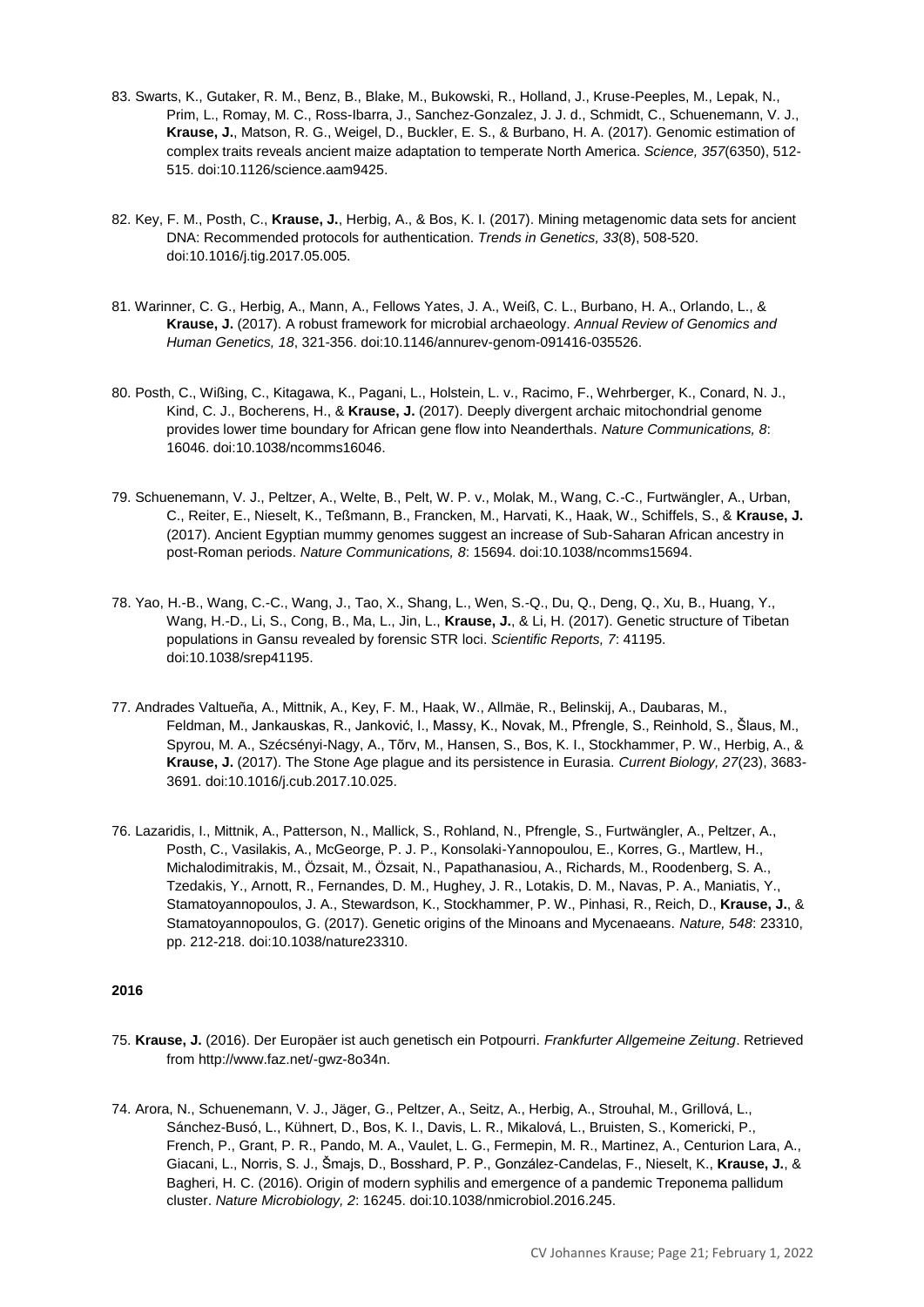- 73. Feldman, M., Harbeck, M., Keller, M., Spyrou, M. A., Rott, A., Trautmann, B., Scholz, H. C., Päffgen, B., Peters, J., McCormick, M., Bos, K. I., Herbig, A., & **Krause, J.** (2016). A high-coverage Yersinia pestis genome from a 6th-century Justinianic plague victim. *Molecular Biology and Evolution, 33*(11), 2911- 2923. doi:10.1093/molbev/msw170.
- 72. Gogarten, J. F., Düx, A., Schuenemann, V. J., Nowak, K., Boesch, C., Wittig, R. M., **Krause, J.**, Calvignac-Spencer, S., & Leendertz, F. H. (2016). Tools for opening new chapters in the book of Treponema pallidum evolutionary history. *Clinical Microbiology and Infection, 22*(11), 916-921. doi:10.1016/j.cmi.2016.07.027.
- 71. Skoglund, P., Posth, C., Sirak, K., Spriggs, M., Valentin, F., Bedford, S., Clark, G. R., Reepmeyer, C., Petchey, F., Fernandes, D., Fu, Q., Harney, E., Lipson, M., Mallick, S., Novak, M., Rohland, N., Stewardson, K., Abdullah, S., Cox, M. P., Friedlaender, F. R., Friedlaender, J. S., Kivisild, T., Koki, G., Kusuma, P., Merriwether, D. A., Ricaut, F.-X., Wee, J. T. S., Patterson, N., **Krause, J.**, Pinhasi, R., & Reich, D. (2016). Genomic insights into the peopling of the Southwest Pacific. *Nature, 538*(7626), 510- 513. doi:10.1038/nature19844.
- 70. Soubrier, J., Gower, G., Chen, K., Richards, S. M., Llamas, B., Mitchell, K. J., Ho, S. Y. W., Kosintsev, P., Lee, M. S. Y., Baryshnikov, G., Bollongino, R., Bover, P., Burger, J., Chivall, D., Crégut-Bonnoure, E., Decker, J. E., Doronichev, V. B., Douka, K., Fordham, D. A., Fontana, F., Fritz, C., Glimmerveen, J., Golovanova, L. V., Groves, C., Guerreschi, A., Haak, W., Higham, T., Hofman-Kamińska, E., Immel, A., Julien, M.-A., **Krause, J.**, Krotova, O., Langbein, F., Larson, G., Rohrlach, A., Scheu, A., Schnabel, R. D., Taylor, J. F., Tokarska, M., Tosello, G., Plicht, J. v. d., Loenen, A. v., Vigne, J.-D., Wooley, O., Orlando, L., Kowalczyk, R., Shapiro, B., & Cooper, A. (2016). Early cave art and ancient DNA record the origin of European bison. *Nature Communications, 7*: 13158. doi:10.1038/ncomms13158.
- 69. Mittnik, A., Wang, C.-C., Svoboda, J., & **Krause, J.** (2016). A molecular approach to the sexing of the triple burial at the upper paleolithic site of Dolní Věstonice. *PLoS One, 11*(10): e0163019. doi: 10.1371/journal.pone.0163019.
- 68. Immel, A., Le Cabec, A. \*., Bonazzi, M., Herbig, A., Temming, H., Schuenemann, V. J., Bos, K. I., Langbein, F., Harvati, K., Bridault, A., Pion, G., Julien, M.-A., Krotova, O., Conard, N. J., Münzel, S. C., Drucker, D. G., Viola, B., Hublin, J.-J., Tafforeau, P., & **Krause, J.** (2016). Effect of X-ray irradiation on ancient DNA in sub-fossil bones – Guidelines for safe X-ray imaging. *Scientific Reports, 6*: 32969. doi:10.1038/srep32969.
- 67. Lazaridis, I., Nadel, D., Rollefson, G., Merrett, D. C., Rohland, N., Mallick, S., Fernandes, D., Novak, M., Gamarra, B., Sirak, K., Connell, S., Stewardson, K., Harney, E., Fu, Q., Gonzalez-Fortes, G., Jones, E. R., Roodenberg, S. A., Lengyel, G., Bocquentin, F., Gasparian, B., Monge, J. M., Gregg, M., Eshed, V., Mizrahi, A.-S., Meiklejohn, C., Gerritsen, F., Bejenaru, L., Blüher, M., Campbell, A., Cavalleri, G., Comas, D., Froguel, P., Gilbert, E., Kerr, S. M., Kovacs, P., **Krause, J.**, McGettigan, D., Merrigan, M., Merriwether, D. A., O'Reilly, S., Richards, M. B., Semino, O., Shamoon-Pour, M., Stefanescu, G., Stumvoll, M., Tönjes, A., Torroni, A., Wilson, J. F., Yengo, L., Hovhannisyan, N. A., Patterson, N., Pinhasi, R., & Reich, D. (2016). Genomic insights into the origin of farming in the ancient Near East. *Nature, 536*(7617), 419-424. doi:10.1038/nature19310.
- 66. Rougier, H., Crevecoeur, I., Beauval, C., Posth, C., Flas, D., Wissing, C., Furtwängler, A., Germonpré, M., Gómez-Olivencia, A., Semal, P., Plicht, J. v. d., Bocherens, H., & **Krause, J.** (2016). Neandertal cannibalism and Neandertal bones used as tools in Northern Europe. *Scientific Reports, 6*: 29005. doi:10.1038/srep29005.
- 65. Weiß, C. L., Schuenemann, V. J., Devos, J., Shirsekar, G., Reiter, E., Gould, B. A., Stinchcombe, J. R., **Krause, J.**, & Burbano, H. A. (2016). Temporal patterns of damage and decay kinetics of DNA retrieved from plant herbarium specimens. *Royal Society Open Science, 3*(6): 160239. doi:10.1098/rsos.160239.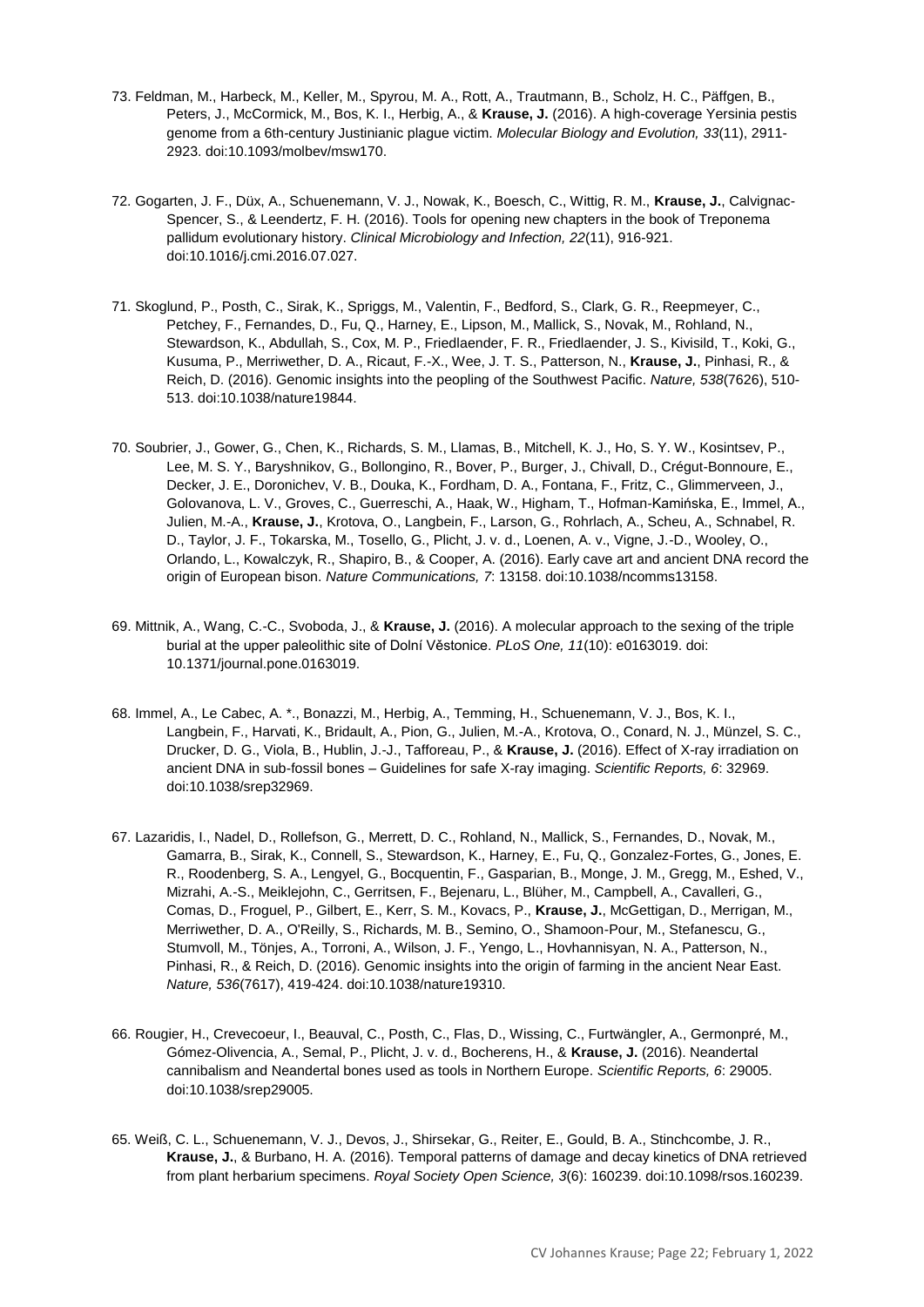- 64. Fu, Q., Posth, C., Hajdinjak, M., Petr, M., Mallick, S., Fernandes, D., Furtwängler, A., Haak, W., Meyer, M., Mittnik, A., Nickel, B., Peltzer, A., Rohland, N., Slon, V., Talamo, S., Lazaridis, I., Lipson, M., Mathieson, I., Schiffels, S., Skoglund, P., Derevianko, A. P., Drozdov, N., Slavinsky, V., Tsybankov, A., Cremonesi, R. G., Mallegni, F., Gély, B., Vacca, E., Morales, M. R. G., Straus, L. G., Neugebauer-Maresch, C., Teschler-Nicola, M., Constantin, S., Moldovan, O. T., Benazzi, S., Peresani, M., Coppola, D., Lari, M., Ricci, S., Ronchitelli, A., Valentin, F., Thevenet, C., Wehrberger, K., Grigorescu, D., Rougier, H., Crevecoeur, I., Flas, D., Semal, P., Mannino, M. A., Cupillard, C., Bocherens, H., Conard, N. J., Harvati, K., Moiseyev, V., Drucker, D. G., Svoboda, J., Richards, M. P., Caramelli, D., Pinhasi, R., Kelso, J., Patterson, N., **Krause, J.**, Pääbo, S., & Reich, D. (2016). The genetic history of Ice Age Europe. *Nature, 534*(7606), 200-205. doi:10.1038/nature17993.
- 63. Spyrou, M. A., Tukhbatova, R. I., Feldman, M., Drath, J., Kacki, S., Heredia, J. B. d., Arnold, S., Sitdikov, A. G., Castex, D., Wahl, J., Gazimzyanov, I. R., Nurgaliev, D. K., Herbig, A., Bos, K. I., & **Krause, J.** (2016). Historical Y. pestis genomes reveal the European Black Death as the source of ancient and modern plague pandemics. *Cell Host & Microbe, 19*(6), 874-881. doi:10.1016/j.chom.2016.05.012.
- 62. **Krause, J.**, & Pääbo, S. (2016). Genetic time travel. *Genetics, 203*(1), 9-12. doi:10.1534/genetics.116.187856.
- 61. Peltzer, A., Jager, G., Herbig, A., Seitz, A., Kniep, C., **Krause, J.**, & Nieselt, K. (2016). EAGER: efficient ancient genome reconstruction. *Genome Biology, 17*: 60. doi:10.1186/s13059-016-0918-z.
- 60. Posth, C., Renaud, G., Mittnik, A., Drucker, D. G., Rougier, H., Cupillard, C., Valentin, F., Thevenet, C., Furtwängler, A., Wißing, C., Francken, M., Malina, M., Bolus, M., Lari, M., Gigli, E., Capecchi, G., Crevecoeur, I., Beauval, C., Flas, D., Germonpré, M., van der Plicht, J., Cottiaux, R., Gély, B., Ronchitelli, A., Wehrberger, K., Grigorescu, D., Svoboda, J., Semal, P., Caramelli, D., Bocherens, H., Harvati, K., Conard, N. J., Haak, W., Powell, A., & **Krause, J.** (2016). Pleistocene mitochondrial genomes suggest a single major dispersal of non-Africans and a late glacial population turnover in Europe. *Current Biology, 26*(6), 827-833. doi:10.1016/j.cub.2016.01.037.
- 59. Bos, K., Herbig, A., Sahl, J., Waglechner, N., Fourment, M., Forrest, S. A., Klunk, J., Schuenemann, V. J., Poinar, D., Kuch, M., Golding, G. B., Dutour, O., Keim, P., Wagner, D. M., Holmes, E. C., **Krause, J.**, & Poinar, H. N. (2016). Eighteenth century Yersinia pestis genomes reveal the long-term persistence of an historical plague focus. *eLife, 5*: e12994. doi:10.7554/eLife.12994.
- 58. Maixner, F., Krause-Kyora, B., Turaev, D., Herbig, A., Hoopmann, M. R., Hallows, J. L., Kusebauch, U., Vigl, E. E., Malfertheiner, P., Megraud, F., O'Sullivan, N., Cipollini, G., Coia, V., Samadelli, M., Engstrand, L., Linz, B., Moritz, R. L., Grimm, R., **Krause, J.**, Nebel, A., Moodley, Y., Rattei, T., & Zink, A. (2016). The 5300-year-old Helicobacter pylori genome of the Iceman. *Science, 351*(6269), 162-165. doi:10.1126/science.aad2545.
- 57. Mascher, M., Schuenemann, V., Davidovich, U., Marom, N., Himmelbach, A., Hübner, S., Korol, A., David, M., Reiter, E., Riehl, S., Schreiber, M., Vohr, S., Green, R., Dawson, I., Russell, J., Kilian, B., Muehlbauer, G., Waugh, R., Fahima, T., **Krause, J.**, Weiss, E., & Stein, N. (2016). Genomic analysis of 6,000-year-old cultivated grain illuminates the domestication history of barley. *Nature Genetics, 48*(9), 1089-1095. doi:10.1038/ng.3611.

56. Mathieson, I., Lazaridis, I., Rohland, N., Mallick, S., Patterson, N., Roodenberg, S. A., Harney, E., Stewardson, K., Fernandes, D., Novak, M., Sirak, K., Gamba, C., Jones, E. R., Llamas, B., Dryomov, S., Pickrell, J., Arsuaga, J. L., de Castro, J. M. B., Carbonell, E., Gerritsen, F., Khokhlov, A., Kuznetsov, P., Lozano, M., Meller, H., Mochalov, O., Moiseyev, V., Guerra, M. A. R., Roodenberg, J., Vergès, J. M., **Krause, J.**, Cooper, A., Alt, K. W., Brown, D., Anthony, D., Lalueza-Fox, C., Haak, W., Pinhas, R., &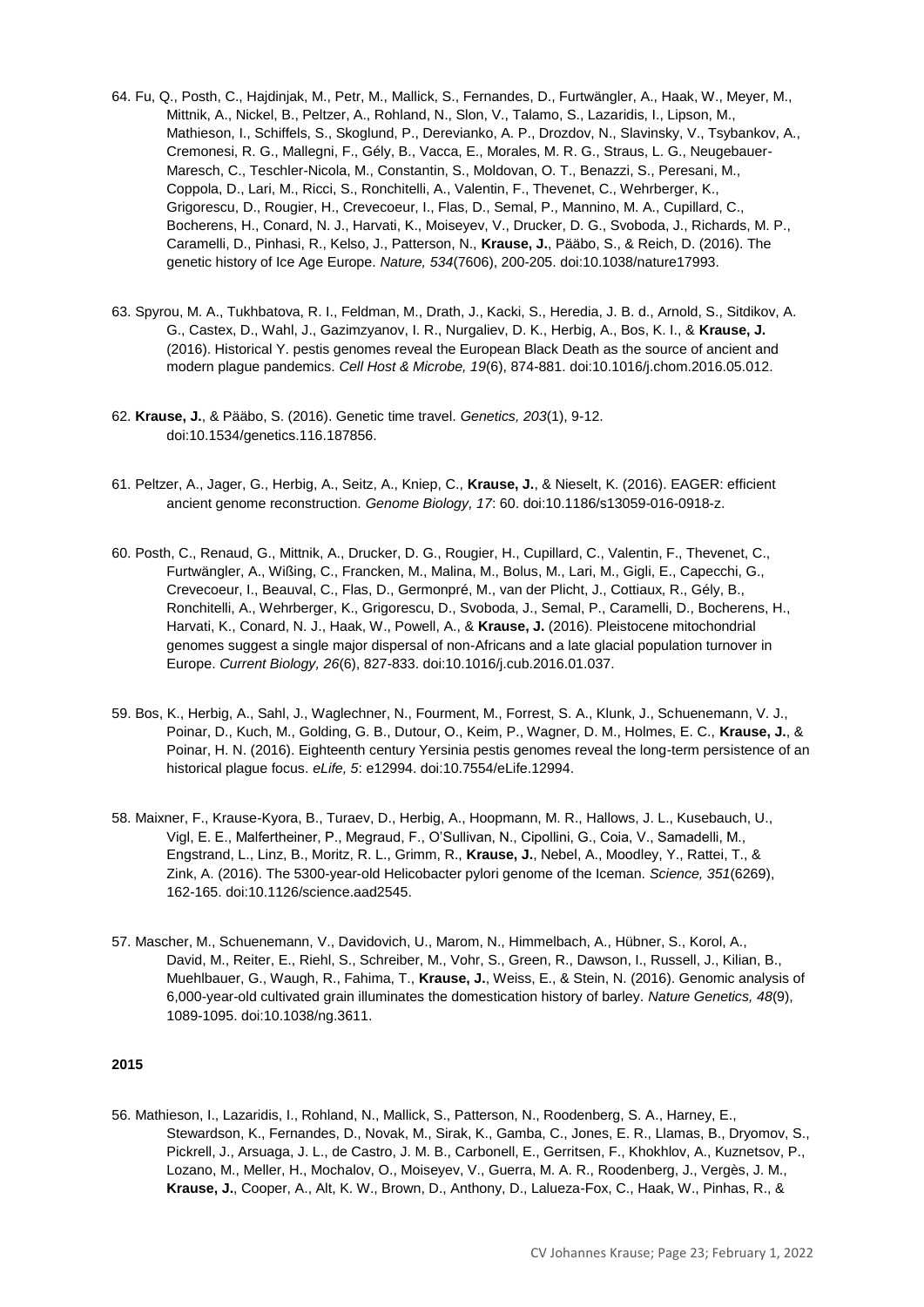Reich, D. (2015). Genome-wide patterns of selection in 230 ancient Eurasians. *Nature, 528*, 499-503. doi:10.1038/nature16152.

- 55. Stockhammer, P. W., Massy, K., Knipper, C., Friedrich, R., Kromer, B., Lindauer, S., Radosavljević, J., Wittenborn, F., & **Krause, J.** (2015). Rewriting the Central European Early Bronze Age chronology: Evidence from large-scale radiocarbon dating. *PLoS One,* e0139705. doi:10.1371/journal.pone.0139705.
- 54. Haak, W., Lazaridis, I., Patterson, N., Rohland, N., Mallick, S., Llamas, B., Brandt, G., Nordenfelt, S., Harney, E., Stewardson, K., Fu, Q., Mittnik, A., Bánffy, E., Economou, C., Francken, M., Friederich, S., Pena, R. G., Hallgren, F., Khartanovich, V., Khokhlov, A., Kunst, M., Kuznetsov, P., Meller, H., Mochalov, O., Moiseyev, V., Nicklisch, N., Pichler, S. L., Risch, R., Guerra, M. A. R., Roth, C., Szécsényi-Nagy, A., Wahl, J., Meyer, M., **Krause, J.**, Brown, D., Anthony, D., Cooper, A., Alt, K. W., & Reich, D. (2015). Massive migration from the steppe was a source for Indo-European languages in Europe. *Nature,* (522), 207-211. doi:10.1038/nature14317.
- 53. Immel, A., Drucker, D. G., Bonazzi, M., Jahnke, T. K., Munzel, S. C., Schuenemann, V. J., Herbig, A., Kind, C.-J., & **Krause, J.** (2015). Mitochondrial genomes of giant deers suggest their late survival in Central Europe. *Scientific Reports, 5*: 10853. doi:10.1038/srep10853.
- 52. Singh, P., Benjak, A., Schuenemann, V. J., Herbig, A., Avanzi, C., Busso, P., Nieselt, K., **Krause, J.**, Vera-Cabrera, L., & Cole, S. T. (2015). Insight into the evolution and origin of leprosy bacilli from the genome sequence of Mycobacterium lepromatosis. *Proceedings of the National Academy of Sciences of the USA, 112* (14), 4459-4464. doi:10.1073/pnas.1421504112.
- 51. Bos, K. I., Jaeger, G., Schuenemann, V. J., Vågene, Å. J., Spyrou, M. A., Herbig, A., Nieselt, K., & **Krause, J.** (2015). Parallel detection of ancient pathogens via array-based DNA capture. *Philosophical Transactions of the Royal Society of London, Series B: Biological Sciences, 370*(1660): 20130375. doi:10.1098/rstb.2013.0375.
- 50. Harkins, K. M., Buikstra, J. E., Campbell, T., Bos, K. I., Johnson, E. D., **Krause, J.**, & Stone, A. C. (2015). Screening ancient tuberculosis with qPCR: Challenges and opportunities. *Philosophical Transactions of the Royal Society B: Biological Sciences, 370*(1660): 20130622. doi:10.1098/rstb.2013.0622.
- 49. **Krause, J.** (2015). Ancient human migrations. *Die Kunde, 64*, 87-99.
- 48. Shafer, A. B., Wolf, J. B., Alves, P. C., Bergström, L., Bruford, M. W., Brännström, I., Colling, G., Dalén, L., De Meester, L., Ekblom, R., Fawcett, K. D., Fior, S., Hajibabaei, M., Hill, J. A., Hoezel, A. R., Höglund, J., Jensen, E. L., **Krause, J.**, Kristensen, T. N., Krützen, M., McKay, J. K., Norman, A. J., Ogden, R., Österling, E. M., Ouborg, N. J., Piccolo, J., Popović, D., Primmer, C. R., Reed, F. A., Roumet, M., Salmona, J., Schenekar, T., Schwartz, M. K., Segelbacher, G., Senn, H., Thaulow, J., Valtonen, M., Veale, A., Vergeer, P., Vijay, N., Vilà, C., Weissensteiner, M., Wennerström, L., Wheat, C. W., & Zieliński, P. (2015). Genomics and the challenging translation into conservation practice. *Trends in Ecology & Evolution, 30*(2), 78-87. doi:10.1016/j.tree.2014.11.009.

#### **2014**

47. Lazaridis, I., Patterson, N., Mittnik, A., Renaud, G., Mallick, S., Kirsanow, K., Sudmant, P. H., Schraiber, J. G., Castellano, S., Lipson, M., Berger, B., Economou, C., Bollongino, R., Fu, Q., Bos, K. I., Nordenfelt, S., Li, H., de Filippo, C., Prüfer, K., Sawyer, S., Posth, C., Haak, W., Hallgren, F., Fornander, E., Rohland, N., Delsate, D., Francken, M., Guinet, J.-M., Wahl, J., Ayodo, G., Babiker, H. A., Bailliet, G., Balanovska, E., Balanovsky, O., Barrantes, R., Bedoya, G., Ben-Ami, H., Bene, J., Berrada, F., Bravi, C. M., Brisighelli, F., Busby, G. B. J., Cali, F., Churnosov, M., Cole, D. E. C., Corach, D., Damba, L., van Driem, G., Dryomov, S., Dugoujon, J.-M., Fedorova, S. A., Romero, I. G.,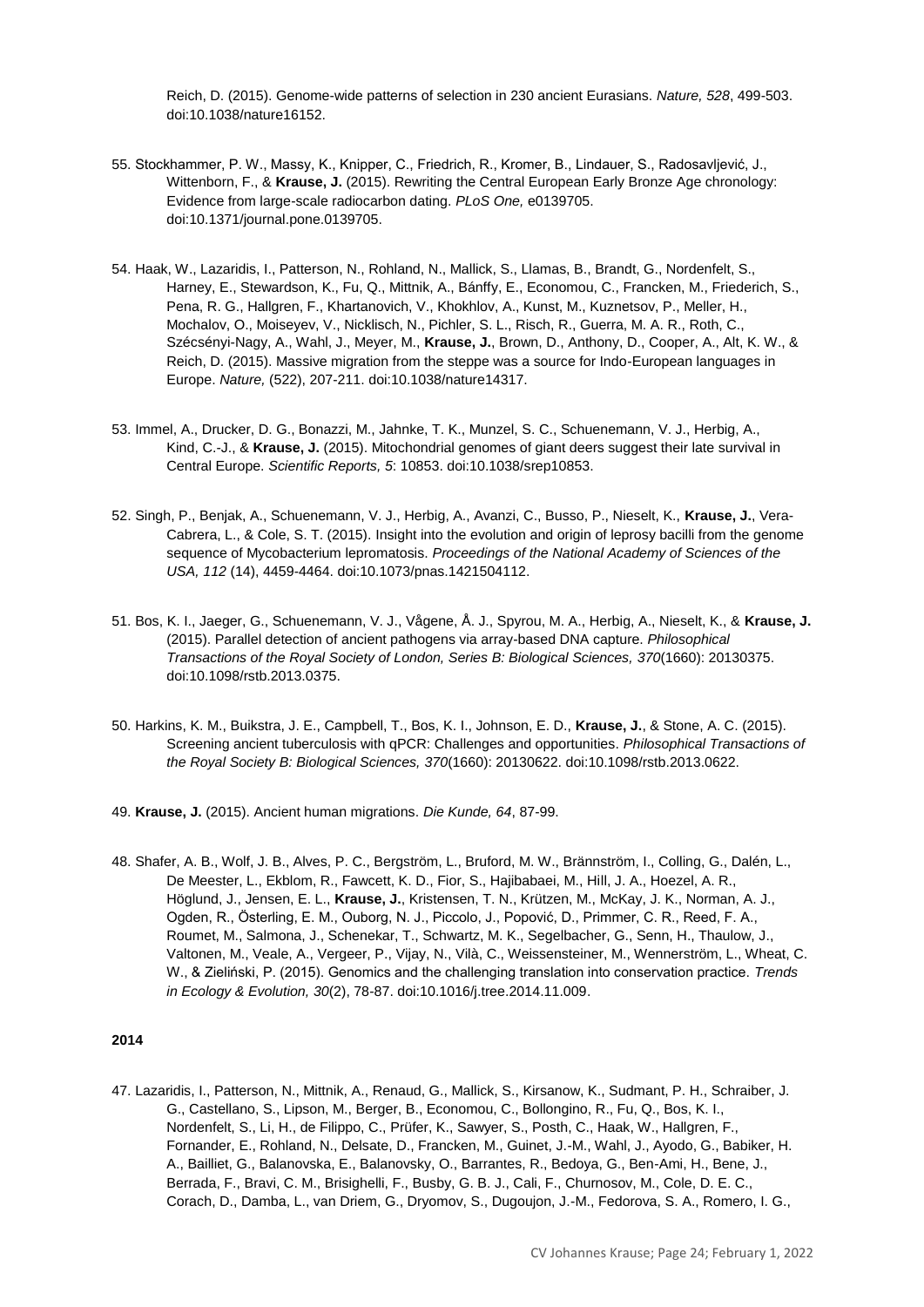Gubina, M., Hammer, M., Henn, B. M., Hervig, T., Hodoglugil, U., Jha, A. R., Karachanak-Yankova, S., Khusainova, R., Khusnutdinova, E., Kittles, R., Kivisild, T., Klitz, W., Kucinskas, V., Kushniarevich, A., Laredj, L., Litvinov, S., Loukidis, T., Mahley, R. W., Melegh, B., Metspalu, E., Molina, J., Mountain, J., Näkkäläjärvi, K., Nesheva, D., Nyambo, T., Osipova, L., Parik, J., Platonov, F., Posukh, O., Romano, V., Rothhammer, F., Rudan, I., Ruizbakiev, R., Sahakyan, H., Sajantila, A., Salas, A., Starikovskaya, E. B., Tarekegn, A., Toncheva, D., Turdikulova, S., Uktveryte, I., Utevska, O., Vasquez, R., Villena, M., Voevoda, M., Winkler, C. A., Yepiskoposyan, L., Zalloua, P., Zemunik, T., Cooper, A., Capelli, C., Thomas, M. G., Ruiz-Linares, A., Tishkoff, S. A., Singh, L., Thangaraj, K., Villems, R., Comas, D., Sukernik, R., Metspalu, M., Meyer, M., Eichler, E. E., Burger, J., Slatkin, M., Pääbo, S., Kelso, J., Reich, D., & **Krause, J.** (2014). Ancient human genomes suggest three ancestral populations for present-day Europeans. *Nature, 513*(7518), 409-413. doi:10.1038/nature13673.

- 46. Zink, A., Wann, L. S., Thompson, R. C., Keller, A., Maixner, F., Allam, A. H., Finch, C. E., Frohlich, B., Kaplan, H., Lombardi, G. P., Sutherland, M. L., Sutherland, J. D., Watson, L., Cox, S. L., Miyamoto, M. I., Narula, J., Stewart, A. F., Thomas, G. S., & **Krause, J.** (2014). Genomic correlates of atherosclerosis in ancient humans. *Global Heart, 9*(2), 203-209. doi:10.1016/j.gheart.2014.03.2453.
- 45. Yoshida, K., Burbano, H. A., **Krause, J.**, Thines, M., Weigel, D., & Kamoun, S. (2014). Mining herbaria for plant pathogen genomes: Back to the future. *PLoS Pathogens, 10*(4): e1004028. doi:10.1371/journal.ppat.1004028.
- 44. Skoglund, P., Northoff, B. H., Shunkov, M. V., Derevianko, A. P., Pääbo, S., **Krause, J.**, & Jakobsson, M. (2014). Separating endogenous ancient DNA from modern day contamination in a Siberian Neandertal. *Proceedings of the National Academy of Sciences of the United States of America, 111*(6), 2229-2234. doi:10.1073/pnas.1318934111.
- 43. Bos, K. I., Harkins, K. M., Herbig, A., Coscolla, M., Weber, N., Comas, I., Forrest, S. A., Bryant, J. M., Harris, S. R., Schuenemann, V. J., Campbell, T. J., Majander, K., Wilbur, A. K., Guichon, R. A., Steadman, D. L. W., Cook, D. C., Niemann, S., Behr, M. A., Zumarraga, M., Bastida, R., Huson, D., Nieselt, K., Young, D., Parkhill, J., Buikstra, J. E., Gagneux, S., Stone, A. C., & **Krause, J.** (2014). Pre-Columbian mycobacterial genomes reveal seals as a source of New World human tuberculosis. *Nature, 514*(7523), 494-497. doi:10.1038/nature13591.
- 42. **Krause, J.** (2014). Die molekulare Stammesgeschichte des Menschen: Steckt in uns allen ein kleiner Neandertaler? *Senckenberg: Natur, Forschung, Museum; das Senckenberg-Wissenschaftsmagazin, 144*(7/8), 274-277.
- 41. Mendum, T. A., Schuenemann, V. J., Roffey, S., Taylor, G., Wu, H., Singh, P., Tucker, K., Hinds, J., Cole, S. T., Kierzek, A. M., Nieselt, K., **Krause, J.**, & Stewart, G. R. (2014). Mycobacterium leprae genomes from a British medieval leprosy hospital: Towards understanding an ancient epidemic. *BMC Genomics, 15*: 270. doi:10.1186/1471-2164-15-270.
- 40. Schünemann, V. J., & **Krause, J.** (2014). Wo der Mensch auf den Hund kam: Genetische Untersuchungen deuten darauf hin, dass der Ursprung der Domestikation in Europa liegt. *Senckenberg: Natur, Forschung, Museum; das Senckenberg-Wissenschaftsmagazin, 144*(7/8), 278-281.

### **2013**

39. Thalmann, O., Shapiro, B., Cui, P., Schuenemann, V. J., Sawyer, S., Greenfield, D. L., Germonpré, M. B., Sablin, M. V., López-Giráldez, F., Domingo-Roura, X., Napierala, H., Uerpmann, H.-P., Loponte, D. M., Acosta, A. A., Giemsch, L., Schmitz, R. W., Worthington, B., Buikstra, J. E., Druzhkova, A., Graphodatsky, A. S., Ovodov, N. D., Wahlberg, N., Freedman, A. H., Schweizer, R. M., Koepfli, K.-P., Leonard, J. A., Meyer, M., **Krause, J.**, Pääbo, S., Green, R. E., & Wayne, R. K. (2013). Complete mitochondrial genomes of ancient canids suggest a European origin of domestic dogs. *Science, 342*(6160), 871-874. doi:10.1126/science.1243650.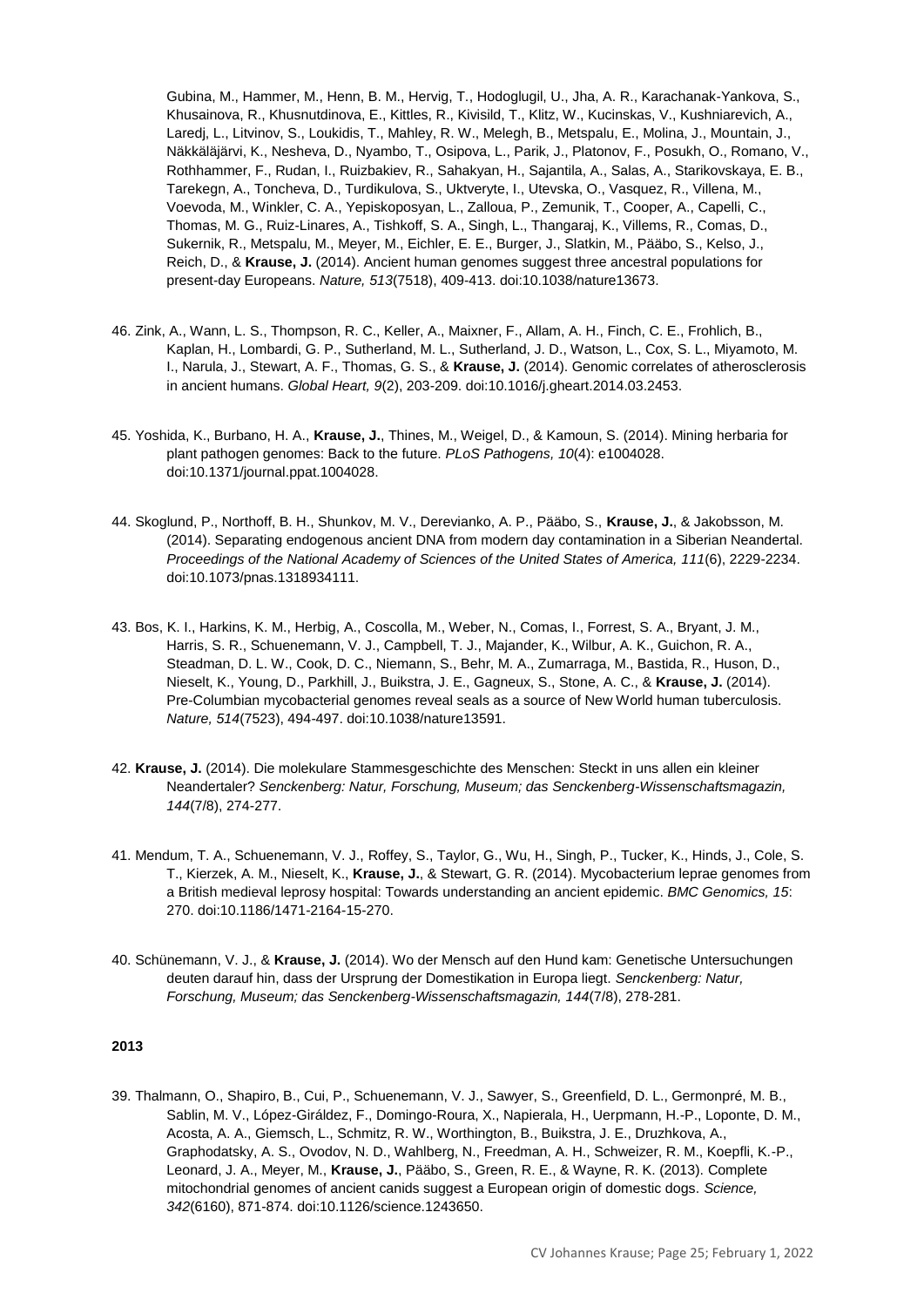- 38. Schuenemann, V. J., Singh, P., Mendum, T. A., Krause-Kyora, B., Jaeger, G., Bos, K., Herbig, A., Economou, C., Benjak, A., Busso, P., Nebel, A., Boldsen, J. L., Kjellstrom, A., Wu, H., Stewart, G. R., Taylor, G. M., Bauer, P., Lee, O. Y.-C., Wu, H. H. T., Minnikin, D. E., Besra, G. S., Tucker, K., Roffey, S., Sow, S. O., Cole, S. T., Nieselt, K., & **Krause, J.** (2013). Genome-wide comparison of medieval and modern Mycobacterium leprae. *Science, 341*(6142), 179-183. doi:10.1126/science.1238286.
- 37. Fu, Q., Mittnik, A., Johnson, P. L., Bos, K., Lari, M., Bollongino, R., Sun, C., Giemsch, L., Schmitz, R., Burger, J., Ronchitelli, A. M., Martini, F., Cremonesi, R. G., Svoboda, J., Bauer, P., Caramelli, D., Castellano, S., Reich, D., Pääbo, S., & **Krause, J.** (2013). A revised timescale for human evolution based on ancient mitochondrial genomes. *Current Biology, 23*(7), 553-559. doi:10.1016/j.cub.2013.02.044.
- 36. Guschanski, K., **Krause, J.**, Sawyer, S., Valente, L. M., Bailey, S., Finstermeier, K., Sabin, R., Gilissen, E., Sonet, G., Nagy, Z. T., Lenglet, G., Mayer, F., & Savolainen, V. (2013). Next-generation museomics disentangles one of the largest primate radiations. *Systematic Biology, 62*(4), 539-554. doi:10.1093/sysbio/syt018.
- 35. Yoshida, K., Schuenemann, V. J., Cano, L. M., Pais, M., Mishra, B., Sharma, R., Lanz, C., Martin, F. N., Kamoun, S., **Krause, J.**, Thines, M., Weigel, D., & Burbano, H. A. (2013). The rise and fall of the Phytophthora infestans lineage that triggered the Irish potato famine. *eLife, 2*: e00731. doi:10.7554/eLife.00731.

- 34. Bos, K. I., Stevens, P., Nieselt, K., Poinar, H. N., DeWitte, S. N., & **Krause, J.** (2012). Yersinia pestis: New evidence for an old infection. *PLoS One, 7*(11): e49803. doi:10.1371/journal.pone.0049803.
- 33. **Krause, J.** (2012). Human origins and the search for "Missing Links". *PLoS Biology, 10*(5): e1001333. doi:10.1371/journal.pbio.1001333.
- 32. Sawyer, S., **Krause, J.**, Guschanski, K., Savolainen, V., & Pääbo, S. (2012). Temporal patterns of nucleotide misincorporations and DNA fragmentation in ancient DNA. *PLoS One, 7*(3): e34131. doi:10.1371/journal.pone.0034131.
- 31. Fu, Q., Rudan, P., Pääbo, S., & **Krause, J.** (2012). Complete mitochondrial genomes reveal neolithic expansion into Europe. *PLoS One, 7*(3): e32473. doi:10.1371/journal.pone.0032473.

- 30. Bos, K. I., Schuenemann, V. J., Golding, G. B., Burbano, H. A., Waglechner, N., Coombes, B. K., McPhee, J. B., DeWitte, S. N., Meyer, M., Schmedes, S., Wood, J., Earn, D. J. D., Herring, D. A., Bauer, P., Poinar, H. N., & **Krause, J.** (2011). A draft genome of Yersinia pestis from victims of the Black Death. *Nature, 478*(7370), 506-510. doi:10.1038/nature10549.
- 29. Jordan, S., **Krause, J.**, Prager, A., Mitrovic, M., Jonjic, S., Koszinowski, U. H., & Adler, B. (2011). Virus progeny of murine cytomegalovirus bacterial artificial chromosome pSM3fr show reduced growth in salivary glands due to a fixed mutation of MCK-2. *Journal of Virology, 85*(19), 10346-10353. doi:10.1128/JVI.00545-11.
- 28. Schuenemann, V. J., Bos, K. I., DeWitte, S., Schmedes, S., Jamieson, J., Mittnik, A., Forrest, S., Coombes, B. K., Wood, J. W., Earn, D. J. D., White, W., **Krause, J.**, & Poinar, H. N. (2011). Targeted enrichment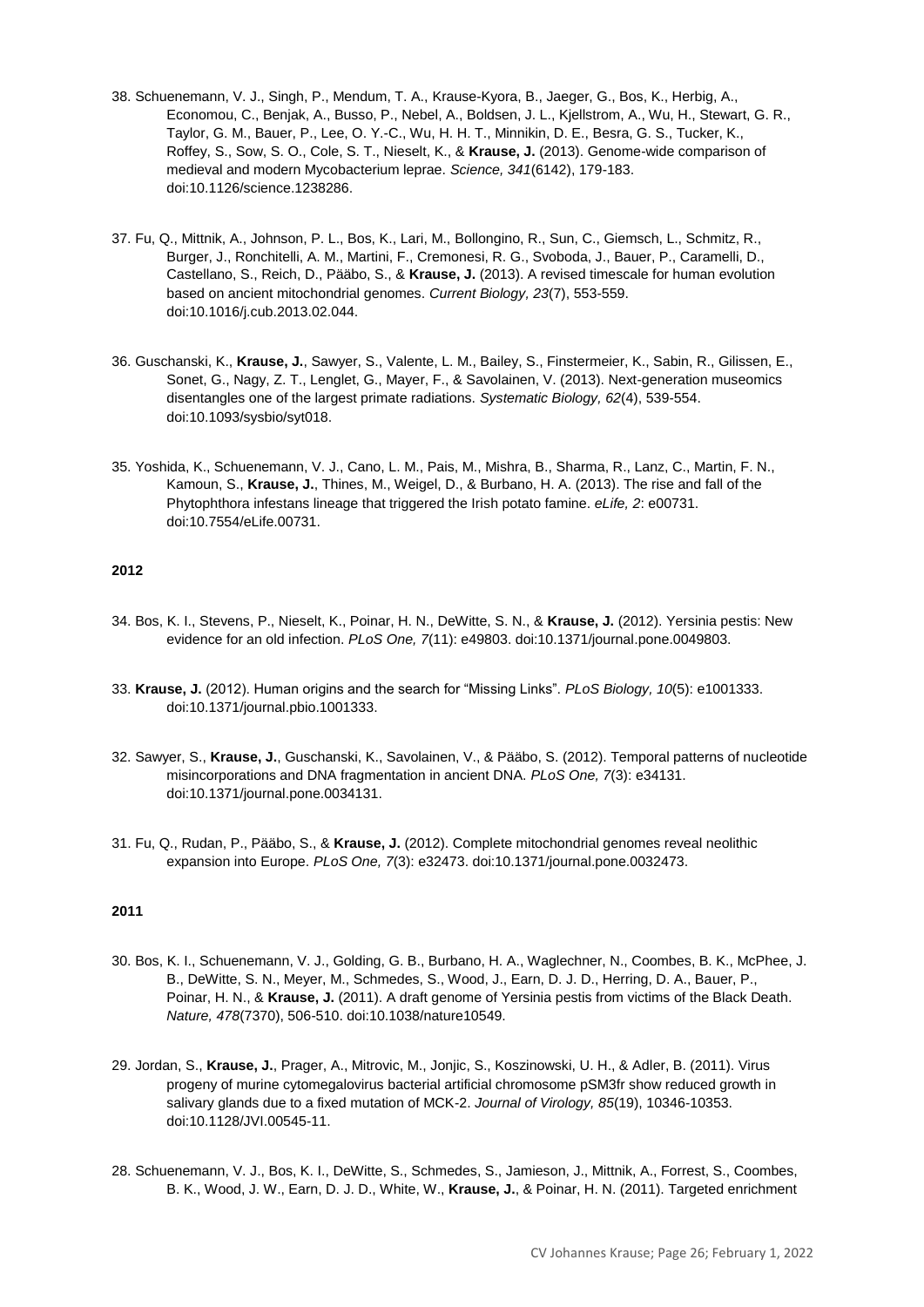of ancient pathogens yielding the pPCP1 plasmid of Yersinia pestis from victims of the Black Death. *Proceedings of the National Academy of Sciences, 108*(38), E746-E752. doi:10.1073/pnas.1105107108.

27. Stoneking, M., & **Krause, J.** (2011). Learning about human population history from ancient and modern genomes. *Nature Reviews Genetics, 12*(9), 603-614. doi:10.1038/nrg3029.

### **2010**

- 26. **Krause, J.**, Briggs, A. W., Kircher, M., Maricic, T., Zwyns, N., Derevianko, A. P., & Pääbo, S. (2010). A complete mtDNA genome of an early modern human from Kostenki, Russia. *Current Biology, 20*(3), 231-236. doi:10.1016/j.cub.2009.11.068.
- 25. Briggs, A. W., Stenzel, U., Meyer, M., **Krause, J.**, Kircher, M., & Pääbo, S. (2010). Removal of deaminated cytosines and detection of in vivo methylation in ancient DNA. *Special Issue on Synthetic Biology,* e87, pp. 1-12. doi:10.1093/nar/gkp1163.
- 24. Burbano, H. A., Hodges, E., Green, R. E., Briggs, A. W., **Krause, J.**, Meyer, M., Good, J. M., Maricic, T., Johnson, P. L. F., Xuan, Z., Rooks, M., Bhattacharjee, A., Brizuela, L., Albert, F. W., Rasilla, M. d. l., Fortea, J., Rosas, A., Lachmann, M., Hannon, G. J., & Pääbo, S. (2010). Targeted investigation of the Neandertal genome by array-based sequence capture. *Science, 328*(5979), 723-725. doi:10.1126/science.1188046.
- 23. Green, R. E., **Krause, J.**, Briggs, A. W., Maricic, T., Stenzel, U., Kircher, M., Patterson, N., Li, H., Zhai, W., Fritz, M.-H.-Y., Hansen, N. F., Durand, E. Y., Malaspinas, A.-S., Jensen, J. D., Marques-Bonet, T., Alkan, C., Prüfer, K., Meyer, M., Burbano, H. A., Good, J. M., Schultz, R., Aximu-Petri, A., Butthoff, A., Höber, B., Höffner, B., Siegemund, M., Weihmann, A., Nusbaum, C., Lander, E. S., Russ, C., Novod, N., Affourtit, J., Egholm, M., Verna, C., Rudan, P., Brajkovic, D., Kucan, Z., Gusic, I., Doronichev, V. B., Golovanova, L. V., Lalueza-Fox, C., Rasilla, M. d. l., Fortea, J., Rosas, A., Schmitz, R. W., Johnson, P. L. F., Eichler, E. E., Falush, D., Birney, E., Mullikin, J. C., Slatkin, M., Nielsen, R., Kelso, J., Lachmann, M., Reich, D., & Pääbo, S. (2010). A draft sequence of the Neandertal genome. *Science, 328*(5979), 710-722. doi:10.1126/science.1188021.
- 22. **Krause, J.** (2010). From genes to genomes: What is new in ancient DNA? *Mitteilungen der Gesellschaft für Urgeschichte, 19*, 11-34.
- 21. **Krause, J.**, Fu, Q., Good, J. M., Viola, B., Shunkov, M. V., Derevianko, A. P., & Pääbo, S. (2010). The complete mitochondrial DNA genome of an unknown hominin from southern Siberia. *Nature, 464*(7290), 894-897. doi:10.1038/nature08976.
- 20. Reich, D., Green, R. E., Kircher, M., **Krause, J.**, Patterson, N., Durand, E. Y., Viola, B., Briggs, A. W., Stenzel, U., Johnson, P. L. F., Maricic, T., Good, J. M., Marques-Bonet, T., Alkan, C., Fu, Q., Mallick, S., Li, H., Meyer, M., Eichler, E. E., Stoneking, M., Richards, M., Talamo, S., Shunkov, M. V., Derevianko, A. P., Hublin, J.-J., Kelso, J., Slatkin, M., & Pääbo, S. (2010). Genetic history of an archaic hominin group from Denisova Cave in Siberia. *Nature, 468*(7327), 1053-1060. doi:10.1038/nature09710.

- 19. Briggs, A. W., Good, J. M., Green, R. E., **Krause, J.**, Maricic, T., Stenzel, U., & Pääbo, S. (2009). Primer extension capture: Targeted sequence retrieval from heavily degraded DNA sources (Videodocumentation). *Journal of Visualized Experiments,* (31). doi:10.3791/1573.
- 18. Briggs, A. W., Good, J. M., Green, R. E., **Krause, J.**, Maricic, T., Stenzel, U., Lalueza-Fox, C., Rudan, P., Brajkovic, D., Kucan, Z., Gusic, I., Schmitz, R. W., Doronichev, V. B., Golovanova, L. V., de la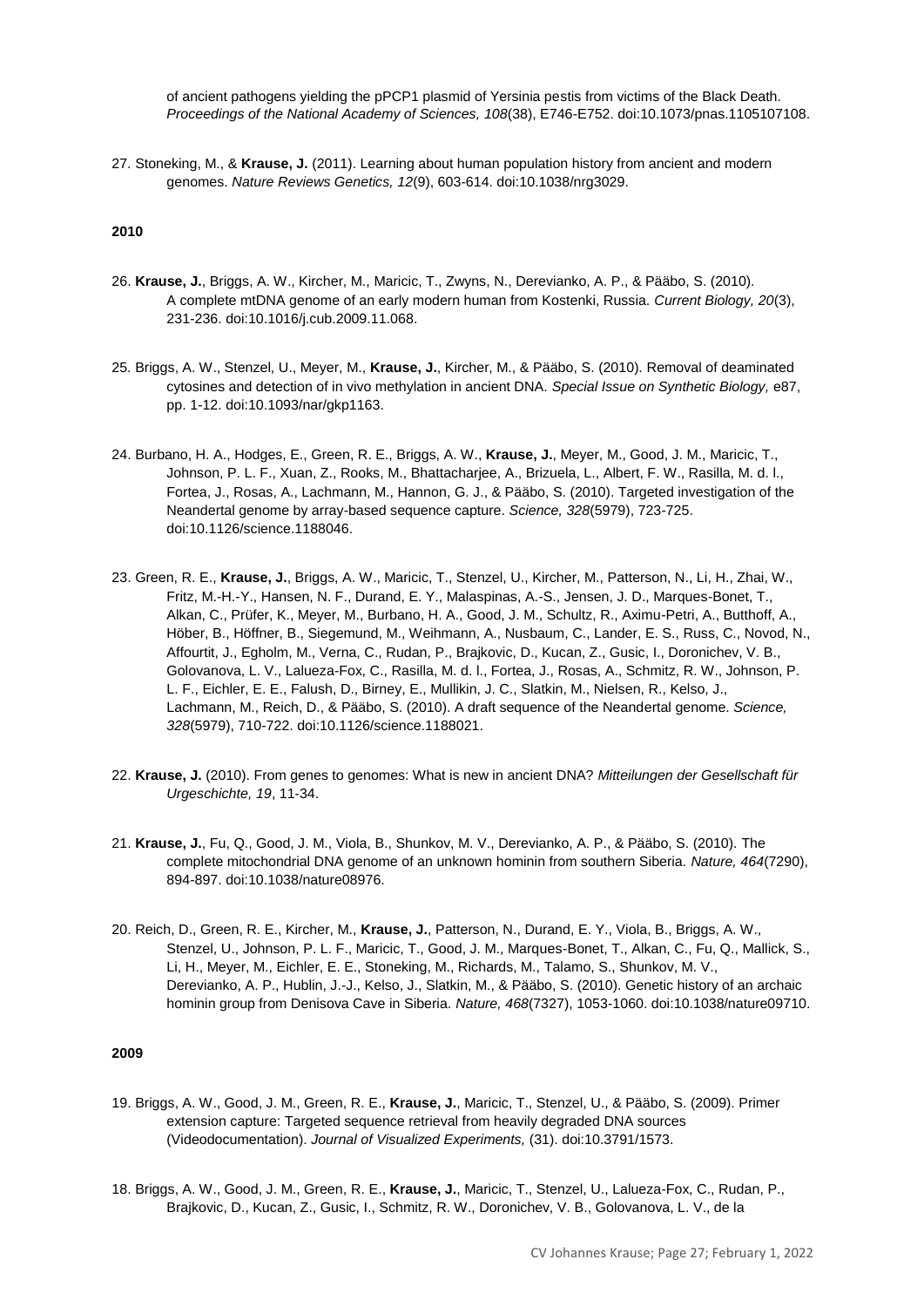Rasilla, M., Fortea, J., Rosas, A., & Pääbo, S. (2009). Targeted retrieval and analysis of five Neandertal mtDNA genomes. *Science, 325*(5938), 318-321. doi:10.1126/science.1174462.

- 17. Green, R. E., Briggs, A. W., **Krause, J.**, Prüfer, K., Burbano, H. A., Siebauer, M., Lachmann, M., & Pääbo, S. (2009). The Neandertal genome and ancient DNA authenticity. *EMBO Journal, 28*(17), 2494-2502. doi:10.1038/emboj.2009.222.
- 16. Ptak, S. E., Enard, W., Wiebe, V., Hellmann, I., **Krause, J.**, Lachmann, M., & Pääbo, S. (2009). Linkage disequilibrium extends across putative selected sites in FOXP2. *Molecular Biology and Evolution, 26*(10), 2181-2184. doi:10.1093/molbev/msp143.

#### **2008**

- 15. Green, R. E., Malaspinas, A.-S., **Krause, J.**, Briggs, A. W., Johnson, P. L. F., Uhler, C., Meyer, M., Good, J. M., Maricic, T., Stenzel, U., Prüfer, K., Siebauer, M., Burbano, H. A., Ronan, M. T., Rothberg, J. M., Egholm, M., Rudan, P., Brajkovic, D., Kucan, Z., Gusic, I., Wikström, M., Laakkonen, L., Kelso, J., Slatkin, M., & Pääbo, S. (2008). A complete Neandertal mitochondrial genome sequence determined by high-throughput sequencing. *Cell, 134*(3), 416-426. doi:10.1016/j.cell.2008.06.021.
- 14. **Krause, J.**, Unger, T., Noçon, A., Malaspinas, A.-S., Kolokotronis, S.-O., Stiller, M., Soibelzon, L., Spriggs, H., Dear, P. H., Briggs, A. W., Bray, S. C. E., O'Brien, S. J., Rabeder, G., Matheus, P., Cooper, A., Slatkin, M., Pääbo, S., & Hofreiter, M. (2008). Mitochondrial genomes reveal an explosive radiation of extinct and extant bears near the Miocene-Pliocene boundary. *BMC Evolutionary Biology, 8*: 220. doi:10.1186/1471-2148-8-220.
- 13. Lalueza-Fox, C., Gigli, E., de la Rasilla, M., Fortea, J., Rosas, A., Bertranpetit, J., & **Krause, J.** (2008). Genetic characterization of the ABO blood group in Neandertals. *BMC Evolutionary Biology, 8*: 342. doi:10.1186/1471-2148-8-342.
- 12. Meyer, M., Briggs, A. W., Maricic, T., Höber, B., Höffner, B., **Krause, J.**, Weihmann, A., Pääbo, S., & Hofreiter, M. (2008). From micrograms to picograms: Quantitative PCR reduces the material demands of high-throughput sequencing. *Nucleic Acids Research, 36*(1): e5. doi:10.1093/nar/gkm1095.

- 11. Briggs, A. W., Stenzel, U., Johnson, P. L. F., Green, R. E., Kelso, J., Prüfer, K., Meyer, M., **Krause, J.**, Ronan, M. T., Lachmann, M., & Pääbo, S. (2007). Patterns of damage in genomic DNA sequences from a Neandertal. *Proceedings of the National Academy of Sciences of the United States of America, 104*(37), 14616-14621. doi:10.1073/pnas.0704665104.
- 10. **Krause, J.**, Lalueza-Fox, C., Ludovic, O., Enard, W., Green, R. E., Burbano, H. A., Hublin, J.-J., Hänni, C., Fortea, J., de la Rasilla, M., Bertranpetit, J., Rosas, A., & Pääbo, S. (2007). The derived FOXP2 variant of modern humans was shared with Neandertals. *Current Biology, 17*(21), 1908-1912. doi:10.1016/j.cub.2007.10.008.
- 9. **Krause, J.**, Orlando, L., Serre, D., Viola, B., Prüfer, K., Richards, M. P., Hublin, J.-J., Hänni, C., Derevianko, A. P., & Pääbo, S. (2007). Neanderthals in central Asia and Siberia. *Nature, 449*(7164), 902-904. doi:10.1038/nature06193.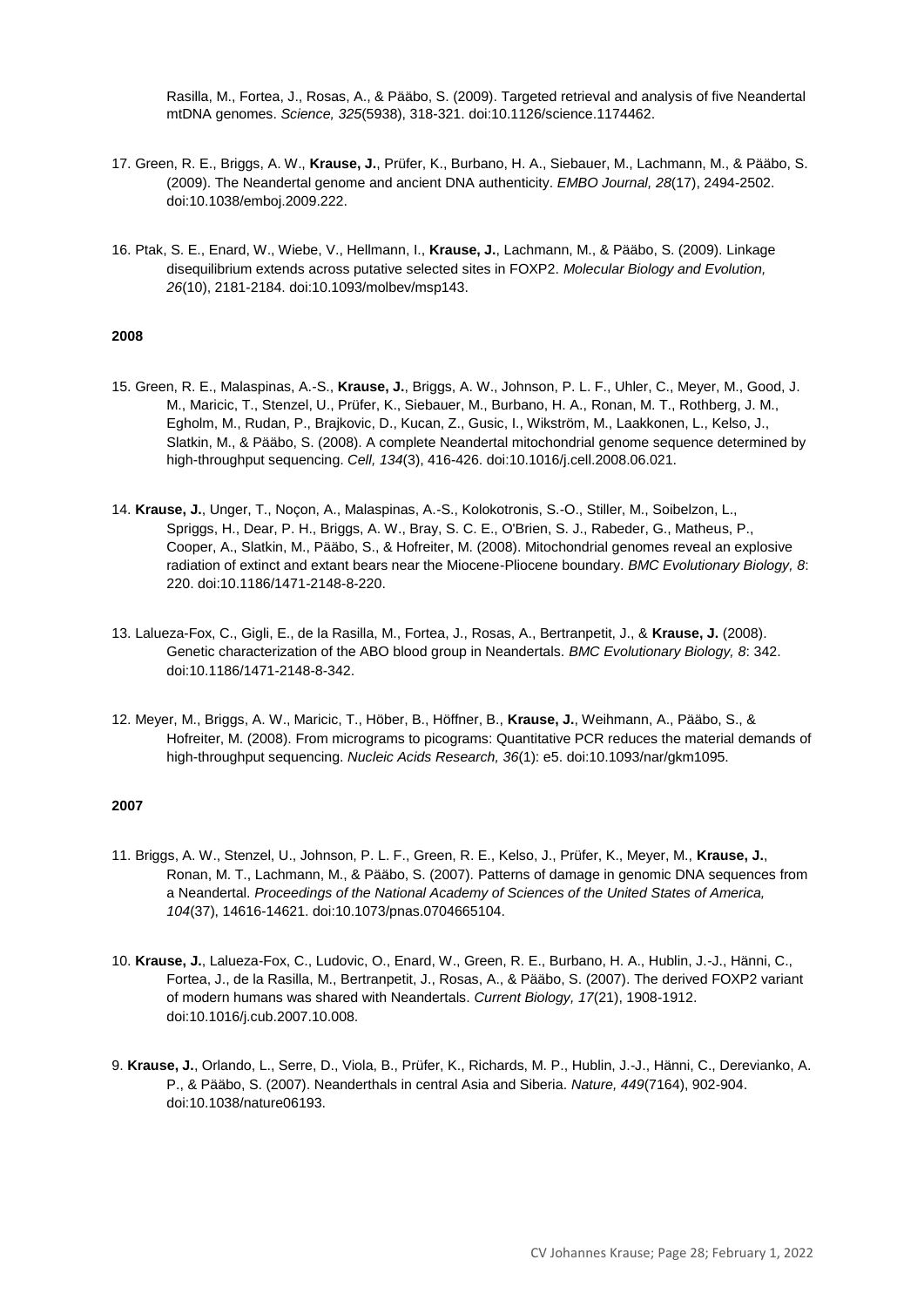- 8. Green, R. E., **Krause, J.**, Ptak, S. E., Briggs, A. W., Ronan, M. T., Simons, J. F., Du, L., Egholm, M., Rothberg, J. M., Paunovic, M., & Pääbo, S. (2006). Analysis of one million base pairs of Neanderthal DNA. *Nature, 444*, 330-336. doi:10.1038/nature05336.
- 7. Lalueza-Fox, C., **Krause, J.**, Caramelli, D., Catalano, G., Milani, L., Sampietro, M. L., Calafell, F., Martinez-Maza, C., Bastir, M., García-Tabernero, A., de la Rasilla, M., Fortea, J., Pääbo, S., Bertranpetit, J., & Rosas, A. (2006). Mitochondrial DNA of an Iberian neandertal suggests a population affinity with other European neandertals. *Current Biology, 16*(16), R629-R630. doi:10.1016/j.cub.2006.07.044.
- 6. Römpler, H., Dear, P. H., **Krause, J.**, Meyer, M., Rohland, N., Schöneberg, T., Spriggs, H., Stiller, M., & Hofreiter, M. (2006). Multiplex amplification of ancient DNA. *Nature Protocols, 1*(2), 720-728. doi:10.1038/nprot.2006.84.
- 5. **Krause, J.**, Dear, P. H., Pollack, J. L., Slatkin, M., Spriggs, H., Barnes, I., Lister, A. M., Ebersberger, I., Pääbo, S., & Hofreiter, M. (2006). Multiplex amplification of the mammoth mitochondrial genome and the evolution of Elephantidae. *Nature, 439*(7077), 724-727. doi:10.1038/nature04432.
- 4. Noonan, J. P., Coop, G., Kudaravalli, S., Smith, D., **Krause, J.**, Alessi, J., Chen, J., Platt, D., Pääbo, S., Pritchard, J. K., & Rubin, E. M. (2006). Sequencing and analysis of Neanderthal genomic DNA. *Science, 314*, 1113-1118. doi:10.1126/science.1131412.

#### **2005**

- 3. Noonan, J. P., Hofreiter, M., Smith, D., Priest, J. R., Rohland, N., Rabeder, G., **Krause, J.**, Detter, J. C., Pääbo, S., & Rubin, E. M. (2005). Genomic sequencing of Pleistocene cave bears. *Science, 309*(5734), 597-599. doi:10.1126/science.1113485.
- 2. Heißig, F., **Krause, J.**, Bryk, J., Khaitovich, P., Enard, W., & Pääbo, S. (2005). Functional analysis of human and chimpanzee promoters. *Genome Biology, 6*: R57. doi:10.1186/gb-2005-6-7-r57.

#### **2004**

1. Pääbo, S., Poinar, H. N., Serre, D., Jänicke-Després, V. R., Hebler, J., Rohland, N., Kuch, M., **Krause, J.**, Vigilant, L., & Hofreiter, M. (2004). Genetic analyses from ancient DNA. *Annual Review of Genetics, 38*, 645-679. doi:10.1146/annurev.genet.37.110801.143214.

### **Books**

- 3. **Krause, J.**, & Trappe, T. (2021). Hybris: Die Reise der Menschheit: Zwischen Aufbruch und Scheitern. Berlin: Propyläen.
- 2. **Krause, J.**, & Trappe, T. (2021). A short history of humanity: A new history of Old Europe. Random House.
- 1. **Krause, J.**, & Trappe, T. (2019). Die Reise unserer Gene: Eine Geschichte über uns und unsere Vorfahren. Berlin: Propyläen Verlag.